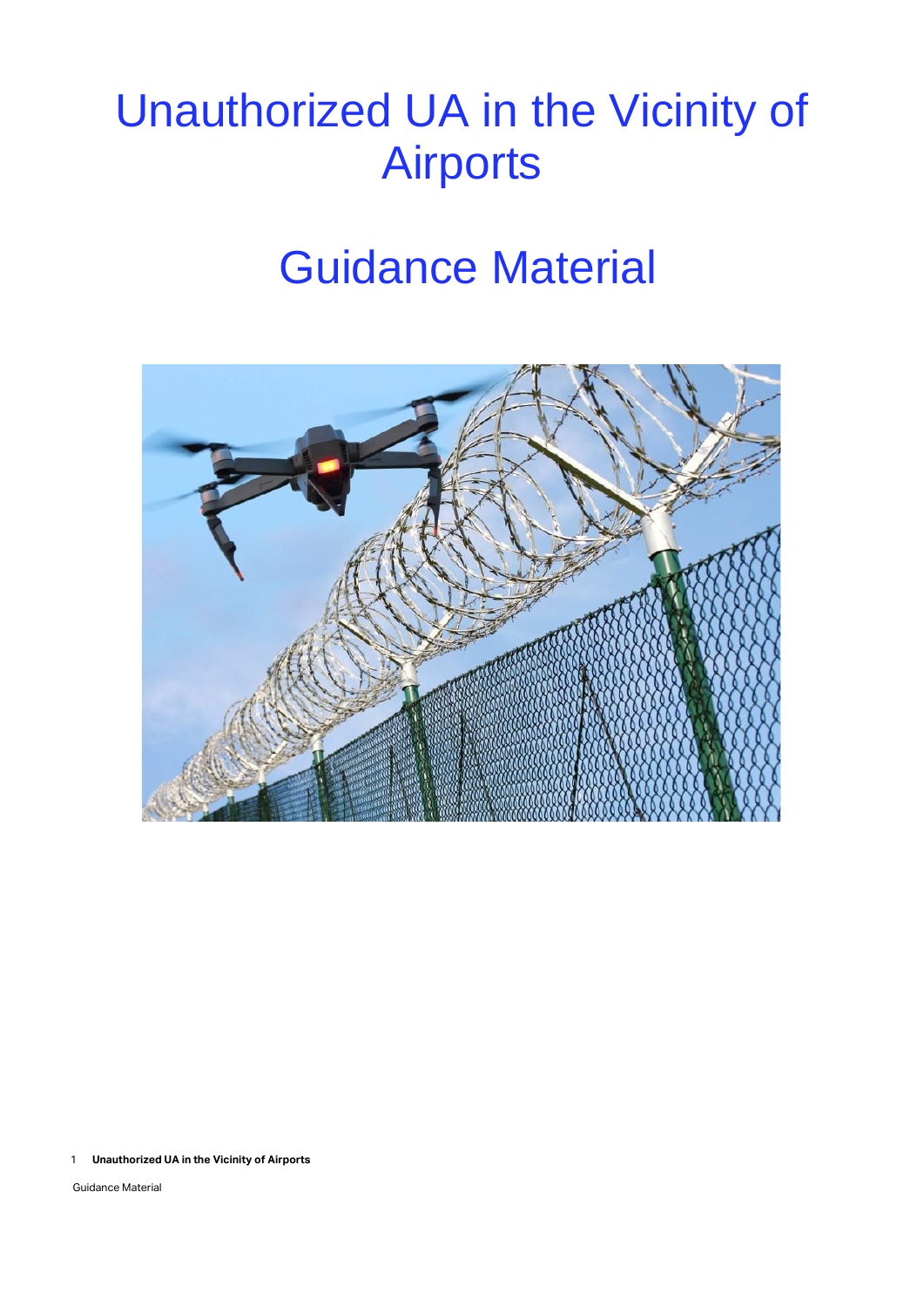# **Contents**

| 2. |  |
|----|--|
| 3. |  |
| 4. |  |
| 5. |  |
| 6. |  |
| 7. |  |
| 8. |  |
| 9. |  |
|    |  |
|    |  |
|    |  |
|    |  |
|    |  |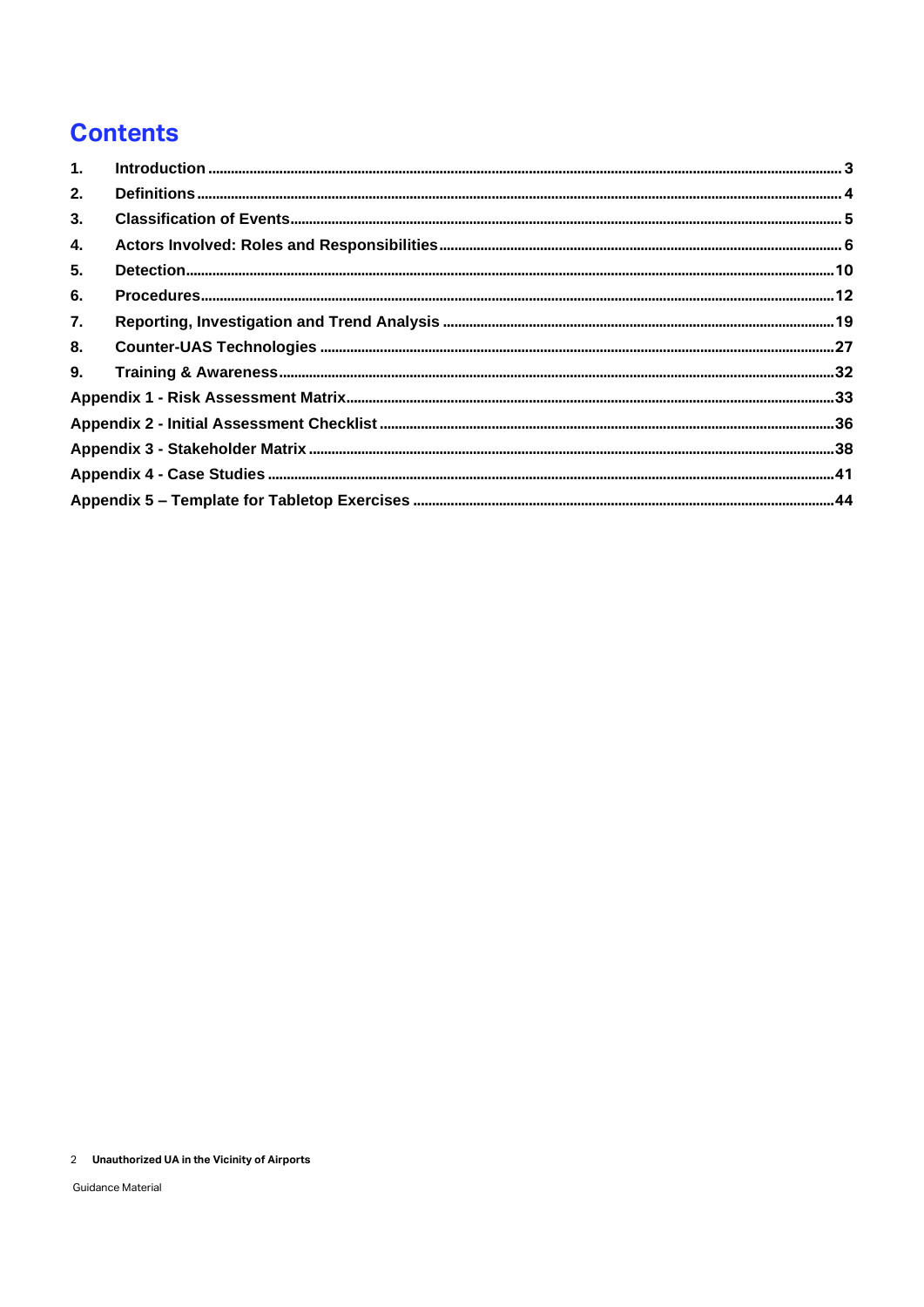# <span id="page-2-0"></span>1.Introduction

With the expanded use of unmanned aircraft (UA), there has been an increase in the number of unauthorized UA events in close vicinity of aircraft and airports. Some of these events have resulted in extensive disruption to airline and airport operations and have had a large impact on the travelling public. Disruptions to aircraft operations caused by unauthorized use of UA, have raised multiple questions for regulators and aviation stakeholders on how to manage such events and ensure safe and secure operations at airports.

Even when encountering a minor or an unconfirmed unauthorized UA event, States and their stakeholders have often been forced to temporarily cease aircraft movements at airports. Inadequate preparation has hampered aviation stakeholders in limiting the operational impact of these events. In order to reduce the impact of disruptions caused by unauthorized UA, it is recommended that procedures as well as roles and responsibilities are clearly defined at a local level and that agreed protocols and procedures are implemented. Counter-UAS technology and associated measures are still in a development stage and have some limitations. At this time, such technology cannot provide a comprehensive defense for the aviation system. In addition, the implementation of any Counter-UAS technology and measures must not create unintended safety hazards and unmitigated risks to aircraft, authorized UA operators, and aviation infrastructures and personnel.

This guidance material provides best practices to ensure harmonization, to the extent possible, in how events involving unauthorized UA are managed and mitigated. The local airport, regulator, and Air Navigation Service Provider (ANSP) may implement additional or different measures due to national requirements that remain applicable. The focus of this guidance material is on the unauthorized operation of UA in close vicinity of airport and/or aircraft, that poses a threat to aviation safety and security. Authorized or known UA operation are expected to follow the rules and regulations as defined by the local authority, therefore, the recommendations contained in this document are not applicable to this category of operations

#### 3 **Unauthorized UA in the Vicinity of Airports**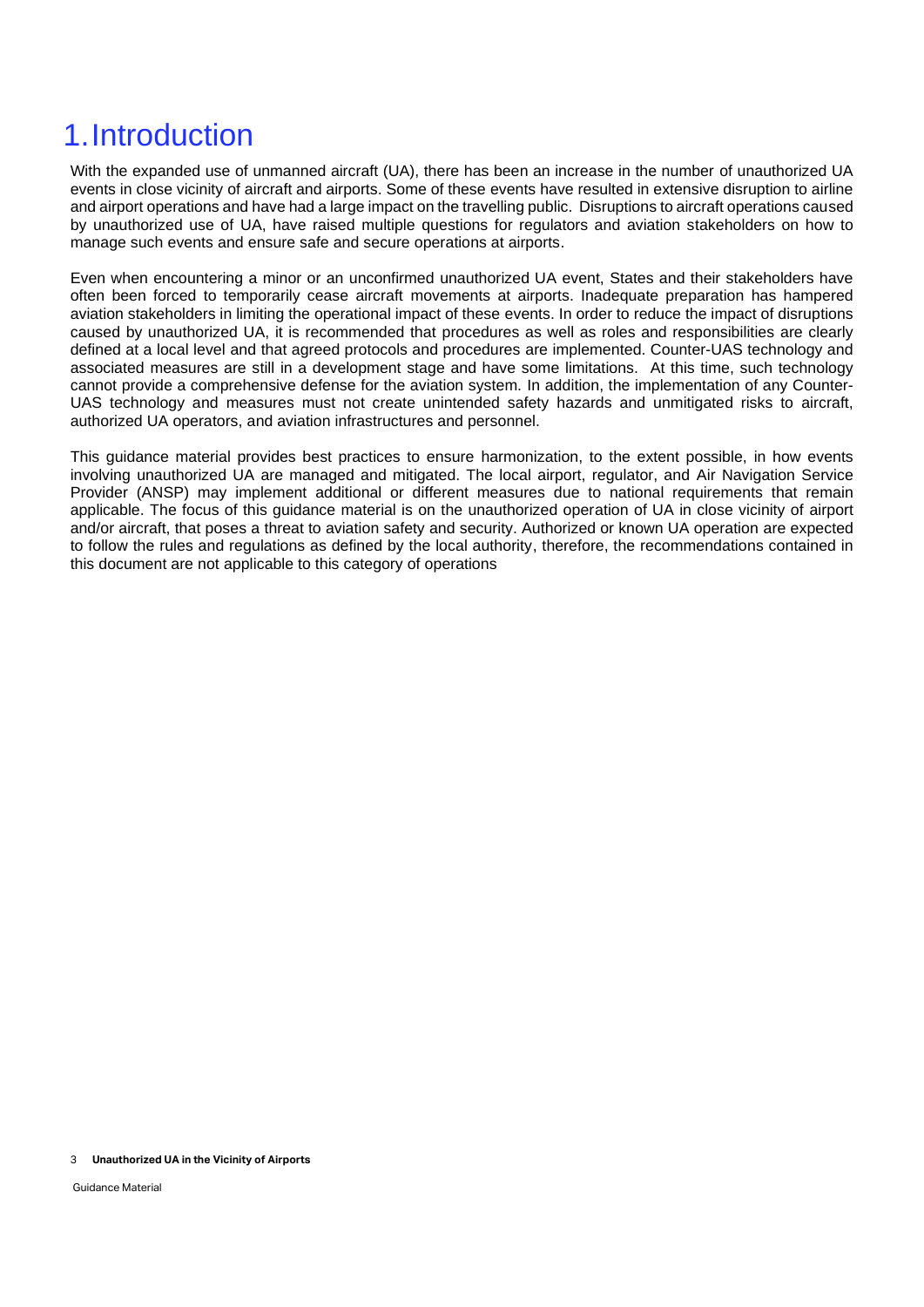# <span id="page-3-0"></span>2.Definitions

*Cooperative UA:* A UA that broadcasts its position to other aircraft and ATC/UTM throughout its flight.

*Event Phase (Phase)*: any of the phases of an event involving an unauthorized UA including the initial assessment, detection and identification, response, recovery and investigation.

*Non-cooperative UA:* A UA that does not broadcast its position or communicate with other aircraft throughout its flight.

*Unmanned Aircraft (UA):* an aircraft intended to be operated with no pilot on board

*UAS Emergency Response Group (UERG)*: a group of stakeholders responsible to assess the impact and manage the response to an unauthorized UA affecting airport operations. Note: It is recommended that the UERG include stakeholders beyond ATC and Airport management.

*Weaponized UA:* Unlike combat or strike UA used for military purposes, weaponized UA from a civil aviation perspective include any UA that is used to create harm to people, aircraft or infrastructure through deliberate action. Note: A Weaponized UA may carry harmful material, chemicals, bombs, or guns.

#### 4 **Unauthorized UA in the Vicinity of Airports**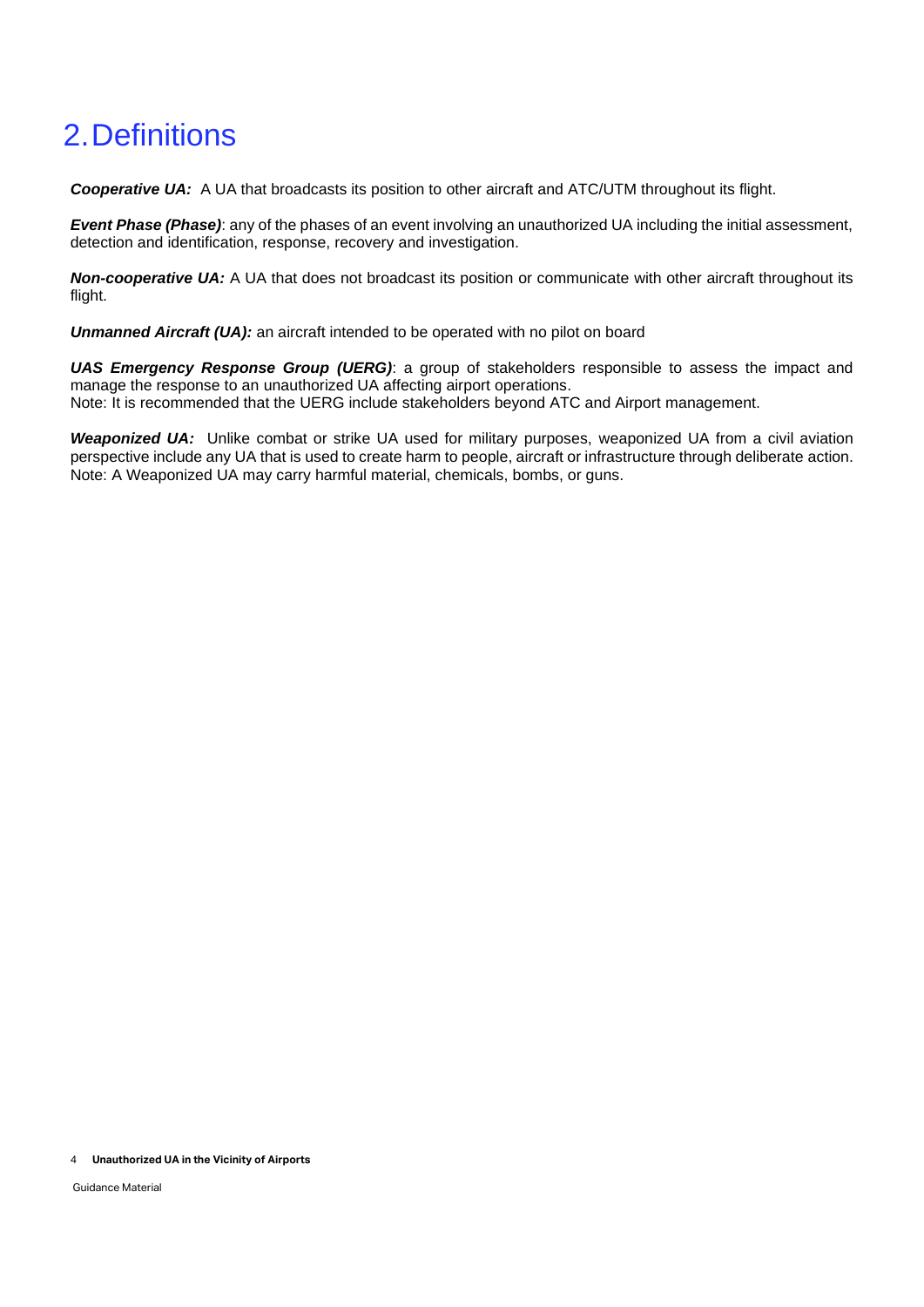# <span id="page-4-0"></span>3.Classification of Events

The type of an unauthorized UA event and impact level can determine the level of involvement of the different stakeholders and what procedures need to be followed. This chapter outlines a proposed classification of events which can be tailored to meet local requirements by airports, ANSPs and regulators. The classification of events is used to assess the level of response adequate to the impact level.

# **3.1 Types of Events**

Events involving an unauthorized use of UA can affect aviation safety and security and can be the result of:

- 1. Use of a UA by an operator who is not aware of the UA's proximity to an aircraft, airport, or aerodrome.
- 2. Unlawful interference with aviation such as malicious use of a UA, using a UA to penetrate the secure perimeter of an airport or other aviation security sensitive areas or UA weaponization.
- 3. A report by the UA operator of a cyber-attack/hacking of a cooperative UA, rendering it uncooperative. Such an event when reported by the UA operator is considered a high impact level event.
- 4. Unauthorized use of a UA to collect images or information about the aerodrome.
- 5. Leveraging an UA to drop harmful payload or inflict damage via collision.
- 6. Using UA payloads to remotely control and spoof unsecured devices.
- 7. Wilful disruption of airport operations, such as for protests.

### **3.2 Parameters and Impact Level Identification**

The following parameters can be considered in determining the impact of the event and by extension the level of response:

- 1. Intent/type of operation.
- 2. UA Specs; size, weight, payload, colour.
- 3. Proximity to airport, aerodrome, heliport, aircraft.
- 4. Height at which UA is operating.
- 5. UA trajectory.
- 6. Flight Phase of the aircraft involved in the encounter.
- 7. Traffic volume at the airport and type of traffic.
- 8. Near critical infrastructure, e.g. warehouse with dangerous goods or Instrument Landing System (ILS).
- 9. Type of sighting / detection (visual observation by pilot, airport staff, system detection, etc.).
- 10. Payload carried.

Depending on the level of impact on airport infrastructure and flight operations, unauthorized UA events can be categorized into:

1. *Low Impact Event*.

#### 2. *Medium Impact Event*

#### 3. *High Impact Event*

The steps taken in responding to an event involving an unauthorized UA depend on the event classification. Additional details about initial assessment, and response procedures are included under Chapter 6.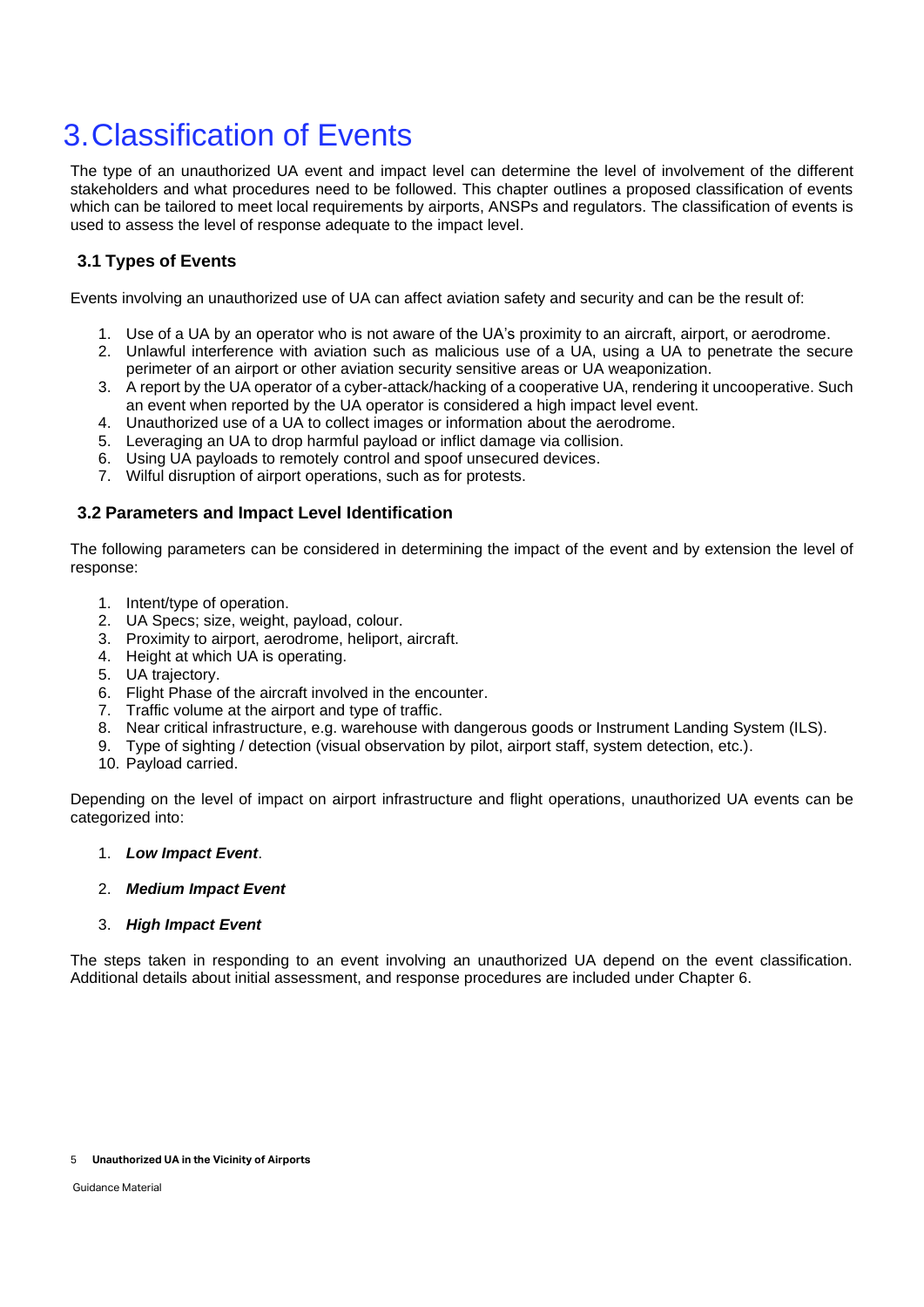# <span id="page-5-0"></span>4.Actors Involved: Roles and Responsibilities

### **4.1 Involved Stakeholders in an Unauthorized UA Event**

The following sections provide an overview of the stakeholders that are typically involved in an event in which an unauthorized UA came in close vicinity of an aircraft, an airport, or its critical infrastructure affecting the safe operation of aviation. The level of involvement of these stakeholders depends on the event impact level and on the phase of the event, whether it is in the detection or identification, during the response, during recovery or during the investigation phase. The response to unauthorized UA event is also guided by the national threat levels and the legal framework in place within each State which will determine the actors that are involved and their level of involvement. Details about the procedures to be following in the response to an authorized UA event are included under Chapter 6.

#### **1. The Role of the National Aviation Authority (NAA) or Regulator**

The National Aviation Authority (NAA) or the regulator is responsible for developing the national regulations and guidance in accordance with the provisions of the ICAO Chicago Convention and its Annexes except where it has filed a Difference to any of those provisions. It is recommended that the regulator be involved in the planning and investigation phases related to unauthorized UA. In some jurisdictions, the regulator is directly involved in the detection, identification, and response. The regulator also has a role in assessing lessons learned and enhancing the risk assessment and mitigation methodology for continual improvements of the local procedures related to unauthorized UA.

It is also recommended that the regulator works closely with industry representatives, ANSPs and airport operators to better understand technology developments and evolving operational requirements. It is important that the initial and further development of UA regulations involve industry to allow operators of UA to take joint 'ownership' of national regulations.

#### **2. The Role of the Airport Operator (Airport Manager)**

The airport operator has an overall responsibility for the safety and security of the airport infrastructure and operations, and all organisations and persons present in or using the facilities. The airport operator is directly affected by all unauthorized UA events on or in the vicinity of the airport. The airport operator is therefore at the center of all phases of the management of these events in close collaboration with the ANSP and other relevant stakeholders.

The main responsibilities of the airport operator can include:

- completing an initial assessment, and work with the ANSP, when an unauthorised UA is reported;
- initiating the first response to reduce the risk of the event on airport operations;
- activating the UERG as needed;
- monitoring the situation; and
- unrolling any measures that were implemented during the event to recover operation after the event has been contained.

It is recommended that the airport operator promulgates information to airport users related to the local procedures and relevant contact information for reporting UA events. In some cases, airport operators might choose to launch information and prevention campaigns to raise awareness about the risks of unauthorized UA in the vicinity of the airport. An airport operator is also responsible for evacuation procedures if it is determined that the intent of the UA is malicious, and the target is the airport infrastructure.

Guidelines relating to Aerodrome Emergency Planning are included under Chapter 9 of ICAO Annex 14 to the Chicago Convention.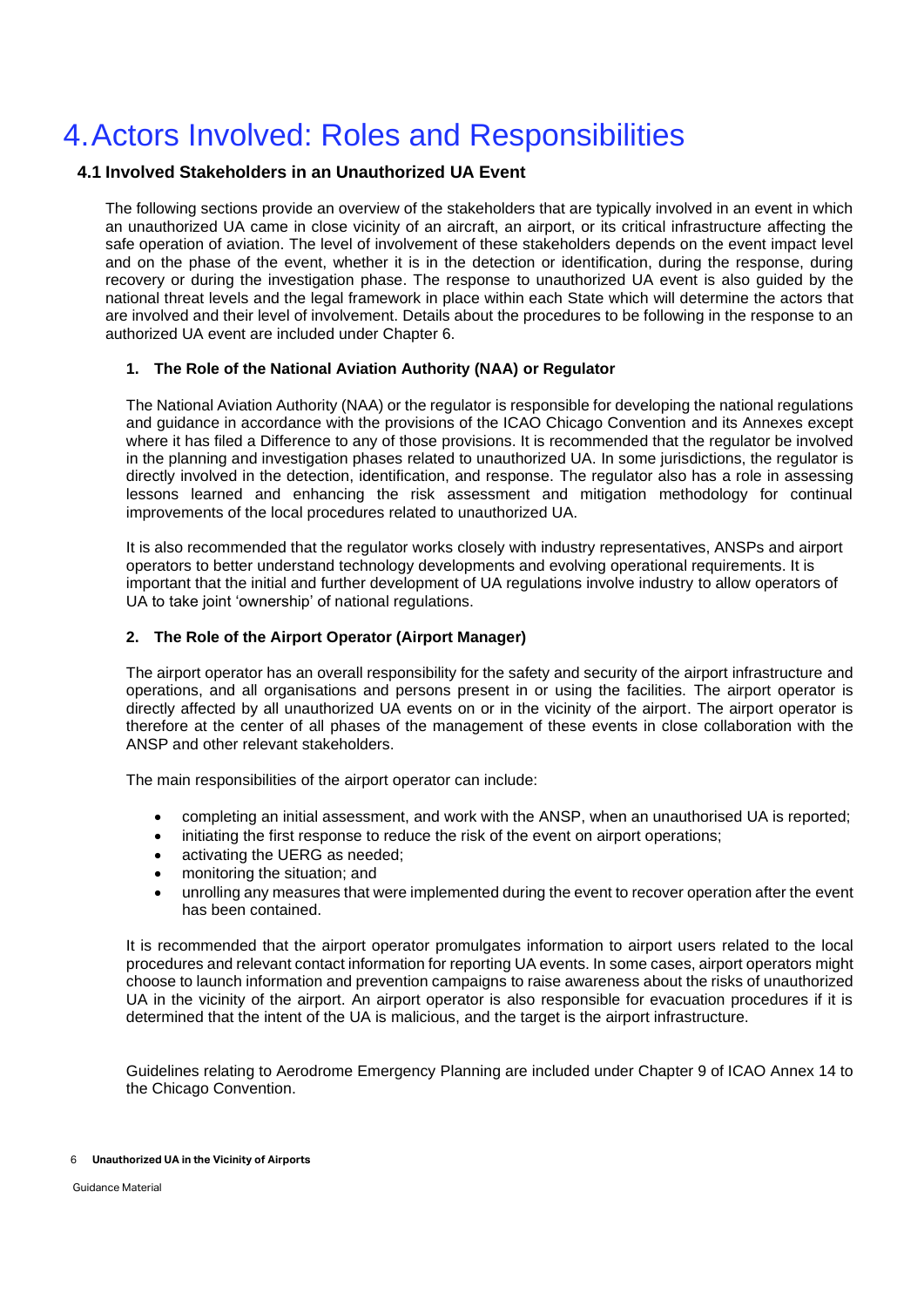#### **3. The Role of Aviation Security**

In most cases, aviation security is a function under the responsibility of the airport operator. However, in some instances it is a separate authority that has full or shared responsibility for security at the airport. The role of aviation security is expected to evolve with the new threats caused by unauthorized UA. The extent of their involvement in an event involving an unauthorized UA will depend on local procedures. However, during an event of an unauthorized UA, it is important for aviation security officers to liaise with other stakeholders involved in the event, to respond to any UA related event according to the impact level.

#### **4. The Role of the Air Navigation Service Provider (ANSP)**

The ANSP provides information and advice when an unauthorized UA event occurs, in accordance with a state's aviation security/safety authority regulations. The ANSP also responds to an event by assigning personnel to manage the operational impact, share information with the local airport operator, and possibly other affected airports, and adjacent ANSPs. The ANSP may interface with the local authorities as required by the procedure.

ICAO Annex 11 to the Chicago Convention requires Air Traffic Services Authorities to develop and promulgate contingency plans for implementation in the event of disruption or potential disruption, of air traffic services and related supporting services in the airspace for which they are responsible for. Guidelines relating to contingency planning are included under Attachment C of Annex 11.

#### **5. The Role of Air Traffic Controller (ATCO**

Air Traffic Controllers (ATCOs) must ensure the safe, orderly and expeditious management of flights. This includes the operation of aircraft in flight in the vicinity of the aerodrome and of aircraft operating on the ground on manoeuvring areas. The ATCO's role during an event involving an unauthorized UA may vary based on the local organization and procedures. However, in principle, the main responsibility of an ATCO is to observe or receive the initial information on a reported event, immediately provide the necessary traffic information to pilots to ensure safety of flight operations and to liaise with the relevant actors, primarily the airport operator. ATCOs are equally responsible for informing neighbouring sectors and affected areas about the UA event and coordinate the appropriate or requested responses to the event.

ATCOs can expect pilots requesting speed reduction, alternative routing and/or radar vector. The safe management of the airspace, during an unauthorized UA event, will consider possible delays, and diversion, especially if no precise information and trajectory of unauthorized UA are available.

The ATC operational supervisor at the affected ATSU may perform some of these tasks as well as initiate ATFM measures if and when required. .

#### **6. The Role of the Pilot Operating Aircraft in the Vicinity of the Event**

A pilot operating into an airport is responsible to see and avoid any collision hazards and will report any UA sighting to ATC. When encountering an unauthorized UA, the pilot will follow instructions from ATC to safely land or depart from that airport, unless a RA for that UA is generated. In that case and in accordance with Doc 8168, the pilot will follow the RA.

If capable, ATC may assist the pilot by providing traffic information on the unauthorized UA. The abilities for an aircraft pilot to positively identify the unauthorized UA may be limited. However, it is recommended that the pilot provide ATC with as much information as possible about the unauthorized UA. As with closely spaced parallel instrument approaches, an unauthorized UA within the approach path of the aircraft that is capable of communication and identified by ATC, will be provided with special guidance from ATC.

It is acknowledged that ability to sight and report sighting may be limited in cases where the pilot of an aircraft operating in the vicinity of the event is a remote pilot of an RPA.

#### 7 **Unauthorized UA in the Vicinity of Airports**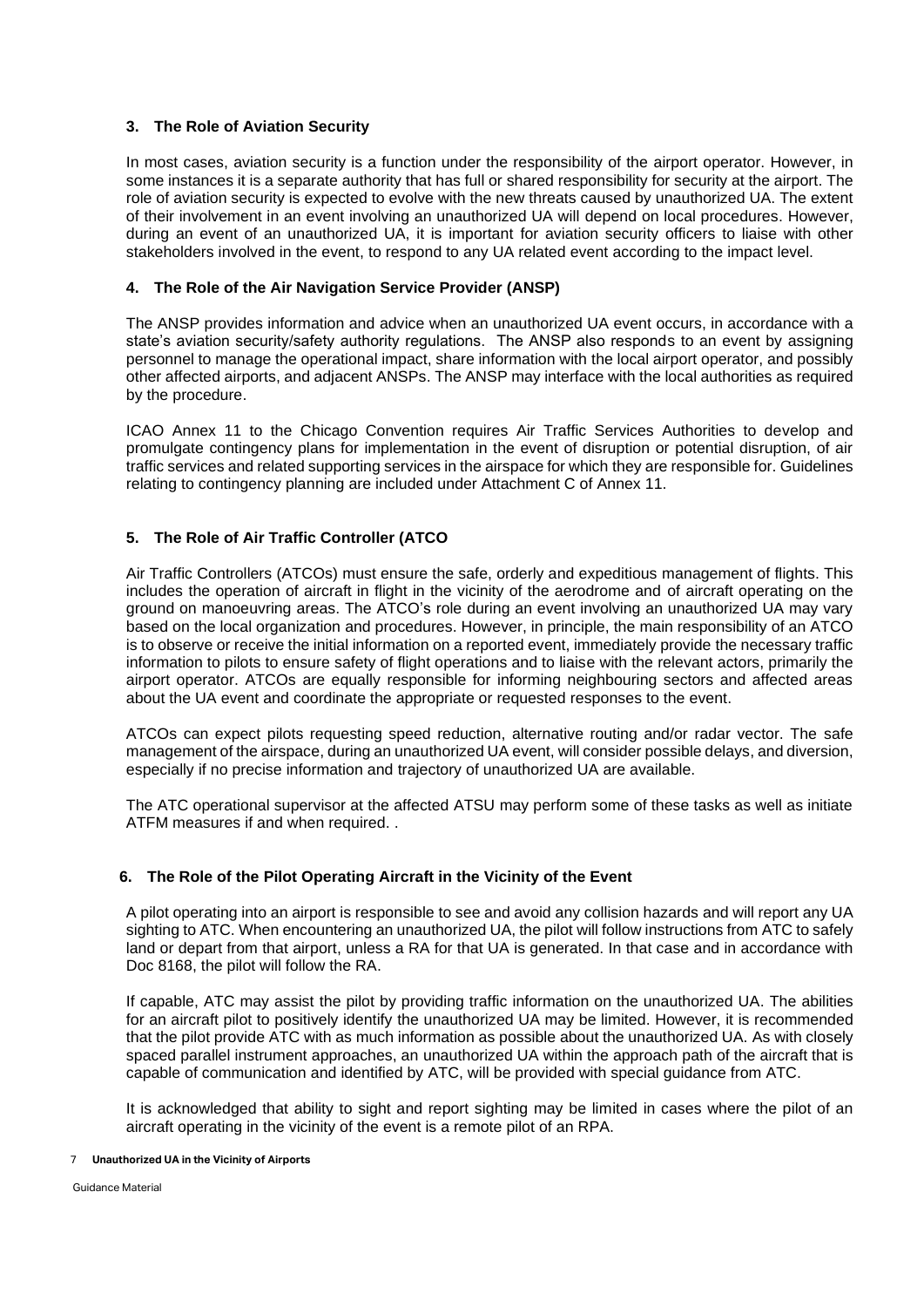#### **7. The Role of the UAS Operator and UA Remote Pilot**

A known UA operator or remote pilot may be authorized to operate in the vicinity of an airport, e.g. for infrastructure inspection. Such known and authorized operation of a UA is excluded from the scope of this guidance material. However, if an authorized UA is hacked and the UA operator or remote pilot is no longer in control of the UA then the operator or remote pilot must notify the authorities, airport operator, and ATC as soon as possible. Depending on local procedures, a direct number for reporting incidents may be available for UA operators or remote pilots.

An UA Operator or remote pilot who identifies an unauthorized UA via a detect and avoid system or other available surveillance methods is responsible for reporting the detection to the appropriate ATC facility.

#### **8. The Role of UAS OEMS**

It is recommended that UAS OEMs make design decisions that aid in the prevention of unintentional stray of a UA into unauthorized airspace In addition to compliance with any electronic identification features mandated by a State, it is recommended that OEMs consider including geographically restrictive software within the flight control systems. Additionally, UAS OEMs can consider design and aircraft markings that can facilitate the UA being visually identified by individuals in other aircraft or on the ground.

#### **9. The Role of the UTM Service Provider**

If established, the Unmanned Traffic Management (UTM) service provider, will support the identification and tracking of UA to ensure the safety and efficient management of the airspace. A UTM provider will be able to identify registered and known UA and determine when a contingency situation is faced by a known operator or remote pilot. If available, a UTM provider will report unknown or unregistered UA.

#### **10. The Role of Law Enforcement Authority**

Law enforcement authorities may be involved in the detection and response phases of an event depending on the threat level and the local procedures. In addition, local law enforcement will play a critical role in carrying out the investigation of unauthorized UA events. If necessary, the law enforcement authority will pursue actions to stop unauthorized UA operations, in coordination with the other involved stakeholders. National or local legal frameworks and requirements will influence the extent of involvement of law enforcement authorities.

#### **11. The Role of the Intelligence Agency and Other Security or National Security Committees**

It is recommended that national intelligence agency, other national security committees, or public safety as applicable in each State, are informed of events classified as medium or high impact events, to make sure that the coordination between the agencies brings the best support for the most appropriate response over the event. Those agencies may play a significant role during the identification and the investigation phases. The network and intelligence gathered for different purposes may be an important source of information. Because of the sensitivity of some information, a liaison role and resource between the UAS Emergency Response Group (UERG) and the intelligence community needs to be established.

It is also worth noting that intelligence and security agencies may perform certain activities which fall under specific exemptions, according to the related security function it must perform. Additional guidelines are available for authorities such as the Global Counterterrorism Forum document titled "Berlin Memorandum on Good Practices for Countering Terrorist Use of Unmanned Aerial Systems"<sup>1</sup> and the ICAO "Aviation Security Global Risk Context Statement"<sup>2</sup>.

**<sup>1</sup> <https://www.thegctf.org/Portals/1/Documents/Framework%20Documents/2019/Berlin%20Memorandum%20EN.pdf?ver=2020-01-13-143548-187> 2 ICAO Doc 10108 – Restricted, please contact ICAO or your national Appropriate Authority for Aviation Security**

<sup>8</sup> **Unauthorized UA in the Vicinity of Airports**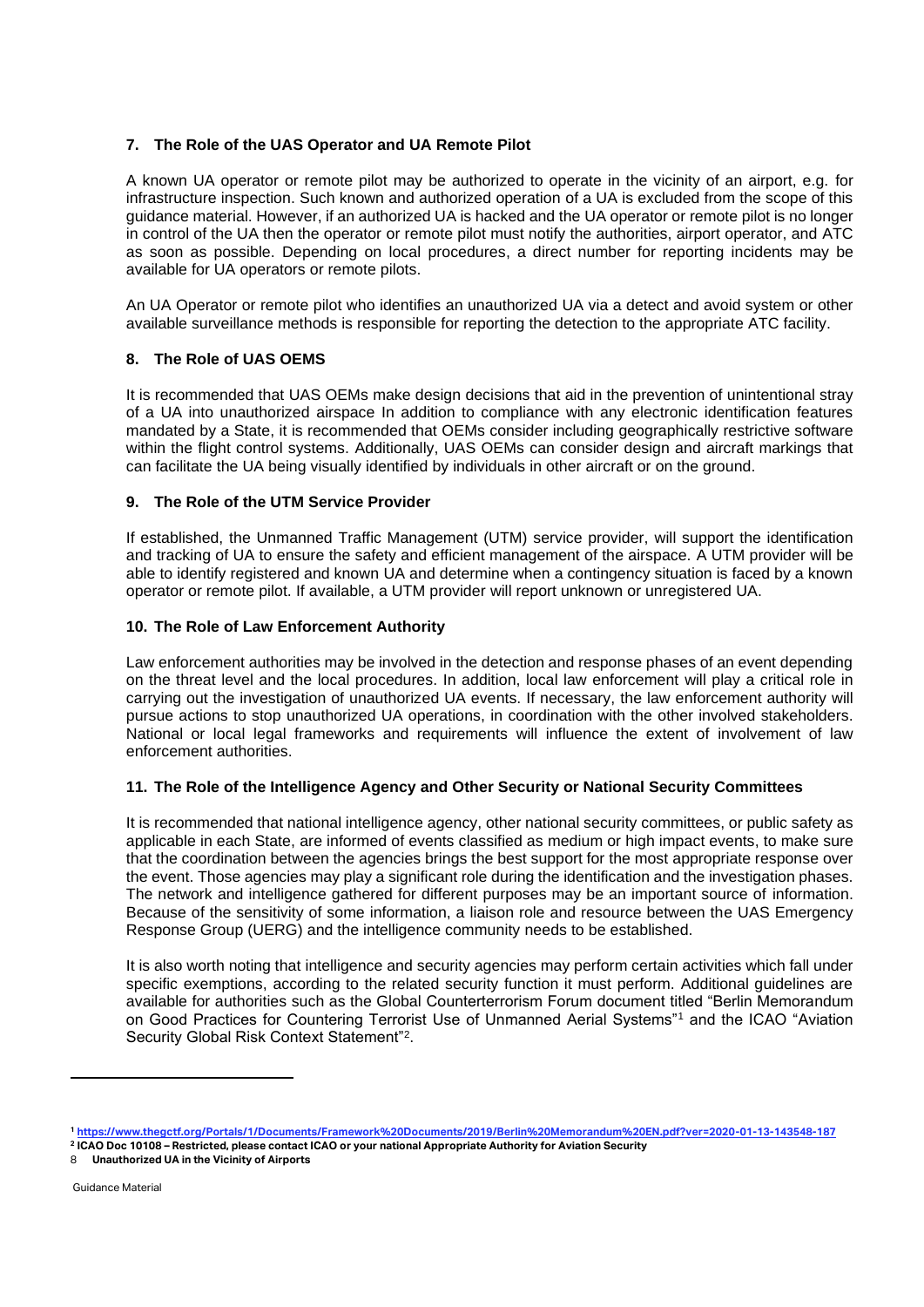#### **12. The Role of the Military**

If a national strategy or plan is developed, the extent of involvement of military in the event of an unauthorized UA are expected to be clearly defined. In the case of a security related event military and local law enforcement may have a more prominent role.

Some States are working together with their military and law enforcement agencies to develop Counter-UAS solutions and define the authorities' roles, and associated responsibilities. There are concerns and challenges associated with Counter-UAS technologies, which are highlighted under Chapter 9.

#### **13. The Role of Public Observers and Local Communities**

If a UA is sighted by non-operational staff such as public observers or individuals in the local community, then the observers are recommended to inform ATC or the local authorities using available numbers and pass as much accurate information as possible about the UA sighting, including location, altitude, lateral and vertical separation, size, and other applicable details.

#### **4.2 Involvement of Stakeholders**

Actors involved in the response to an unauthorized UA event are expected to react in an appropriate manner depending on the impact of the event at or near an airport. Consideration is given to the possibility of malicious intent by an unauthorized UA operation in addition to careless UA operations or other low-level threat scenarios.

The tables under **Appendix 3** propose a Responsible-Accountable-Consulted-Informed (RACI) matrix which could be used and adapted to the unique conditions of each airport. It is recommended that airports, ANSPs, and regulators work together to identify the roles and responsibilities that fit for their local environment when dealing with unauthorized UA. The objective of the stakeholder RACI matrix is to create a baseline of thinking across a broad list of stakeholders that could be involved in an unauthorized event linked with a specific stage and process.

The columns contain the definition of roles for each phase from the initial assessment of an unauthorized UA event all the way through detection and identification, response, recovery and investigation.

The roles of different actors can be one of the following:

- Responsible: means an actor that is responsible to execute agreed steps or actions. There could be more than one responsible actor during any given phase.
- Accountable: is an actor who takes decisions and defines actions that are necessary in each phase. There could be one accountable actor per phase.
- Consulted: refers to an actor that provides input to all actions or decisions based on the impacts to their areas or their domain of expertise,
- Informed: is an actor who needs to be informed of the situation and how it is evolving.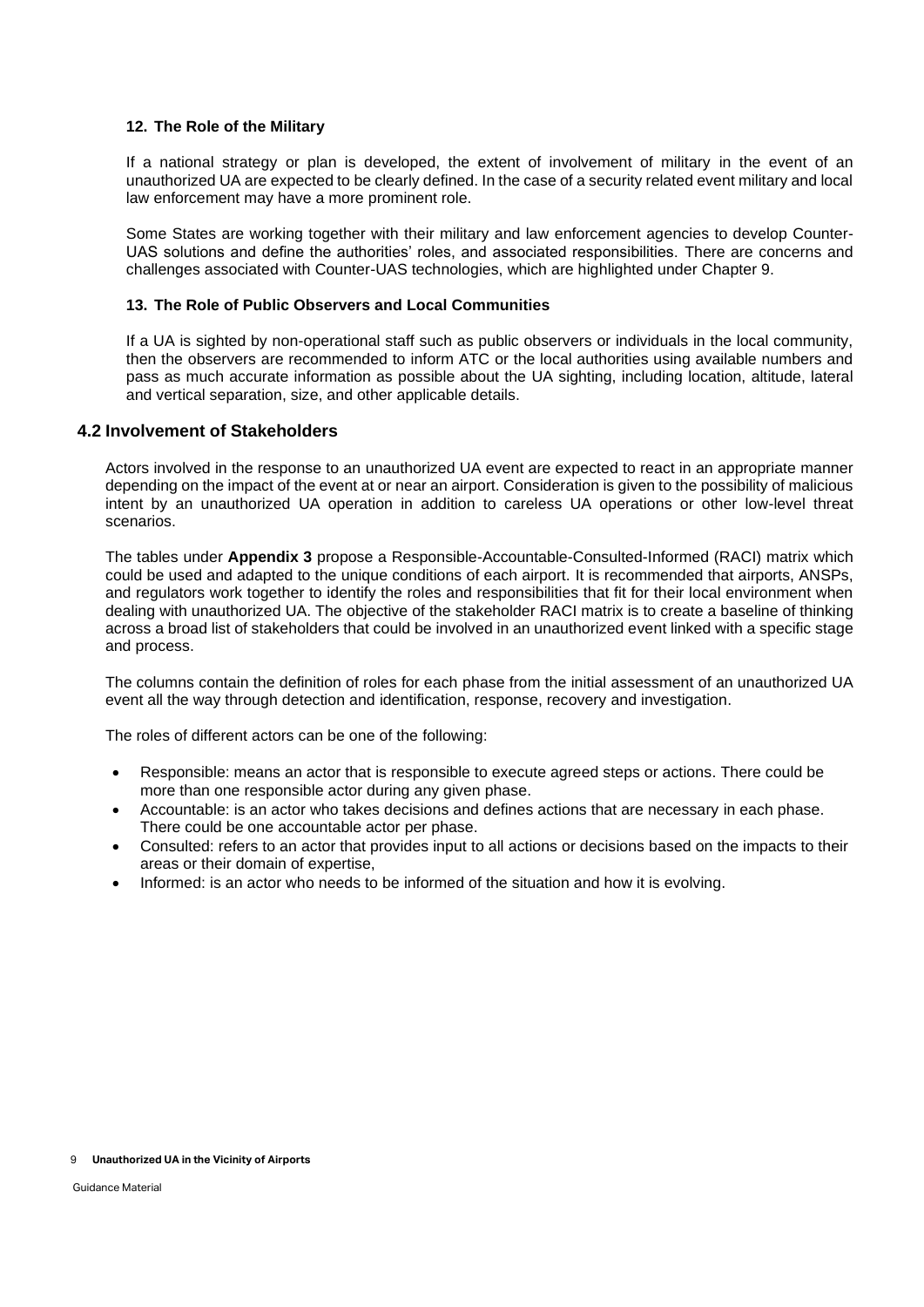# <span id="page-9-0"></span>5.Detection

### **5.1 Detection and Identification Responsibility**

In some jurisdictions, governments and law enforcement have invested in UA detection and Counter-UAS technology. The UA detection and Counter-UAS technology is still developing and it may be beyond an airport's resources capability to invest in such technology. In addition, only relying on technology will not provide a comprehensive approach for detection and identification of unauthorized UA. If an airport considers using detection technology, then a safety risk assessment and a cost-benefit analysis will be needed before implementing any new technology.

Manufacturers of unmanned aircraft are investing in geofencing capabilities on board their aircraft. States may restrict certain areas which will be integrated into the geofencing capabilities. Nonetheless, there will still be a risk of an unauthorized UA operating in the vicinity of sensitive or safety-critical infrastructure, military and law enforcement activity areas, and airports. Therefore, relying on UA operators to know where they are not authorized to operate may not be enough.

The future evolution of Unmanned Traffic Management (UTM) is expected to enhance the ability to identify authorized and cooperative UA. Registration of UA will enable the NAA or regulator to identify the nationality of the aircraft, the operator and what person or machine is controlling the aircraft. Registration may also assist non-aviation-related agencies concerned with issues such as security, law enforcement and privacy. This is expected to reduce the frequency of events of unknown UA operating in non-authorized areas. However, the risks associated with reckless or malicious use of UA will continue to require monitoring, planning, and mitigation.

To ensure a harmonized approach and best results, it is recommended that detection and identification of unauthorized UA be a shared responsibility amongst the stakeholders involved. It is also recommended that local governments and law enforcement agencies work together with airport operators to ensure that there is an exchange of information related to identification and detection of unauthorized UA. Identifying an unauthorized UA (position, type, location) and determining the level of the threat enable an effective decisionmaking process and response by the stakeholders that are involved.

#### **5.2 Detection and identification methods**

Several detection/identification methods exist, ranging from visual sighting of unauthorized UA to sophisticated detection technics relying on technology. This section is not intended to describe all of them but introduce the main 2 categories: visual detection and detection via technology.

### **5.2.1 Visual Sightings of Unauthorized UA**

Visual sighting can be reported by pilots, ATC, airport personnel or public observers. The information provided by visual sighting may be limited but any sighting of an unauthorized UA in the vicinity of an airport or aircraft cannot be ignored. The first 10-15 minutes are critical for identification and response procedures. An initial assessment of a visual sighting of an unauthorized UA can enable a more effective way of agreeing on the most appropriate response for the initial threat level. The steps for carrying out an initial assessment are described under Chapter 6. An example of the initial assessment checklist is included in Appendix 2.

### **5.2.2 Detection and Identification by Technology**

Some technological solutions can detect unauthorized UA and identify a particular model or even the aircraft or its operator's digital identification. Having situational awareness and the ability to deploy countermeasures is greatly enhanced if the exact location of the UA or its operator are known. Some equipment is expected to allow UA location tracking in real-time. Chapter 9 provides more details about available technologies for detection and counter UA measures.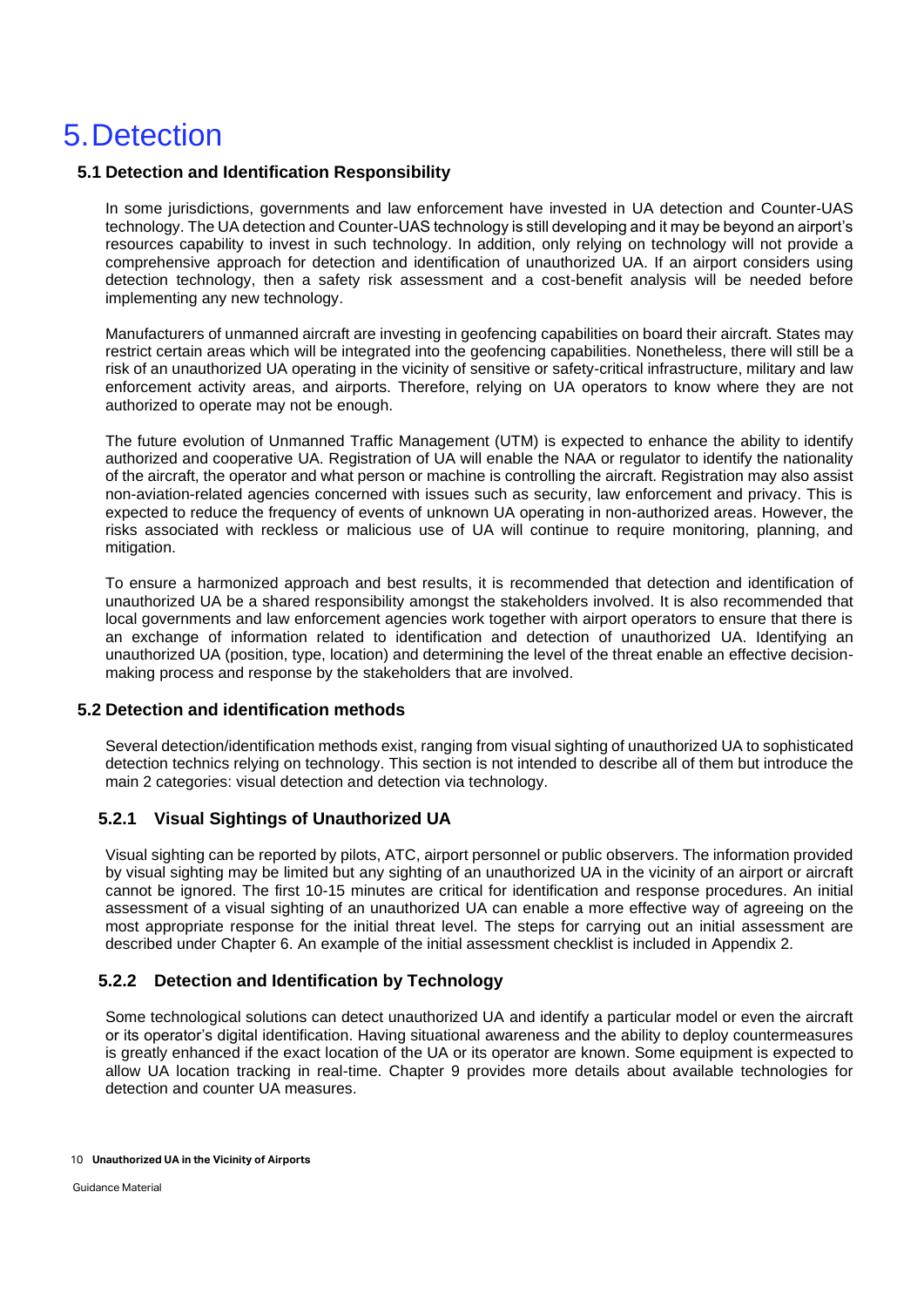If an unauthorized UA is detected by a system or technology, then such a detection will be immediately reported to ATC or the appropriate designated authority at the airport. Information and parameters received from detection systems can then be used to determine the threat level and initiate the applicable response.

#### 11 **Unauthorized UA in the Vicinity of Airports**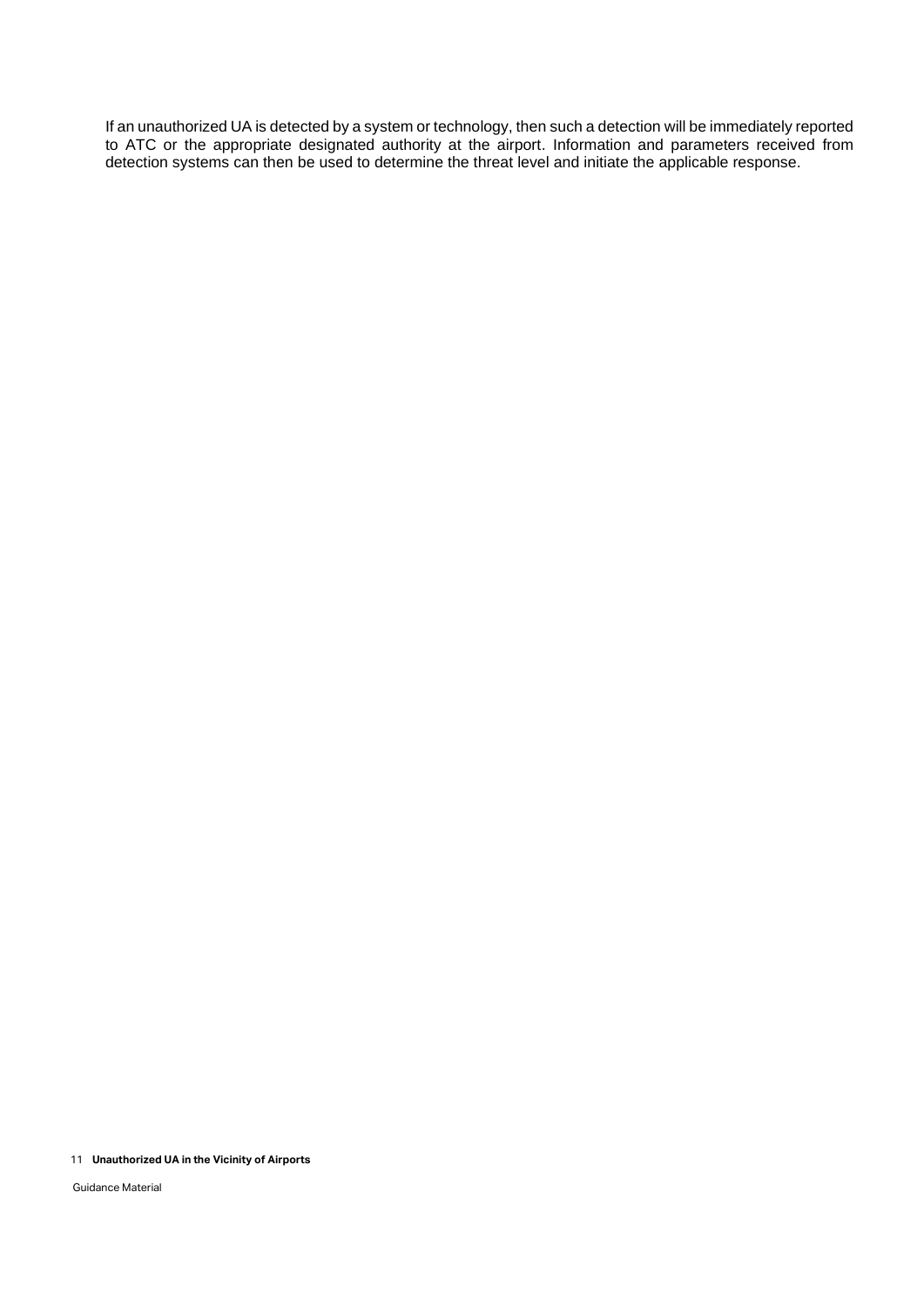# <span id="page-11-0"></span>6.Procedures

The following sub-sections provide recommended practices for procedures which can be scaled and adapted based on the local environment. It is important for all concerned actors to collaborate in the development of local procedures that will apply based on local specifications and regulations. In general, the procedure for responding to and managing a medium or high impact event involving an unauthorized UA event is expected to follow similar steps. However, the extent of involvement and the time of involvement of some stakeholders as well as the actions taken will vary depending on the impact level.

Figure 1 provides a quick reference for the main stages of the procedure cycle during an event of an unauthorized UA. The steps that are recommended to be taken during the different stages are further described in the following sub-sections. It is recommended that when developing local procedures, the local exceptions and limitations are considered, such as the role of security or local law enforcement agencies. In some jurisdictions, airport security functions may be conducted by local law enforcement, whereas, in others they may have standalone agencies or can be included in the airport operators' responsibilities.



Figure 1: Procedures Cycle

If the airport operator does not have the authority to respond to events involving unauthorized UA, then it is recommended that the response plan and mechanism is adjusted to reflect the extent of involvement of law enforcement in the different phases. Once roles and responsibilities are defined, the Airport Security Plan and/or the Airport Operations Manual will be updated, particularly with regards to having a shared responsibility model.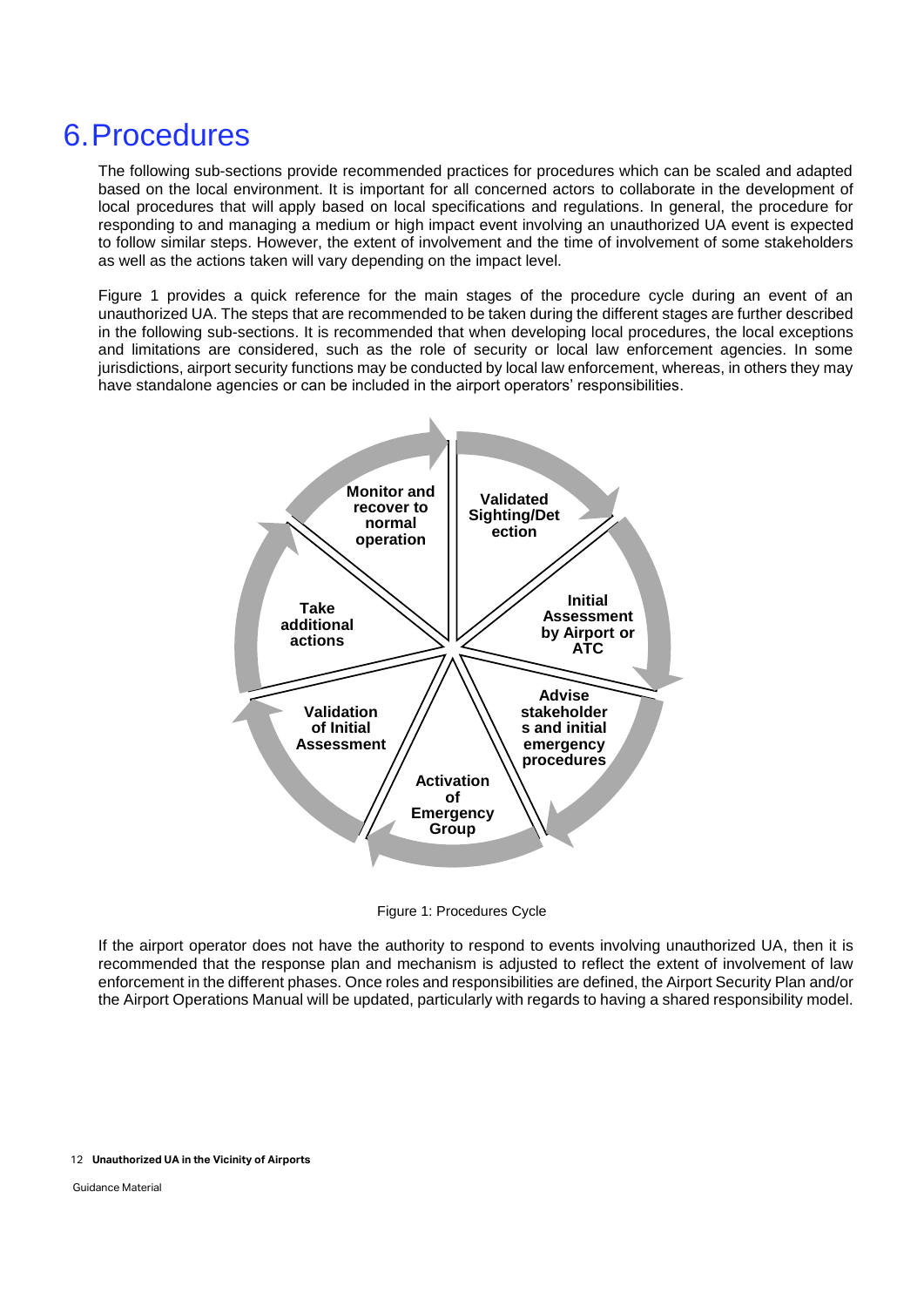### **6.1 Assessment of Impact Level**

Any sighting or detection of an unauthorized UA in the vicinity of an airport or aircraft cannot be ignored. If an unauthorized UA is sighted or detected, it needs to be reported to the concerned regulator, law enforcement agency and local emergency response teams, as applicable. To make an initial determination of the impact level and consequently initiate procedures to follow, it is recommended that ATC and airport operator mutually agree on an **initial assessment** of the impact level. Part of this initial assessment is the identification if the operating UA is authorized or not, and then make an initial determination of the impact level.

It is recommended that the following is collected for the initial assessment of the event;

- 1. Location, including an estimate of the distance from airport, aircraft, or critical infrastructure.
- 2. Altitude and trajectory.
- 3. Moving or stationary.
- 4. Size, shape, appearance (e.g. small, quadcopter, camera underneath, colour, etc.).
- 5. Carrying payload or not.

A report of a UA operating in the vicinity of an airport or aircraft could be received from non-operational staff, e.g. the public. Such reports will also be taken into consideration.

#### **6.1.1 Initial and Detailed Assessments of Impact Level**

An example of an **initial assessment** checklist which can be used by ATC and/or the airport operator is included under **Appendix 2**. **Table 1** is provided as a quick reference with all parameters needed for the initial assessment to be conducted by ATC and/or the airport operator. An event may be categorized as low impact but could change to a medium or high impact event as more information is gathered. Therefore, ATC and the airport operator can continuously monitor a low impact event and share updates with the concerned stakeholders. If at any stage it is suspected that the intent of the unauthorized UA is malicious, then the event is considered high impact and the corresponding actions are initiated.

Whenever a medium or high impact event is identified, an emergency coordination group, the UAS Emergency Response Group (UERG) or a local equivalent, can be activated and additional response actions initiated. At this stage, it is recommended that another and a more comprehensive **collaborative assessment** of the risks is carried out to validate the initial assessment and agree on additional response measures. Recommendations for how to conduct a comprehensive risk assessment by the UREG or any other local stakeholder group are included under Appendix 1. It is recommended that such a collaborative approach to risk assessment and response involve stakeholders beyond ATC and the airport operator.

| <b>Parameter</b>                                                             | <b>Thresholds</b>                                  |                                                    |                                                                                               |  |  |
|------------------------------------------------------------------------------|----------------------------------------------------|----------------------------------------------------|-----------------------------------------------------------------------------------------------|--|--|
|                                                                              | Low                                                | <b>Medium</b>                                      | <b>High</b>                                                                                   |  |  |
| <b>UA Size</b>                                                               | <b>Small</b>                                       | <b>Medium</b>                                      | Large                                                                                         |  |  |
| Number of UA                                                                 | One                                                | <b>Two</b>                                         | <b>One or Several</b>                                                                         |  |  |
| <b>Direction &amp; Trajectory</b>                                            | Away from airport/aircraft                         | Towards airport/aircraft                           | <b>Towards airport/aircraft</b>                                                               |  |  |
| <b>Altitude</b>                                                              | Below 500ft                                        | Between 500 and 1000ft                             | Over 1000ft                                                                                   |  |  |
| <b>Flight Phase</b>                                                          | Sighted/Detected outside<br>traffic circuits       | Sighted during final<br>approach/initial climb     | <b>Sighted during Landing/Take-off</b>                                                        |  |  |
| Proximity to airport, aerodrome,<br>heliport, and critical<br>infrastructure | Far from airport and/or critical<br>infrastructure | Close to airport and/or critical<br>infrastructure | <b>Right over airport and/or critical</b><br>infrastructure and causing visual<br>obstruction |  |  |
| <b>Proximity to aircraft</b>                                                 | <b>Far from aircraft</b>                           | Close to aircraft                                  | <b>Right next to aircraft fuselage,</b><br>engine, windshield                                 |  |  |

#### 13 **Unauthorized UA in the Vicinity of Airports**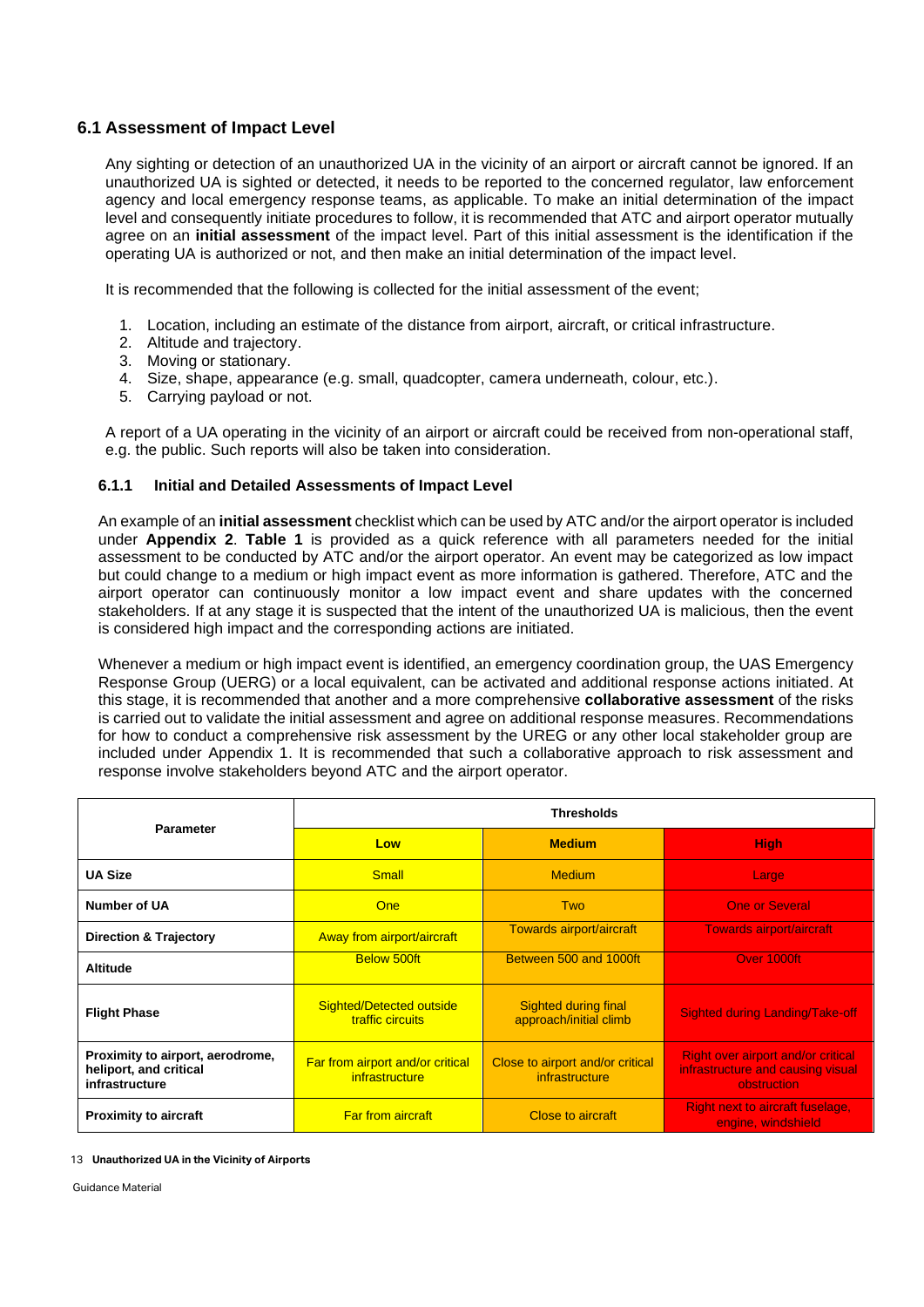| <b>Trajectory</b>                      | Stationary away from or<br>moving away from risk areas<br>and aircraft | stationary at or moving<br>towards risk areas and<br>aircraft | Stationary at or moving towards<br>risk areas and aircraft |
|----------------------------------------|------------------------------------------------------------------------|---------------------------------------------------------------|------------------------------------------------------------|
| UA appears to be carrying a<br>payload | No                                                                     | <b>Not Sure</b>                                               | Yes:                                                       |

Table 1: Initial Assessment of a Visual Sighting of an Unauthorized UA

### **6.2 Managing Air Traffic**

Irrespective of the impact level or the response type, in the event of an unauthorized UA the pilot in command of aircraft operating in the vicinity of the aerodrome where the event occurred has the final authority over the safety of the flight. ATC will manage traffic in a way to ensure overall safety in the airspace. All ATC facilities need to be made aware of an unauthorized UA and be informed of its location. If contact with the remote pilot is possible, ATC will direct the UA to land or vacate the unauthorized area. If an unauthorized UA lands on an airfield, then the area needs to be cleared and local law enforcement needs to be notified.

Irrespective of the impact level of an unauthorized UA, ATC will make a radio broadcast informing aircraft of the situation, which can include the following;

- i. Location, altitude, and trajectory of the UA (exact or approximate)
- ii. Description of UA (color, size, lights, payload).
- iii. Nature of UA activity and/or interference with flight operations.

ATC and the airport operator will continue observing the UA throughout the event and provide updates to relevant parties.

Many UA flight times are approximately 20-30 minutes, at which point the UA will likely return to the operator or designated landing area for retrieval by the operator. It is important that officers track the UA during the return flight and direct unit(s) to the landing area to identify the operator. If it appears that the UA operator is located outside the airport jurisdictional boundary, the UERG can contact the law enforcement agency with jurisdiction over the location and request enforcement of applicable local municipal codes.

#### **6.3 Activation of the UERG**

To appropriately respond to an unauthorized UA, it is recommended that an airport has an emergency coordination group or cell or a similar functionality as a UERG. Alternatively, the role of the UERG can be integrated into existing local structures for response and recovery of emergencies at the local airport. If established, the UERG can consist of the following main actors:

- Local ANSP (ACC and Tower)
- Airport authority and operator
- **Regulator**
- Law enforcement / airport security
- UTM provider (if available)
- Airspace Users (this group would include both local airlines and foreign operators at the main hub)

The recommendations in this guidance material focus on the functionality of the UERG irrespective of the local organizational structure that is used to ensure such functionality exists.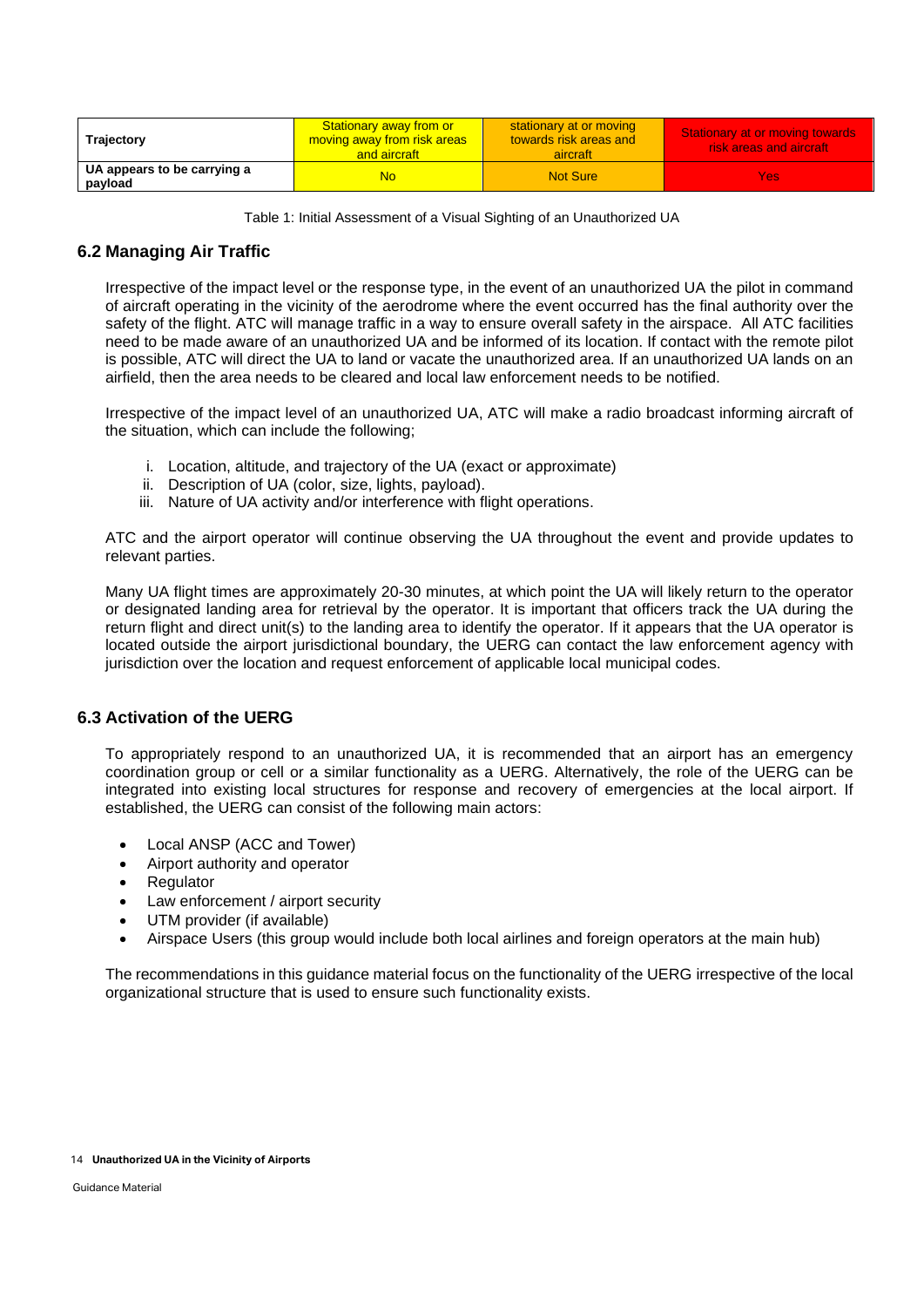### **6.4 General Response to an Unauthorized UA Event**

Depending on the impact level, different steps can be carried out in response to an unauthorized UA event. The following table reflects the recommended steps to be taken depending on the type of event. When developing procedures, variations based on local legal frameworks need to be considered.

| <b>Impact Level</b> | <b>Response</b>                                                                                                                                                                  |
|---------------------|----------------------------------------------------------------------------------------------------------------------------------------------------------------------------------|
| Low                 | Operating pilots, ATC and airport operator continue monitoring the situation for 60 additional minutes<br>$\bullet$                                                              |
|                     | after the initial sighting                                                                                                                                                       |
|                     | ATC to inform neighboring sectors and pilots already on and joining the frequency.<br>$\bullet$                                                                                  |
|                     | ATC or airport operator to inform the regulator, affected authorities and law enforcement.<br>$\bullet$                                                                          |
|                     | ATC continue to inform pilots joining the frequency from the moment of initial report of sighting an<br>$\bullet$                                                                |
|                     | unauthorized UA until the event is contained and poses no additional threat to operations<br>ATC and operating pilots to work together to ensure safe traffic movement           |
|                     | For operating traffic (either with the pilot on board, or piloted by a remote pilot), the pilots in command<br>$\bullet$                                                         |
|                     | will have the discretion to take the necessary actions in their professional judgment to ensure the safe                                                                         |
|                     | conclusion of the flight including deviating to an alternate airport                                                                                                             |
|                     | If no other report is received continue operations as normal<br>$\bullet$                                                                                                        |
|                     | ATC to submit a post-event report to local regulator<br>$\bullet$                                                                                                                |
|                     | In case the assessment of the event changes, upgrade the event to medium or high impact.                                                                                         |
| <b>Medium</b>       | UERG (or equivalent) is activated to conduct more thorough impact assessment and initiate the<br>$\bullet$                                                                       |
|                     | appropriate response                                                                                                                                                             |
|                     | ATC to ensure the pilots of affected aircraft are notified of event and provided traffic information, as<br>$\bullet$                                                            |
|                     | required (e.g. change runway, diverted).                                                                                                                                         |
|                     | ATC to inform neighboring sectors and pilots already on and joining the frequency.<br>$\bullet$                                                                                  |
|                     | The UERG or equivalent local emergency response group to inform the regulator, authorities and law<br>$\bullet$<br>enforcement and work with them to try and locate the operator |
|                     | The UERG or equivalent local emergency response group to collaboratively decide on measures to be<br>$\bullet$                                                                   |
|                     | taken to minimize the risk of the event on airport operation                                                                                                                     |
|                     | ATC to continue to inform pilots joining the frequency from the moment of initial report of sighting an<br>$\bullet$                                                             |
|                     | unauthorized UA until the event is contained and poses no additional threat to operations                                                                                        |
|                     | For operating traffic (either with the pilot on board, or piloted by a remote pilot),, the pilots in command<br>$\bullet$                                                        |
|                     | to have the discretion to take the necessary actions in their professional judgment to ensure the safe                                                                           |
|                     | conclusion of the flight including deviating to an alternate airport                                                                                                             |
|                     | ATC and operating pilots to work together to ensure safe traffic movement<br>$\bullet$                                                                                           |
|                     | UERG to decide collaboratively regarding when the event is considered contained and when to<br>$\bullet$<br>scale back any imposed restrictions                                  |
|                     | UERG or equivalent local emergency response group to submit a post-event report to local regulator                                                                               |
|                     | and applicable law enforcement authorities.                                                                                                                                      |
| <b>High</b>         | UERG (or equivalent) is activated to conduct more thorough impact assessment and initiate the<br>$\bullet$                                                                       |
|                     | appropriate response including planning about restricting operations or airport closure                                                                                          |
|                     | ATC to ensure the pilots of affected aircraft are notified of event and provided traffic information, as<br>$\bullet$                                                            |
|                     | required (e.g. airspace closure).                                                                                                                                                |
|                     | ATC to inform neighboring sectors and pilots already on and joining the frequency.                                                                                               |
|                     | The UERG or equivalent local emergency response group to inform the regulator, affected authorities<br>$\bullet$                                                                 |
|                     | and law enforcement and work with them to try and locate the operator                                                                                                            |
|                     | The UERG or equivalent local emergency response group to collaboratively decide on measures to be<br>taken to minimize the risk of the event on airport operation                |
|                     | ATC to continue to inform pilots joining the frequency from the moment of initial report of sighting an<br>٠                                                                     |
|                     | unauthorized UA until the event is contained and poses no additional threat to operations                                                                                        |
|                     | ATC and operating pilots to work together to ensure safe traffic movement                                                                                                        |
|                     | For operating traffic (either with the pilot on board, or piloted by a remote pilot),, the pilots in command                                                                     |
|                     | to have the discretion to take the necessary actions in their professional judgment to ensure the safe                                                                           |
|                     | conclusion of the flight including deviating to an alternate airport.                                                                                                            |
|                     | UERG to decide collaboratively regarding when the event is considered contained and when to                                                                                      |
|                     | scale back any imposed restrictions                                                                                                                                              |
|                     | UERG or equivalent local emergency response group to submit a post-event report to local regulator<br>and applicable law enforcement authorities.                                |

Table 2: Impact Level and Associated Response Steps

15 **Unauthorized UA in the Vicinity of Airports**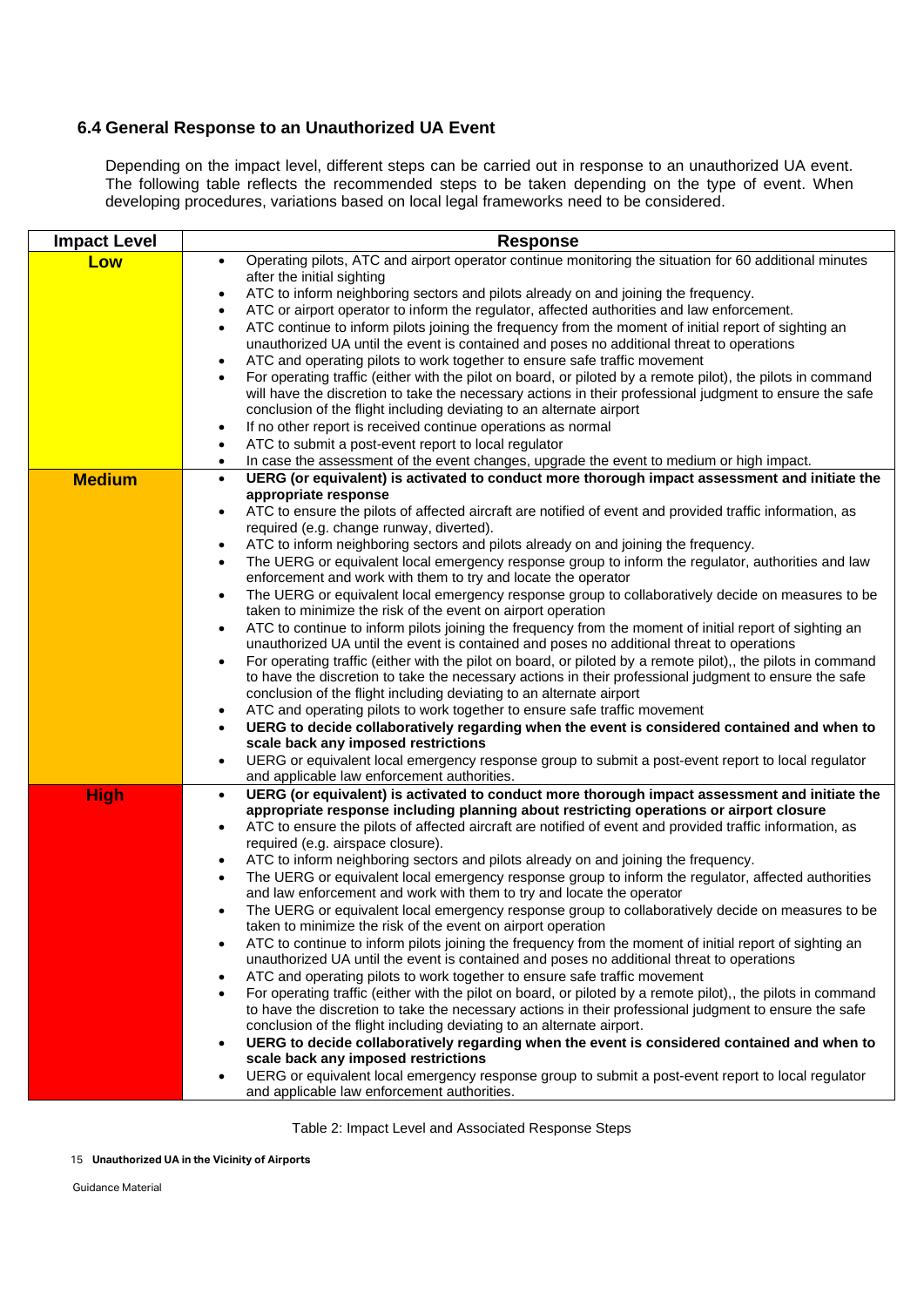### **6.5 Additional Considerations for Events Involving Malicious Intent and Security Threats**

At global level, the ICAO Working Group on Threat and Risk stated in 2019 that "Developments in technology mean that weaponized RPAS are becoming more advanced, more accessible, and that terrorists are showing increased interest and demonstrated willingness to use this attack method in the civilian environment". The ICAO Risk Context Statement takes into consideration the ICAO framework and not the measures that individual States and airports may have adopted. However, the increased global risk assessed for UA indicates that airport operators need to urgently engage with their appropriate authorities to identify appropriate mitigations. The first step is to carry out a thorough assessment of the security threats associated with unauthorized UA operations. It is recommended that the assessment considers the wide range of motivations for such operations including activism, espionage, negligence or carelessness, and terrorism. An airport risk assessment for security related threats helps identify response measures to severe threats to airport operations, such as:

- Use of UA to attack an aircraft in flight. Aircraft on either arrival or departure phase are the most vulnerable to attack using a UA. The two most notable scenarios associated with small UA flown deliberately into critical aircraft components (engine, windshield) are:
	- i. Use of UA's mass to cause damage.
	- ii. Use of a UA with an explosive device (payload) attached.
- Use of UA as weapons to attack targets in the ground. This may include:
	- i. Delivery of a chemical, radiological or biological agent into a public area.
	- ii. Direct attack on an aircraft on the ground or airport with an explosive device.

Any act or attempted act which jeopardizes the safety of civil aviation is considered an "act of unlawful interference against civil aviation" by ICAO, and related procedures are outlined under Annex 17.

If a UA Operator suspects a cyber-attack inducing loss of control of the UA, then this is automatically considered a security event and the overtaken UA is regarded as having malicious intent. In such an event, necessary measures and precautions must be taken to secure a safe landing of the UA, or to shut it down. If the UA has a payload, the measures need to consider this element before deciding of the best course of action.

#### **6.6 Response Procedures using Counter UAS Technology**

If an airport has implemented any UA Detection technology, then the airport and law enforcement responsibilities may include the following:

- Detection of an unauthorized UA and identification of the type of device;
- Report of events to all stakeholders including the local civil aviation authority;
- Observation of the UA in flight;
- Locating the operator; and
- Ensuring UA lands outside the vicinity of the airport or is deterred from harming operating aircraft or airport facilities.

If an airport has implemented any Counter-UAS technology to mitigate unauthorized or malicious use of UA, or if the State's local law enforcement has the capability and authority to use Counter-UAS technology, then in coordination with the UERG, the following steps may be followed after an unauthorised UA is detected;

- Disable, damage, or destroy the UA
- Log and secure the Counter-UAS equipment that is/has been used to contain the event.
- Conduct scene assessment and protect/secure the scene (shut down/disable any rotor, use Personal Protective Equipment, photograph the scene).
- Identify the UA operator if possible.

#### 16 **Unauthorized UA in the Vicinity of Airports**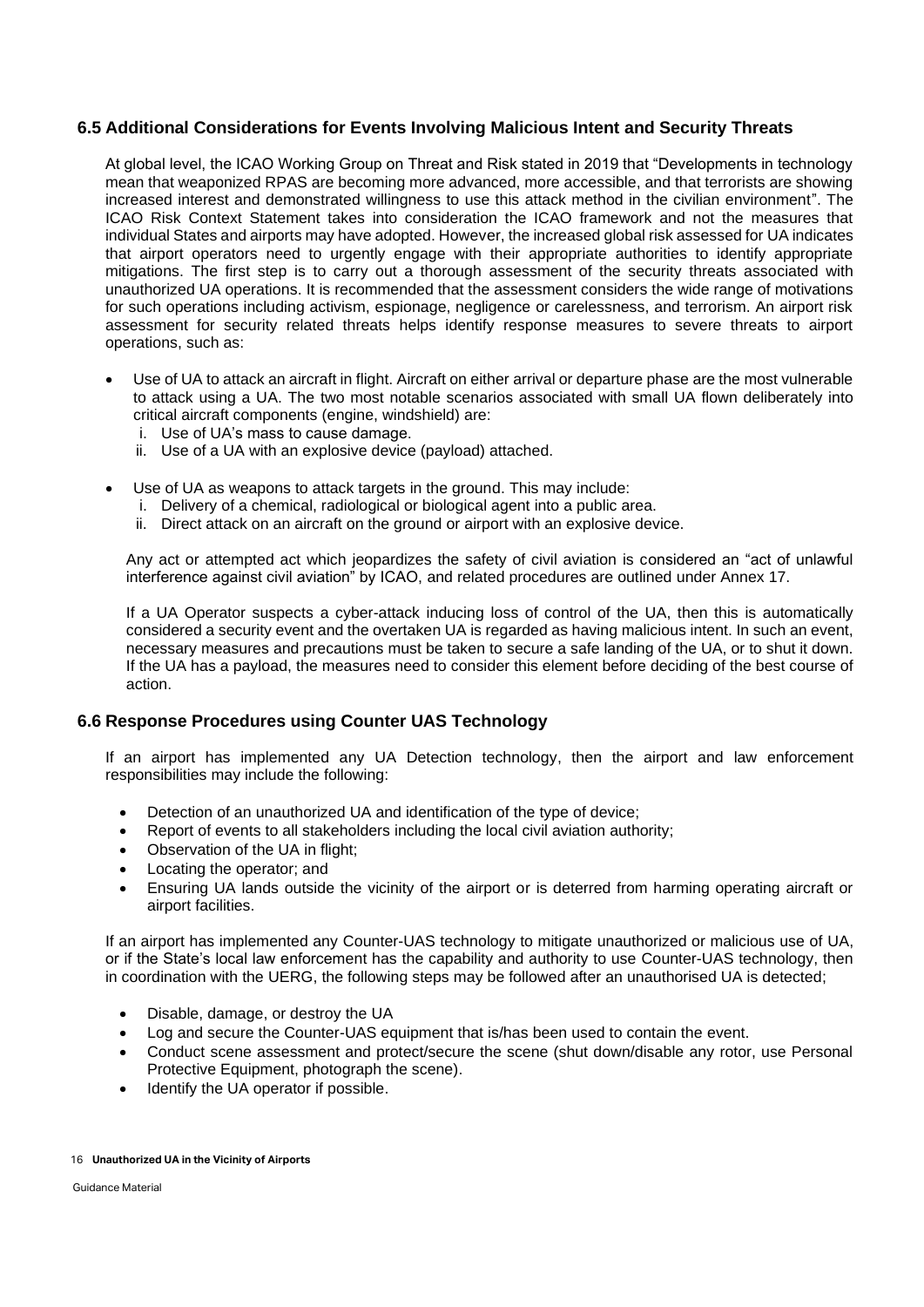### **6.7 Recovery of Operations**

Declarations regarding the containment of an emergency event and subsequent resumption of operations are some of the hardest decisions that key personnel have to make during an emergency. The UERG, or its local equivalent, can consider many factors when issuing "all clear" declarations and when resuming full or partial operations at the airport or facility. It is recommended that the resumption of full or partial operations is supported by a collaborative risk assessment to ensure that all relevant stakeholders participate and provide their full perspective of ongoing activity and impacts. Even though the authority to resume normal operations may rest with one individual, multiple individuals and organizations maintain the responsibility for recovery and therefore it is recommended that decision regarding resumption of operations is done collaboratively.

When conducting the assessment to resume operations, the UERG, or its local equivalent, may consider information, such as;

- 1. The status of the unauthorized UA (captured, disabled, disappeared, etc.) and when was the last sighting.
- 2. Which portions of the operation were affected and how that affects the resumption of operation.
- 3. Which facilities were impacted and how that affects the resumption of operation.
- 4. Which physical areas are being investigated and which will remain closed.
- 5. If all resources and equipment are available to support resumption of operation.
- 6. Whether additional personnel are needed to resume operations.

Particular attention needs to be given to situations where the unauthorized UA has not been sighted or detected for a period of time, but no information is available on the whereabouts of the UA or the pilot. There is a risk of a subsequent reappearance of the unauthorized UA. Therefore, following the assessment and decision to resume operations taken by the UERG, it is recommended that the following points are considered:

- 1. Notifications are made to all affected stakeholders that the airport is about to be declared safe, to ensure there are no concerns on the parts of impacted organizations or personnel.
- 2. Customer and passenger notifications and announcements can ensure controlled repopulation of facilities and awareness of potential ongoing impacts from the event.
- 3. Procedures are initiated for repopulation of public areas that need to be supported by airport staff to ensure orderly re-entry into the building and other facilities so that service and support organizations are not overwhelmed.
- 4. The necessary steps needed to communicate the containment of the event and resumption of activities to the relevant authorities, and if required, the public and media.
- 5. If the UA operator has still not been identified, the activation of local authorities to conduct a broader research
- 6. TA post-event assessment if the event occurred within the aerodrome area.

It is recommended that airport recovery protocols are standardized to define recovery and reopening practices with specific lines of authority (transnational, federal, local, airport operator). Such airport recovery protocols may have unique local characteristics that are specific to each individual airport.

#### **6.7.1 Roles and responsibilities for unauthorized UA events outside the airport**

It is recommended that airport operators, local law enforcement, and ATC agree on their respective roles regarding identification, reporting and mitigation of unauthorized UA when sighted outside the perimeter of the airport. In addition to local legislations and requirements, the following can be taken into consideration for the three main stakeholders:

1. Airport Operators: if the airport jurisdiction does not extend beyond the perimeter of the airport, the airport operator can ensure that appropriate arrangements have been made for responding to an unauthorized UA event outside the airport jurisdiction.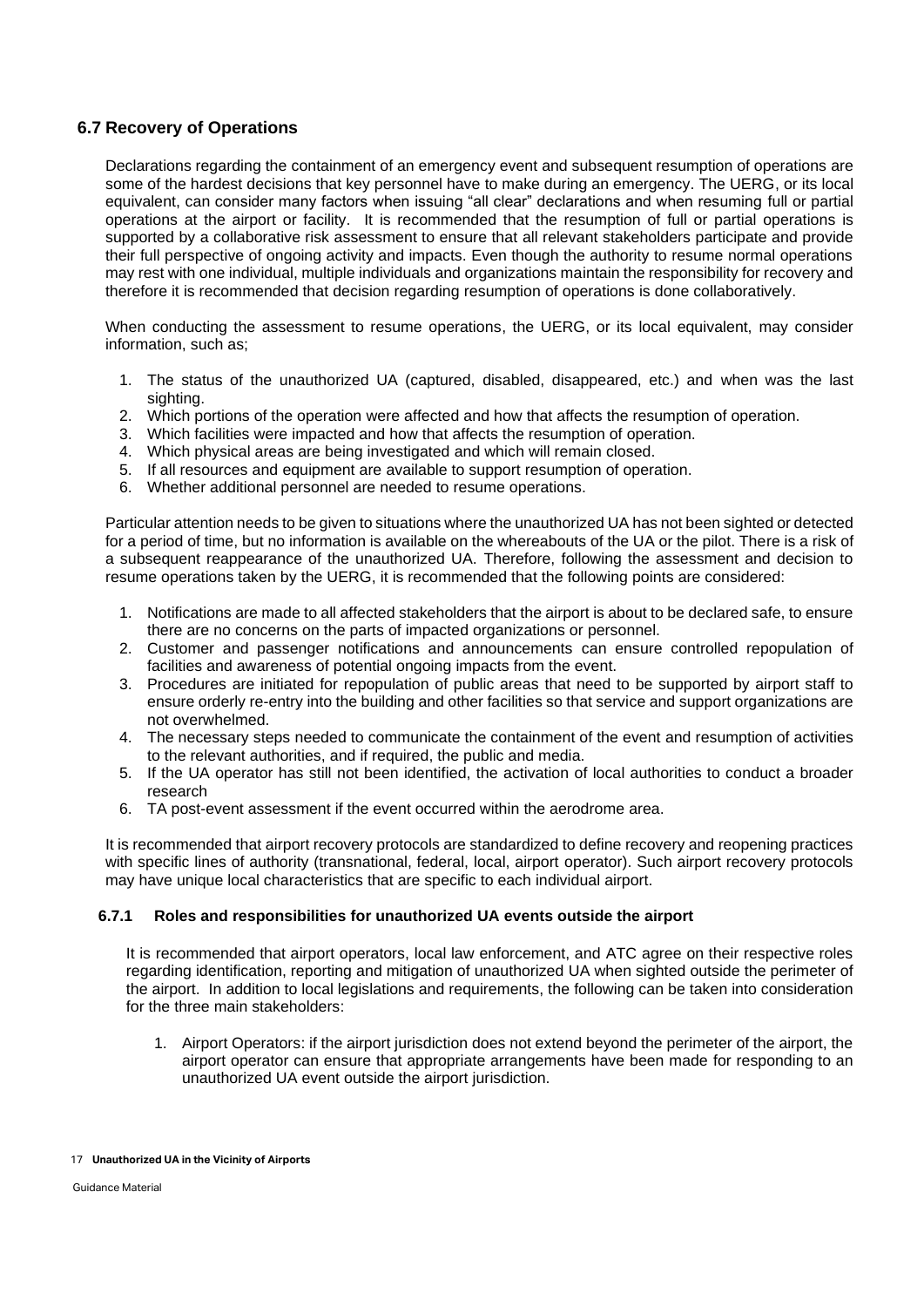- 2. Local Law Enforcement: in coordination with airport and relevant authorities, local law enforcement can establish procedures to respond to non-cooperative and illegal UA outside the vicinity of an airport and take appropriate mitigating actions.
- 3. ATC: when an unauthorized UA is reported outside the vicinity of the airport, ATC can assess whether the actions proposed by local law enforcement to respond to the threat may affect air traffic and safe operations. ATC can also identify what additional arrangements are needed to ensure safety.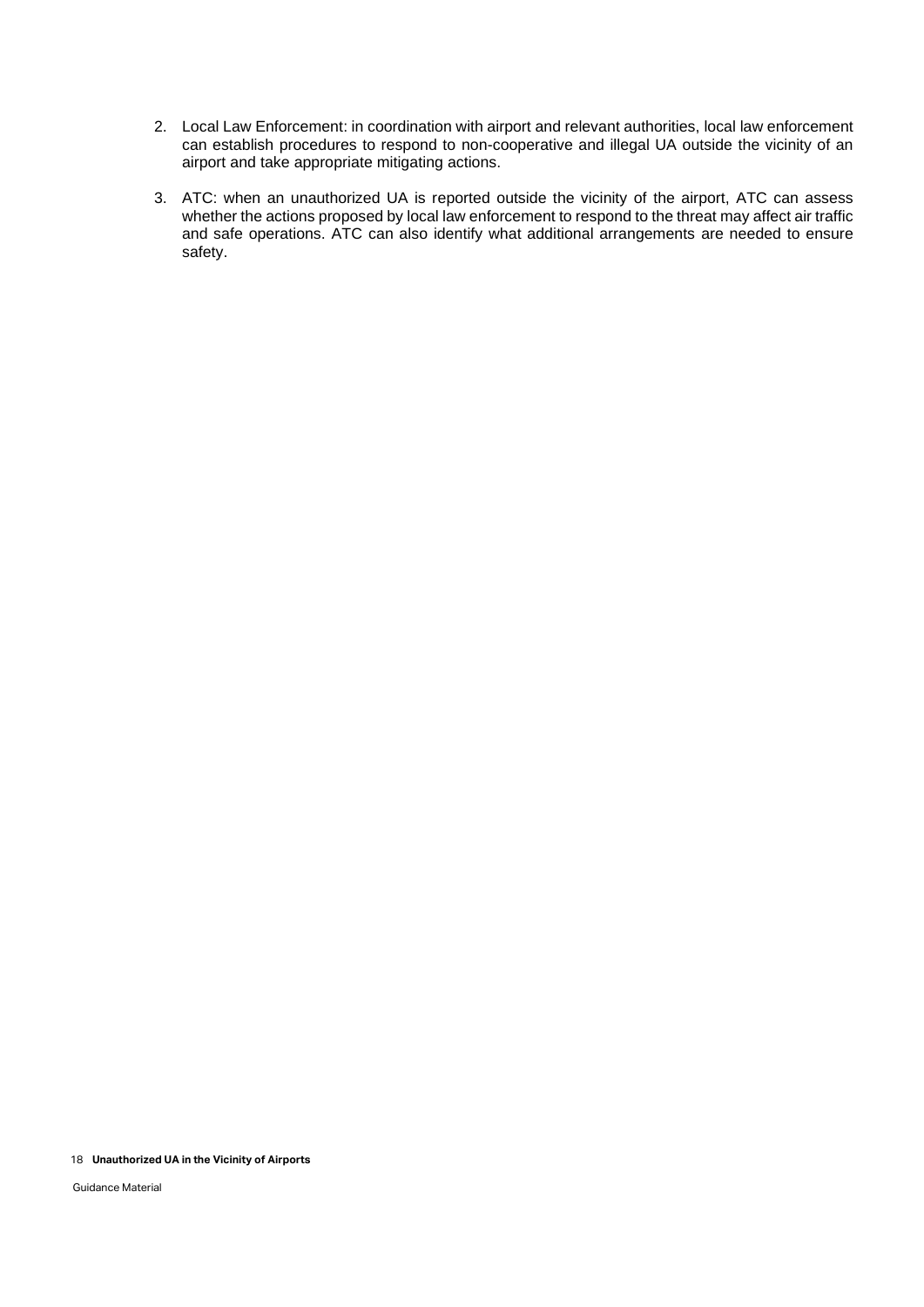# <span id="page-18-0"></span>7.Reporting, Investigation and Trend Analysis

An event involving an unauthorised UA is considered a significant incident with safety and security implications and therefore needs to be reported to the regulator. It is recommended that local procedures establish the postevent reporting criteria and mechanism, with additional considerations if the UA is used intentionally to endanger aviation safety, which constitutes an act of unlawful interreference. From a security perspective, ICAO Annex 17 – Security, requires that States have a mechanism for the reporting of security information from all sources and for the reporting of acts of unlawful interference. This is in addition to the safety reporting requirements under ICAO Annex 19.

### **7.1 Reporting Mechanism**

Like other types of safety incidents, reporting of unauthorized UA events can include mandatory reporting, which is submitted to the regulator, as well as voluntary reporting. Mandatory reporting can be in a stepped approach with a safety incident report that is submitted to the regulator within 3 hours of the occurrence of an unauthorized UA event. Then once the event is contained; a final report can be submitted to the regulator. Such final report can support the investigation process.

The voluntary safety reporting systems within the airport and ANSP can enable the collection of safety data and safety information that is not captured by mandatory safety reporting systems. Information from voluntary and mandatory reporting can enable trend analysis and mitigation of future risks. This is critical for improving established procedures to respond to unauthorized UA.

### **7.2 Reporting Channels**

*Airport Operators:* Guidance for reporting, utilising existing systems, can be provided to staff through the aerodrome operations manual. Consistency of reporting is critical to permit analysis of the data in line with ICAO Annex 19 and Annex 17. State bodies can be informed in order to carry out threat assessments. Dependent on the State this may be the police or other State security organisations.

*Air Navigation Service Providers*: In some cases, tactical measures and reporting in the case of unidentified or strayed aircraft, under the Procedures for Air Navigation Services – Air Traffic Management (PANS-ATM), have been expanded to cover unauthorised UA operations. A formal incident reporting system that includes unauthorised UA can be captured by the ANSP.

*The general public* may also report UA sightings. These reports may be to local authorities, but the reporter may also contact the airport to make the report. Airport websites are likely to be the first point of contact for the general public in relation to reporting unauthorized UA in the vicinity of an airport. Airport operators may consider placing advice on the web page to guide submission of information.

*Manned Airspace Users*: The reporting mechanisms under the safety management system can include reporting of encounters of unauthorized UA. To facilitate the analysis of the information, guidance can be provided by the operator to their operational staff in order to ensure consistency of reporting.

*Cooperative/Known UA Operators:* may also report the detection/sighting of an unauthorized UA, using DAA and therefore be able to file a report with the local authorities.

#### **7.2.1 Recommended Taxonomy**

Dependent on the circumstances an unauthorised UA may be classified as an AIRPROX, a strayed aircraft or maybe reported as being subject to unlawful interference. For example: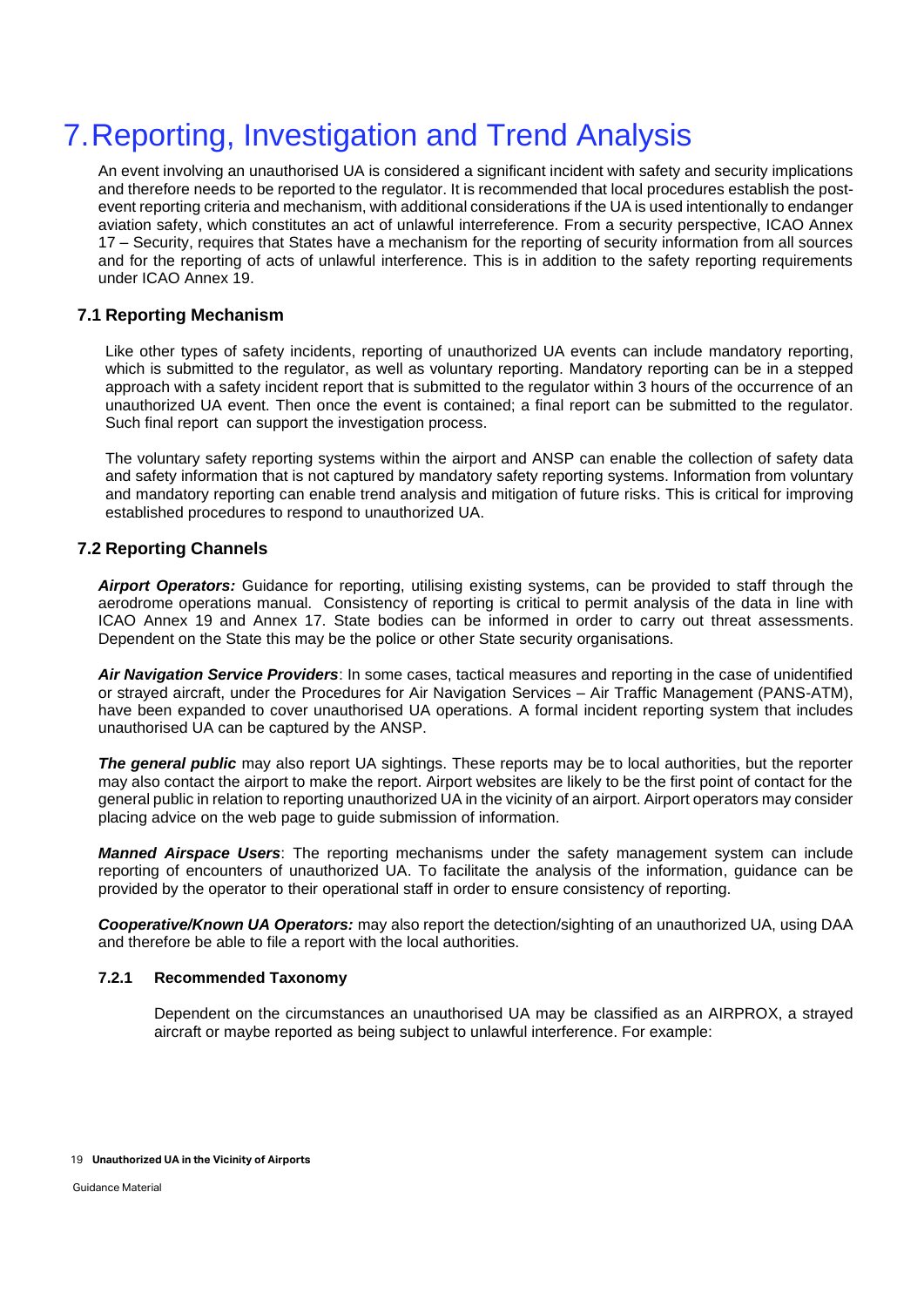• *An Airprox is a situation in which, in the opinion of a pilot or air traffic services personnel, the distance between aircraft as well as their relative positions and speed have been such that the safety of the aircraft involved may have been compromised.<sup>3</sup>*

It is recommended that the occurrence type follow the taxonomy utilized by the State, the reporter's organization, or industry. The following taxonomy can be used to conduct safety trend analysis:

- i. Encounter with UA
	- Collision with UA
		- mid-air collisions
		- collisions on the ground between an aircraft and an UA
- ii. Near encounter with UA

In deciding whether the event is a 'Near encounter', consider:

- if the UA took avoiding action or would have if time had permitted.
- State/ANSP parameters for aircraft in critical proximity
- awareness of one aircraft to the other

*Note: If the pilot of an aircraft observes a UA while flying this would normally indicate the aircraft was in close proximity to the UA (due to the size of the UA).*

iii. Sighting

Reported observation of UA within controlled airspace (or other airspace where permission is required), where the event is not classified as a near encounter.

#### **7.2.2 Information Included in Security Incident Reports**

States can utilise the common elements identified below to assist in security reporting. Information reported through safety mechanisms can also be utilised in the undertaking of security threat assessments.

To enable the analysis of the reported information it is recommended to have common elements contained in all reports. Different actors may have different perspectives of the scenario, but it is recommended that where possible all reports of security related events contain the following elements:

- Time of the observation/occurrence –provided in UTC to enable reports provided by different actors to be matched and amalgamated.
- Time the event ceased this may not always be required if the event is a single sighting by a pilot but is tactically important when the unauthorised UA appears to be loitering in the area. Including this information in the post event report permits the investigator to confirm the number of UA based on expected battery life and my provide information on intent.
- Size and colour In addition to the use of this information in the tactical assessment of risk, the size and colour of the unauthorized UA may be important in analysing the types of UA, calculating an underlying risk profile. The colour of the UA may appear different when seen from the ground than from the cockpit of the aircraft. Differences in colour reported by different actors does not necessarily indicate two separate occurrences.
- UA type e.g. quadcopter, wing, etc.
- Number of reported/sighted UA if more than one.
- Position using a common reference where possible, e.g. the airport, to base the multiple reports from. This can assist in matching and amalgamating the data. Reports in proximity to

<sup>20</sup> **Unauthorized UA in the Vicinity of Airports <sup>3</sup> UK Airprox Board 2015, accessed 15 July 2020, <https://www.airproxboard.org.uk/home/>**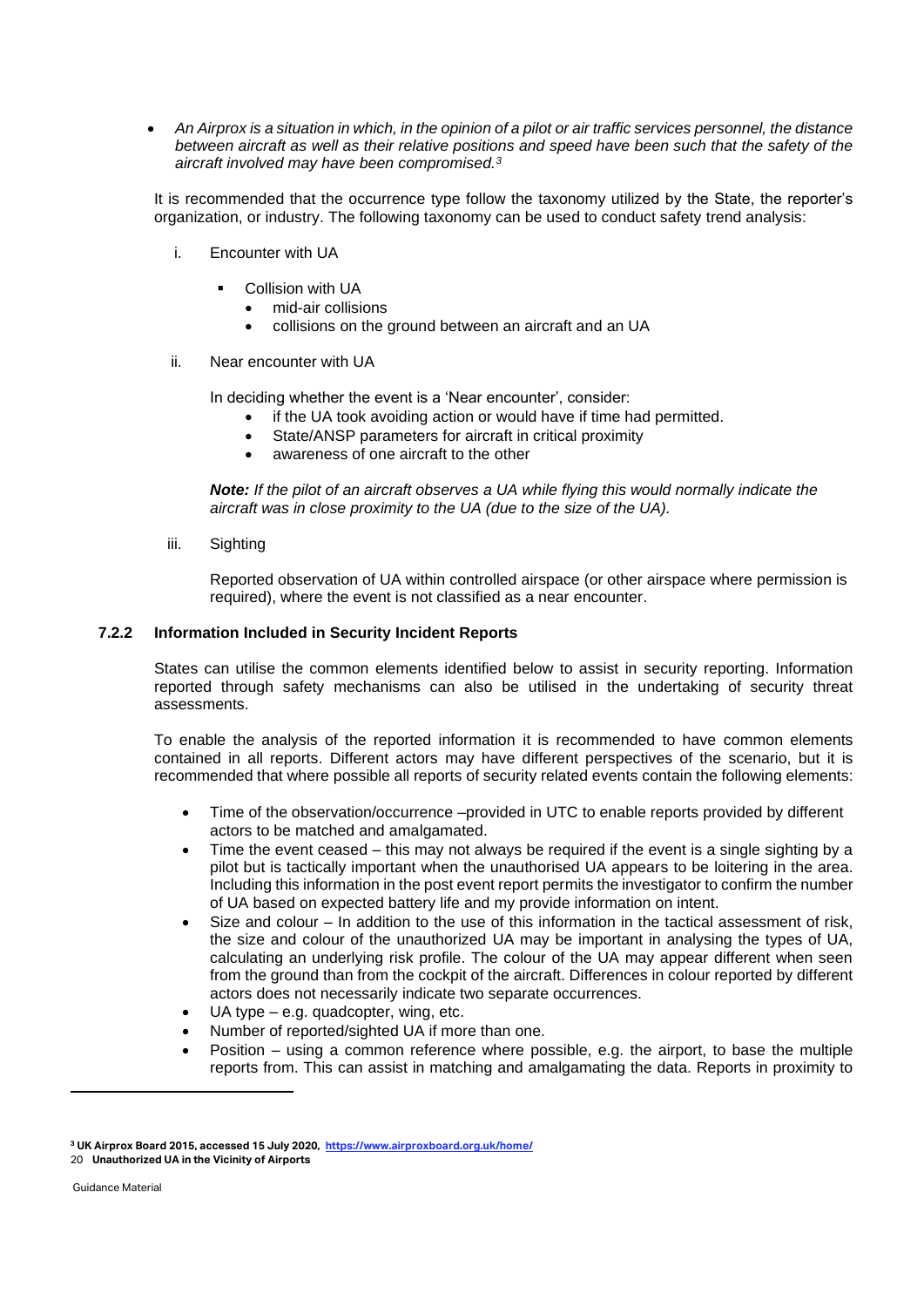the airport may vary dependent on the actor, e.g. manned airspace user and air navigation service provider – right downwind for runway 16R, airport operator - south of the airport. Pilot reports that are not in proximity to the airport are more likely to indicate the locality being overflown at the time. Guidance can also be provided to actors to enable an accurate distance to be determined. Without vision assistance, to be visible a small quadcopter is likely to be within 660 meters<sup>4</sup>.

- Level assessment of height is difficult from the ground. Actors can utilise cues to assist in determining the height of the UA but, where discrepancies in data exist, that of the manned airspace user can be taken as the most accurate unless ground based surveillance equipment is being utilised.
- Trajectory of flight / course / behaviour This information is gathered during the actual response to permit the assessment of the threat. It can be replicated in the post event report so that security reviews can be undertaken, individual investigation by relevant authorities in attempt to determine those responsible, individual safety investigations for lessons learnt or analysis of trends.
- Cyber-attack The attack vector, tactic and/or vulnerability and relative affected system, that was used to take-over the control of the UA or provoke loss of control, can be identified and shared by the OEM/Supplier, and a request for implementation of cyber security measures to limit the attack capacity can be proposed to the community. Training, education and awareness on cyber-attack and defence can be adjusted or developed accordingly.

#### **7.2.3 Data Retention**

Retention of safety data is covered under ICAO Annex 19 and ICAO Document 9859 – Safety Management Manual. It is up to the State to put these mechanisms in place and hence may vary across States. The retention of unauthorised UA activity can be included in and aligned with current safety data retention. If the unauthorised UA results in an aircraft accident then the provisions of ICAO Annex 13 – Aircraft Accident and Incident Investigation, as enacted by the State, apply.

Data being utilized in the judicial system for prosecution purposes can be required to be retained in accordance with State law and is not covered in this guidance material.

**<sup>4</sup> Aviassist RPAS, accessed 24 August 2020, Extending the line of sight for commercial drones, [, https://www.aviassist.com.au/extending-line-sight](https://www.aviassist.com.au/extending-line-sight-commercial-drones/)[commercial-drones/](https://www.aviassist.com.au/extending-line-sight-commercial-drones/)**

<sup>21</sup> **Unauthorized UA in the Vicinity of Airports**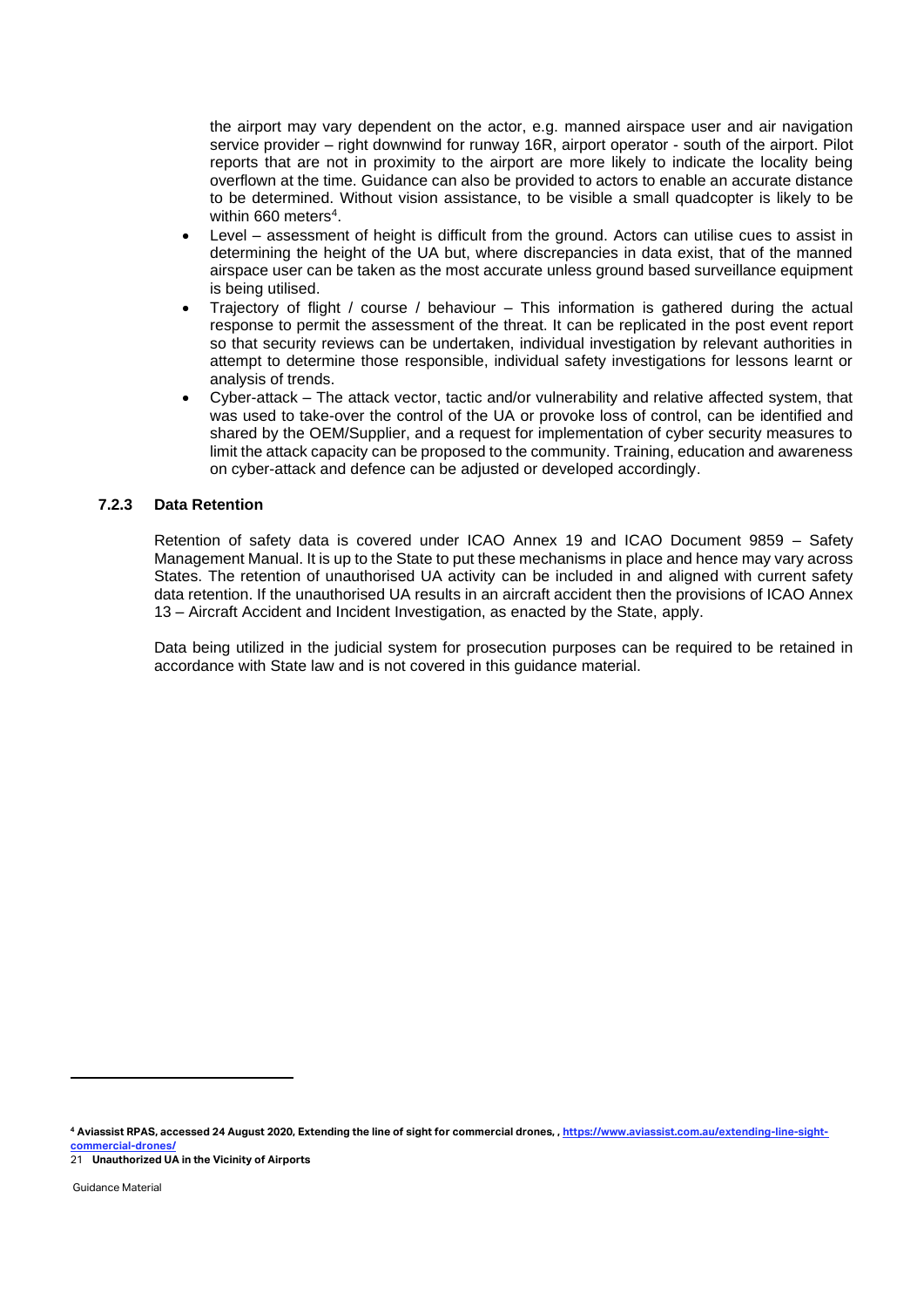### **7.3 Investigation**

In line with Annex 13 of the ICAO Convention, any investigation of an accident or incident is solely to ensure the prevention of future accidents and incidents. It is not the purpose of this activity to apportion blame or liability. Using the same principle, an investigation of an event involving unauthorized UA can ensure the prevention of future events. In certain jurisdictions, some security aspects of events involving unauthorized UA might require investigation by local law enforcement.

Therefore, for the sake of this section of the guidance, the definition of an investigation carried out when an event involving an unauthorized UA occurs is:

*A process conducted for the purpose of accident prevention which includes the gathering and analysis of information, the drawing of conclusions, including the determination of causes and/or contributing factors and, when appropriate, the making of safety recommendations.*

It is recommended that every step of the investigation process is logged and properly recorded, including the chronological order and time stamp of all decisions that were taken throughout the event. This is particularly critical after the event is contained to assess the response and its effectiveness and be able to continually improve the response and recovery plans. Additionally, it is recommended that the different evidence/artefacts are secured or stored following a local custody process. The following figure illustrates the main steps that can be considered after an event is contained and operations has resumed.



Figure 2: Actions Following an Event

Local authorities, law enforcement, and security agencies may have additional and more detailed steps to carry out their investigation of events involving unauthorized UA. For example, local legislation may fine or apply other legal penalties in relation to events of unlawful interference using an UA. In such a case, the actors who were involved in the event may be required to provide information to assist the local law enforcement in their investigation.

#### 22 **Unauthorized UA in the Vicinity of Airports**

Guidance Material

.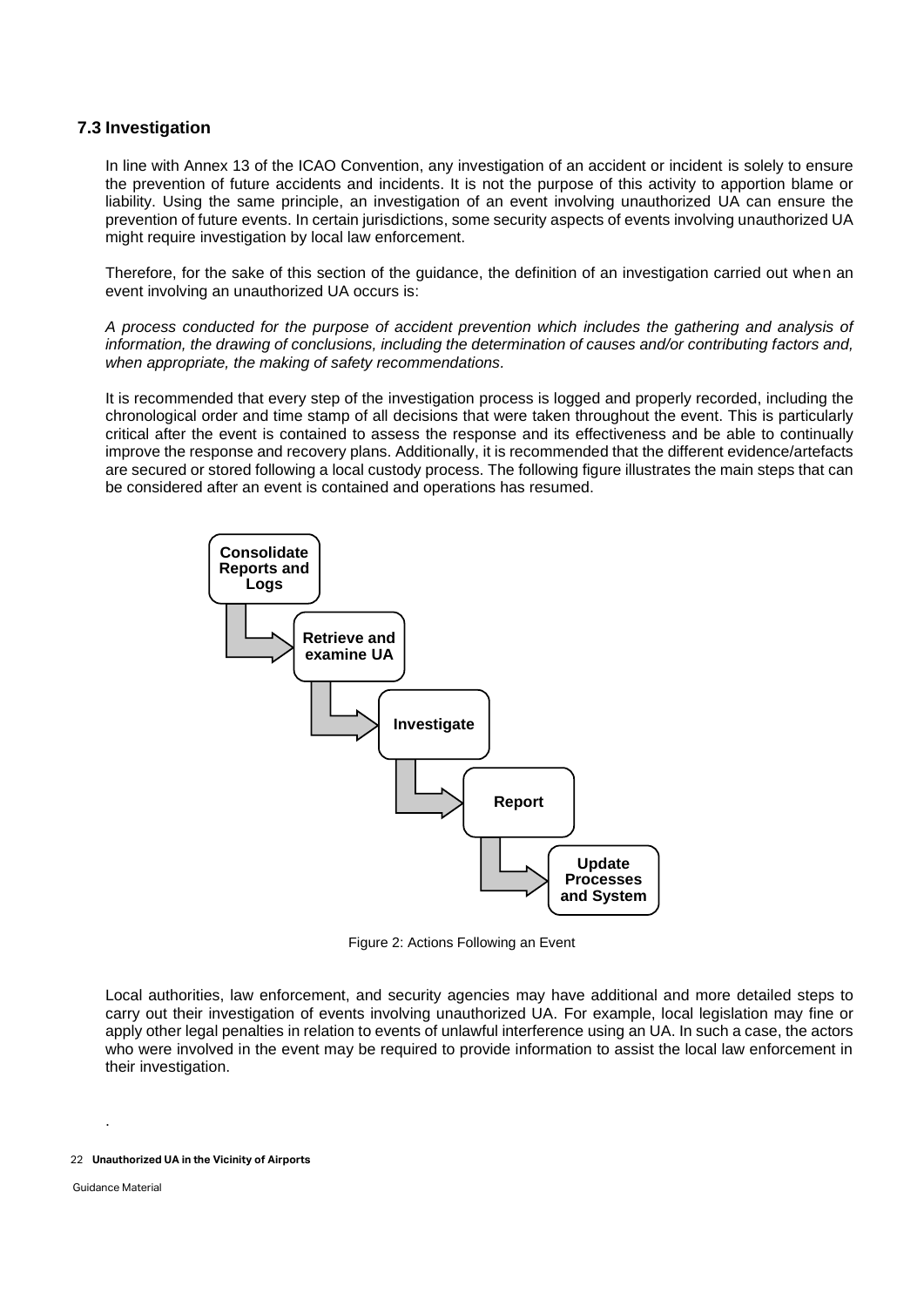#### **7.3.1 Investigation Steps**

For the purpose of this section, it is assumed that geofencing interdiction methods have failed. The following proposes some possible actions and interventions. Investigation of events can include the following steps:

- 1. Secure UA and UA identification, including:
	- a. Identifying main device(s) and paired equipment, cellular, etc.
	- b. Log the state of the UA on site
- 2. Determine the nature of the event; cooperative, non-cooperative, weaponized.
- 3. Secure and identify witnesses and conduct interviews (at the scene and after recovery).
- 4. Download data from UA operator (if accessible).
- 5. Identify / Notify UA operator.
- 6. Log in an investigation casebook, all activities of the investigation including date/time/name/location/activity/event.
- 7. Report and present eyewitnesses' testimony, and investigation casebook.
- 8. Record and retain investigation outcome/report according to local legislations.

Specifically, in security related events, the local authorities may require a search and seizure, as required by local legislation. The extent of such search and seizure may cover:

- 1. The UA itself and its digital data. This includes:
	- a. Memory media storage
	- b. Copies of any downloadable data.
	- c. UA flight logs.
	- d. Cloud data/information.
	- e. Telemetry.
	- f. Data downlink from sensors.
	- g. Evidence of UA registry/certification.
	- h. Evidence of UA operator licensing.
	- i. Application/Server versions.
- 2. Counter-UAS identified signal recording and other logs.
- 3. Airport CCTV cameras to identify other sensitive locations, activities or events that may be linked

#### **7.4 Analysis and trend monitoring**

Analysis and trend monitoring fulfil requirements under ICAO Annexes 17 and 19. The analysis can be from a security or a safety perspective. ICAO Annex 13 investigations are undertaken with the objective of preventing future accidents or incidents.

#### **7.4.1 Safety Analysis**

*Individual event:* Analysis of an individual event can utilise the reported information to determine lessons learnt and methods to improve the response to future events. It is acknowledged that in most cases investigation is difficult.

*Trend Analysis:* General or targeted safety analysis can be used to determine and improve the understanding of the transport safety risk. Such an example was produced by the Australian Transport Safety Bureau in their publication: A safety analysis of remotely piloted aircraft systems 2012 to 2016: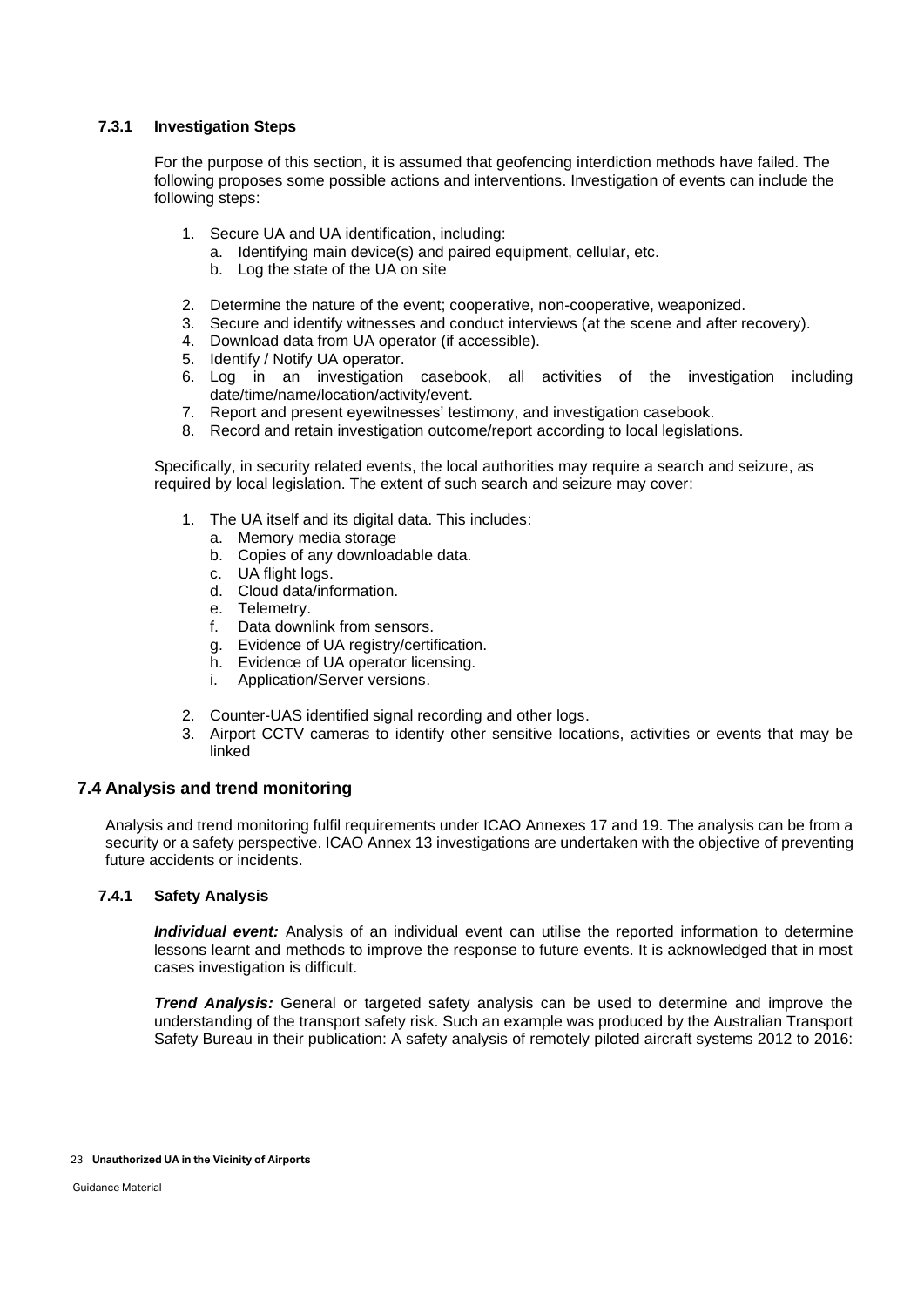A rapid growth and safety implications for traditional aviation.<sup>5</sup> This report utilised not only submitted safety reports but UA certificate holders and industry trend information.

Analysis can also be undertaken on detected activity. UA surveillance equipment can be utilised, and the output analysed to determine the extent of unauthorised activity in close proximity to the airport and in relation to the flight paths. This information can be utilised to determine the level of risk in the system. However, this risk is applicable to unauthorised activity that is not malicious in nature. Refer to chapter 9 in relation to the use of such equipment. Such information can also be utilised to determine approximate regions from which the UA are being operated. Targeted education campaigns and signage in parks can then be utilised to reduce the number of occurrences.

#### **7.4.2 Security Analysis**

ICAO Annex 17 – Security, implies that States are to keep under constant review the level and nature of threat to civil aviation within its territory and airspace above it and conduct risk assessment for threats against aircraft. Such reviews and assessments can typically consider outcomes of vulnerability assessments and security reporting. These assessments can now include UA.

ICAO Doc 8973 – Aviation Security Manual now contains chapter 19 – protection of civil aviation infrastructure against unmanned aircraft. Given the sensitive nature of the material further guidance is not provided in this document.

#### **7.5 Improvement of system and procedures for responding to unauthorized UA**

It is important to learn from unauthorised UA events. The improvements may be minor in relation to check lists or communications between agencies or may be significant. Therefore, a State can conduct a vulnerability assessment or a post event risk assessment. Such an exercise involves analysis of past events and investigation reports to derive strategies that can lessen the impact of future risks.

Having a risk mitigation plan and implementation of mitigation measures can help ensure that an airport is prepared for the worst-case scenario. It is recommended that analysing risks and planning for future events is carried out as a collaborative effort between the airport, the regulator, the ANSP, local airlines, and law enforcement agencies.

#### **7.5.1 Mitigation Planning and Implementation for Unauthorized UA Risks**

A mitigation plan can be considered to lessen the impact of future unauthorized UA. Figure 3 illustrates the planning and implementation cycle of mitigation plans and measures.

<sup>24</sup> **Unauthorized UA in the Vicinity of Airports <sup>5</sup> https://www.atsb.gov.au/publications/2017/ar-2017-016/**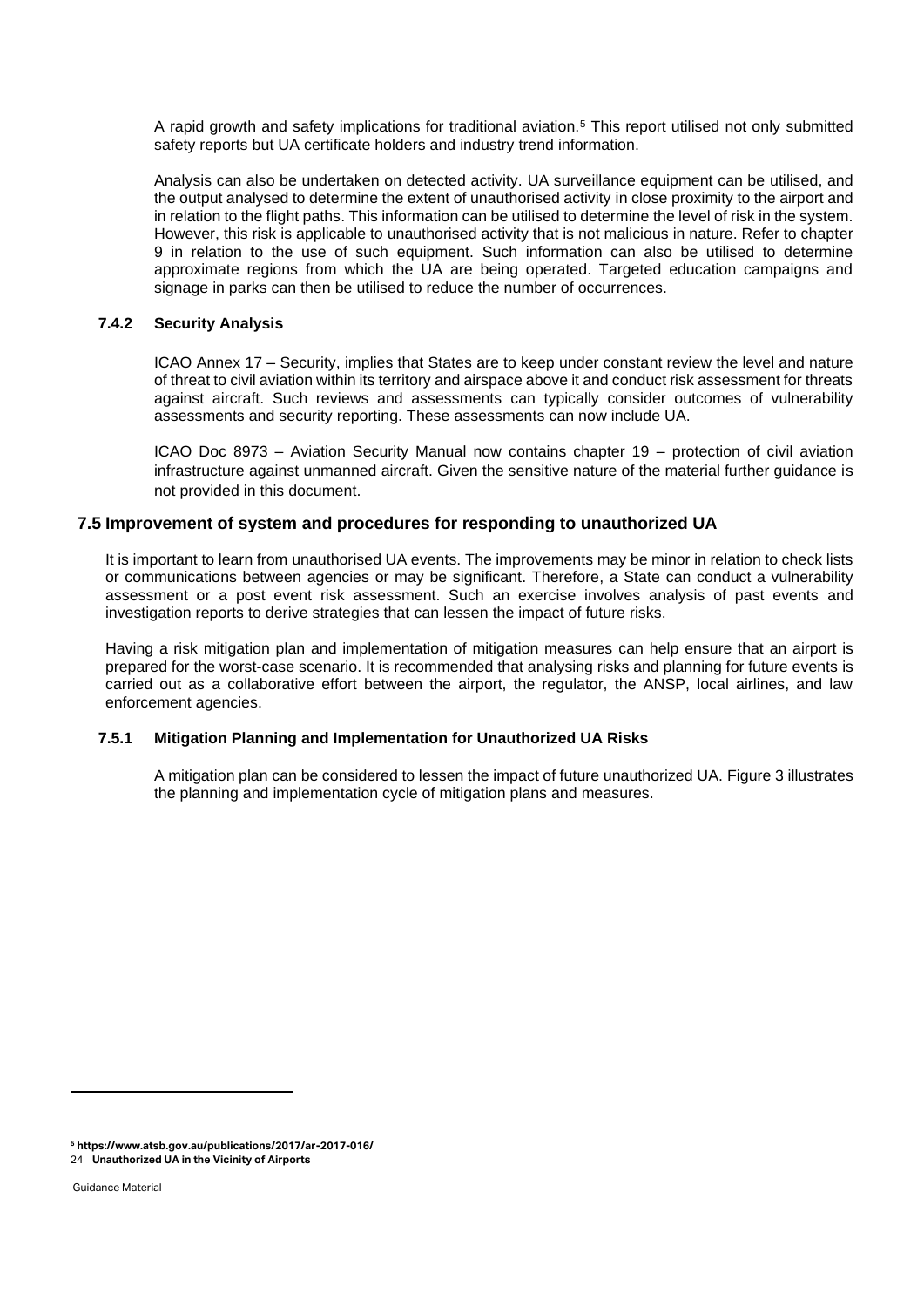

Figure 3: Mitigation Planning Cycle

A mitigation plan to reduce risks of future unauthorized UA events can be developed by the local airport in consultation with affected stakeholders such as the ANSP, local airline operators, and law enforcement and security agencies. Such a mitigation plan can be based on a review of current and emerging risks. Working with the different local stakeholders, an understanding of risks and their implications can help develop the right mitigation measures. An example of a risk assessment is shown in Table 3 and can be used to discuss and identify the right mitigation measures.

| <b>Event</b> | <b>Hazards</b> | <b>Consequence</b><br>(worst case<br>scenario) | <b>Existing</b><br><b>Controls</b> | Rating                         | Ownership | New<br>Controls | Rating                         |
|--------------|----------------|------------------------------------------------|------------------------------------|--------------------------------|-----------|-----------------|--------------------------------|
|              |                |                                                |                                    | Tolerable<br>or<br>Intolerable |           |                 | Tolerable<br>or<br>Intolerable |

#### Table 3: Risk Assessment Matrix

Following the risk assessment, a mitigation plan can be developed with the following elements:

- 1. Mitigation measures to reduce the risk impact severity and/or probability of unauthorized UA
- 2. What actions need to be taken and when?
- 3. Who is responsible for the implementation of the mitigation measures and how will effective implementation be measured?

Once the mitigation plan is agreed, it can be used to drive local emergency procedures used by all actors. Emergency plans are used to appropriately respond to events when they occur, while the mitigation measures are on-going actions that can help reduce the impact of future events.

25 **Unauthorized UA in the Vicinity of Airports**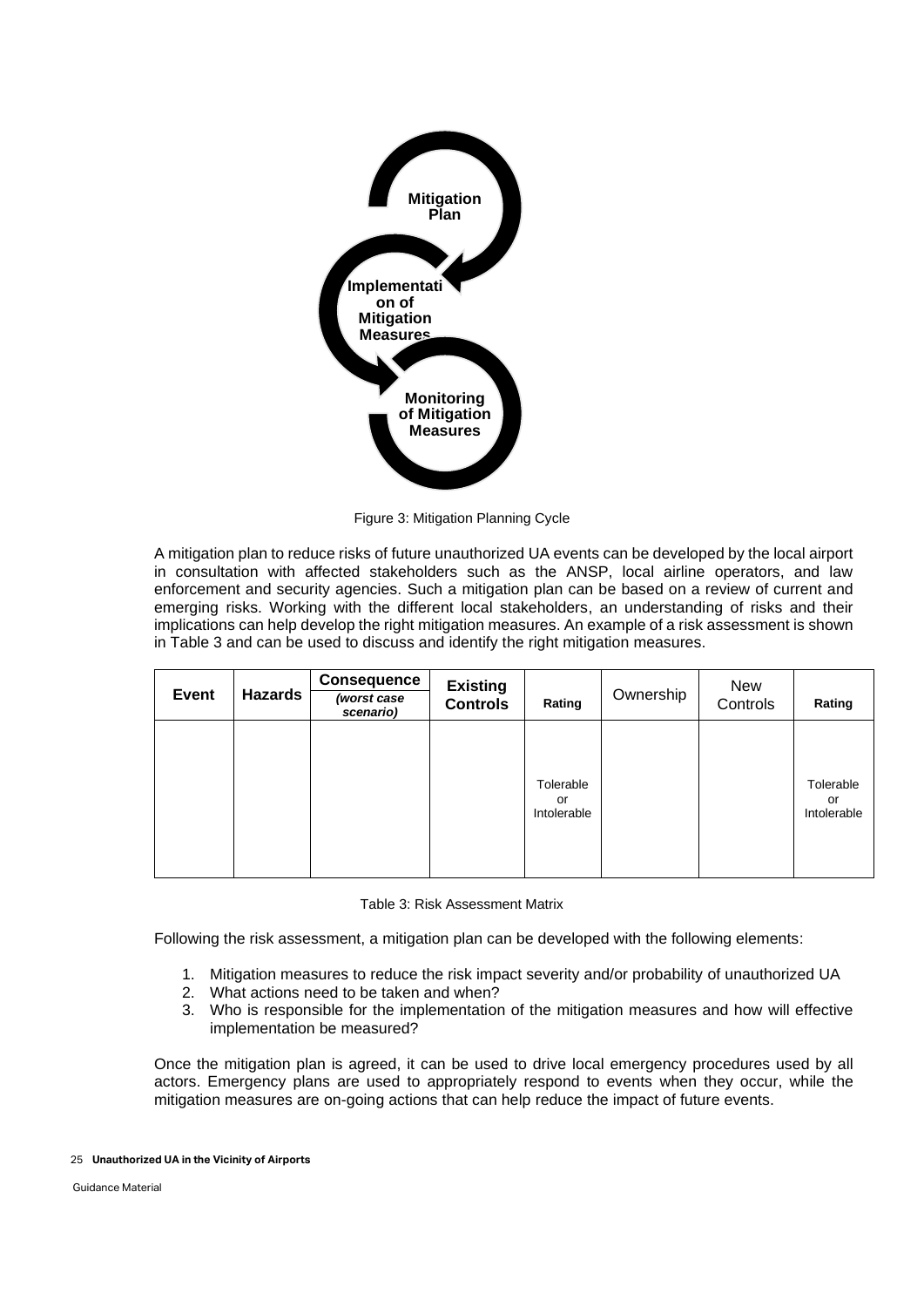Once the mitigation measures are implemented the regulator and the airport operator can monitor the effectiveness of mitigation measures implementation. This includes evaluating current and new risks. A periodic revisit of the basic assumptions and premises of the risks can ensure that the mitigation measures and applied controls are effective.

#### 26 **Unauthorized UA in the Vicinity of Airports**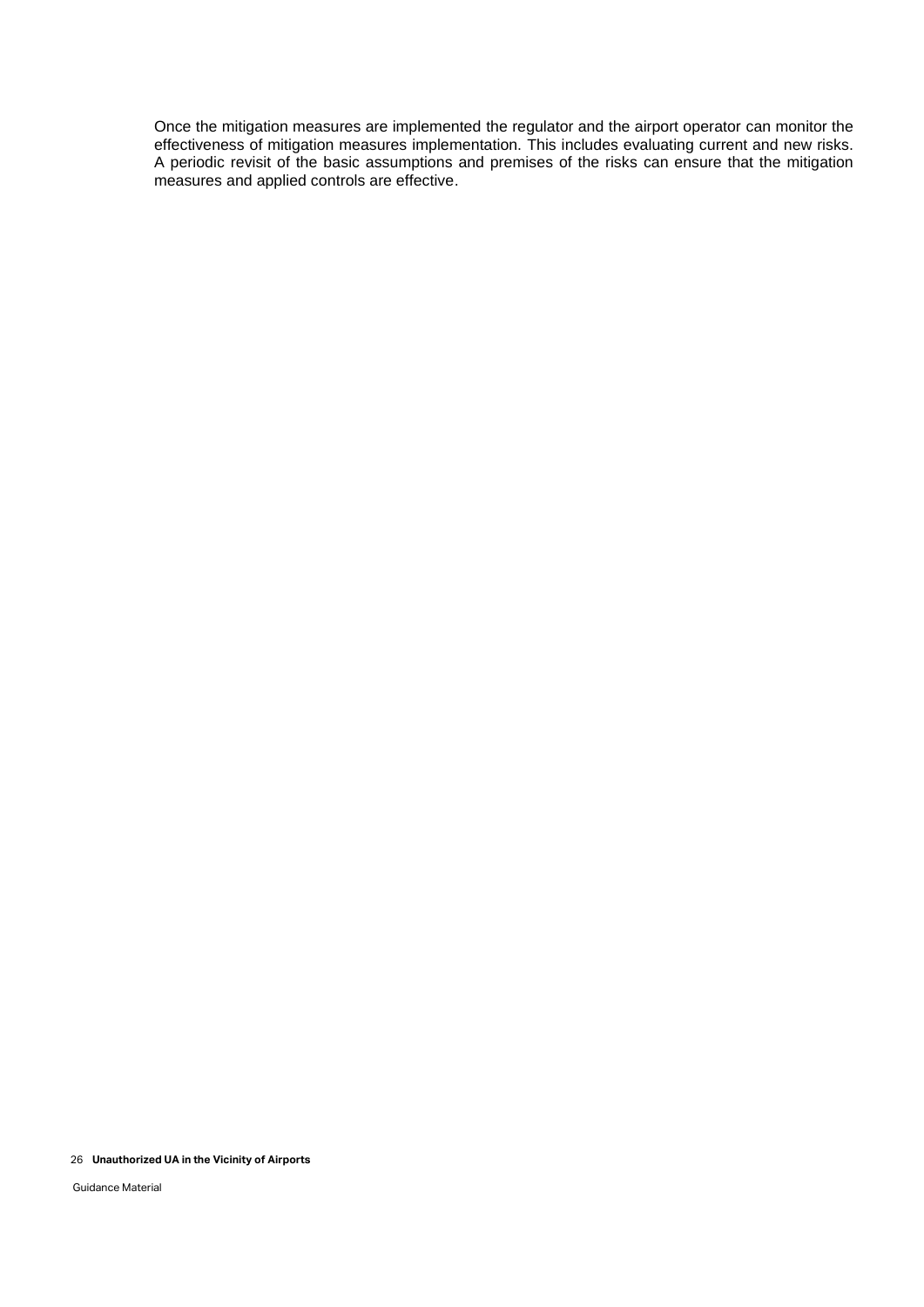# <span id="page-26-0"></span>8.Counter-UAS Technologies

## **8.1 Introduction**

Counter-UAS technology and measures are a set of technological and operational tools that can be used, to monitor, detect, identify and counter UA incursions. Counter-UAS technology may include some countermeasures aimed to neutralize, or limit, potential risks posed by uncooperative UA. Counter-UAS technology also has the capability to record inappropriate or dangerous UA activities. Counter-UAS technology and measures can be both beneficial and harmful to aircraft and ATM operations. Therefore, the implementation of Counter-UAS measures needs to be preceded by an appropriate safety assessment that considers the potential impacts to all aviation stakeholders.

EUROCAE WG 115 and RTCA SC-238 are working together to develop standards applicable to Counter-UAS systems and technologies with a focus on Detection systems. Such standards can be taken into account when considering detection technologies.

### **8.2 Common UA Detection, Identification and Response Technologies**

Currently, no ideal solution exists for defense against UA incursions at an airport. On-board UA capabilities and Counter-UAS technology are evolving rapidly. With limited ability to test Detection, Tracking and Identification (DTI) and Counter-UAS technology in airport-like environments, results from using DTI solutions are not overly conclusive. More testing and data collection are required. Responsible agencies can collaborate when evaluating DTI and Counter-UAS technology for use in commercial settings such as airports.

Currently in DTI and Counter-UAS marketplace, a wide variety of companies offer independent options for detection, identification, or mitigation, including those offering a combined layered approach with multiple tools for each area. Such comprehensive layered options often combine radar, radio frequency (RF), audio, acoustic, cameras, and artificial intelligence (AI) software integration programs for detection, tracking, and identification of UA, as well as a combination of electronic and kinetic options for interdiction. It is essential that the various technological modalities work together seamlessly to ensure layered approaches are accurate with their detection, identification, and tracking and can differentiate between approved and unapproved UA operations.

The following technical parameters, depending on the technologies, can be helpful in the selection of these type of Counter-UAS technology, depending on operational needs:

- a) Detection Range (m, km, miles)
- b) Scan Rate (Hz)
- c) Radio Frequencies or Frequency Bandwidth (Hz)
- d) Transmit Power (Watts)
- e) Direction Finding (degrees)
- f) Field of Regards/View (Vertical V and Horizontal H)
- g) Geolocation (Location Marker on digital support)
- h) Image Resolution (pixels)
- i) Classification (based on Counter-UAS Signature)

Recently, EUROCAE has produced the ED-280 "Guidelines for UAS safety analysis for the Specific category (low and medium levels of robustness), as part of their Specific Operations Risk Assessment SORA material. Additionally, IATA published a position on 'Anti-UAS Technology' which is available using this [link.](https://www.iata.org/contentassets/8c2566421a524258896e89aceb739333/1120june_information20iata20position20on2020anti-unmanned20aircraft20system20anti-uas20measures.pdf)

For technologies that are being considered, it is essential that each implementation undergo a thorough process demonstrating that it supports an agreed-upon safety benefit in a cost-effective manner. This requires appropriate investment decisions and implementation strategies through collaboration among all aviation stakeholders. The following section provides an executive summary of available Counter-UAS technologies for reference purposes. The subsequent sub-sections do not offer any endorsement nor support for any specific technological solution.

#### 27 **Unauthorized UA in the Vicinity of Airports**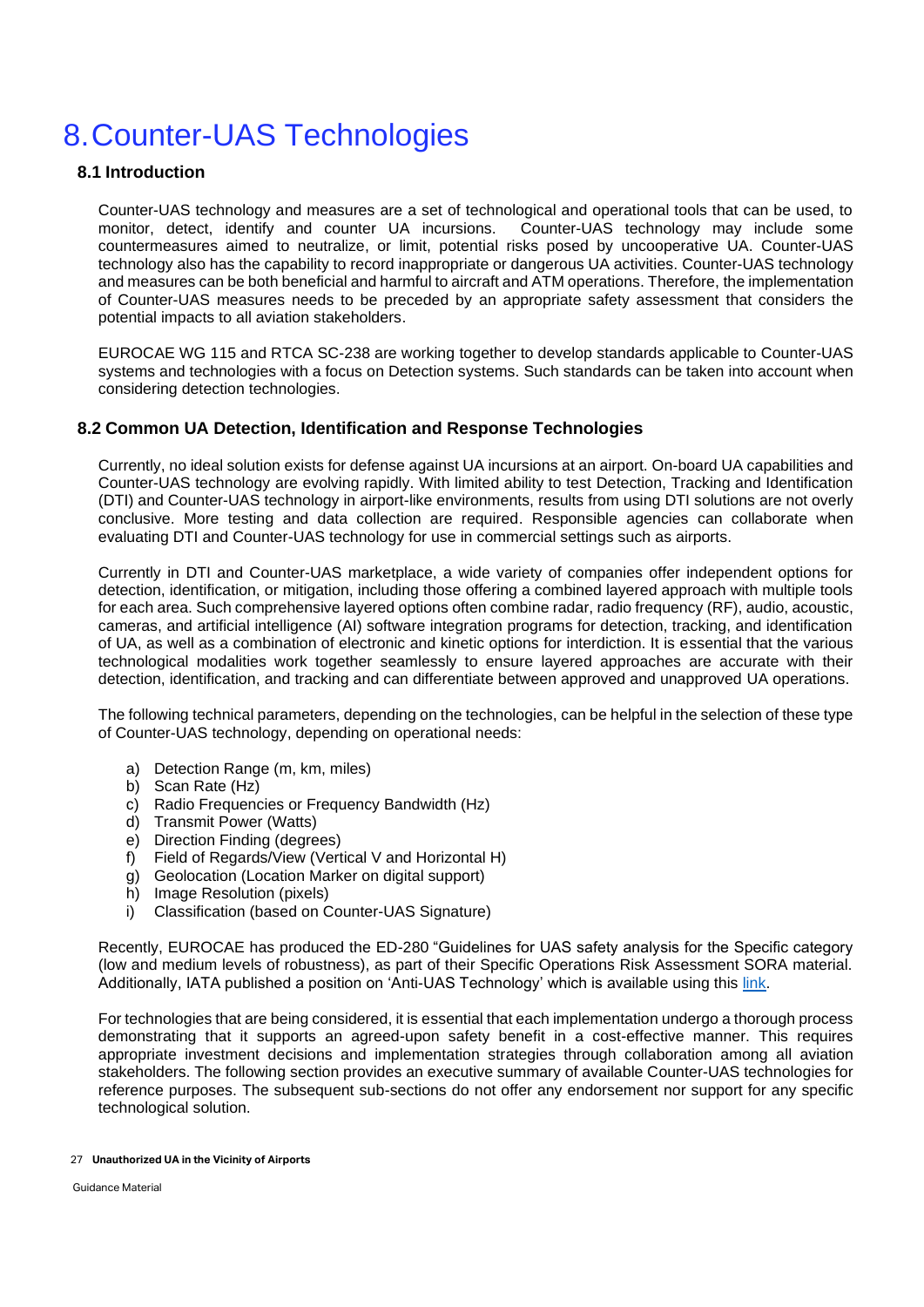### **8.2.1 Detection Technology**

#### **8.2.1.1 Radar**

Radar technology, with its all-weather, day/night capability can play an important role as a primary means of detecting UA-based threats. Radar detects UA of virtually any size by the radar signature generated when the aircraft encounters RF pulses emitted by the radar system. Radar can search, detect, and track multiple objects simultaneously, but to be successful, radar must quickly scan large areas with tremendous sensitivity, eliminate nuisance alarms from birds, and discern UA from ground targets.

To help distinguish between UA and other objects, algorithms, often enhanced with machine learning, are frequently employed. Radar can determine the exact position of an object and differentiate between stationary and moving targets; however, UA that only move vertically or extremely slowly sometimes pose a detection challenge.

#### **8.2.1.2 Radio Frequency**

Radio Frequency (RF) is usually considered a primary detection source for UA with all-weather, day/night performance capability. Scanners provide a solution for detecting, tracking, and identifying a UA often over an average detection range of 1–3 km. Detection uses algorithms to scan known frequencies to find and geolocate RF-emitting devices with an approximate location of a UA and its operator. Algorithms can also be employed to attempt to differentiate between authorized and unauthorized UA. RF systems can scan the electromagnetic spectrum and identify the specific transmissions from UA.

If the UA is transmitting a signal, the RF scanner will likely detect it, but an uncooperative UA will not emit RF signals. RF-based UA detection sensors can detect only a few airborne objects at a time, and their accuracy can be affected by numerous sources of potential interference, particularly line of sight obstacles that degrade detection performance. Overall, RF has a high probability of detection with a low false alarm rate.

#### **8.2.1.3 Optical/Infrared Detection**

Optical or infrared detection are not a typical detection source. Optical sensors can use infrared or thermal imaging as well as a standard daylight camera. Electro-optical sensors use a visual signature to detect UA, while infrared sensors use a heat signature. Optical sensors provide visuals on the UA and its potential payload and can record images as forensic evidence.

An optical system can be difficult to use for detection of a UA on its own because it is limited by weather and a narrow field of vision and range. It is often it is paired with radar and RF options as an additional tool for UA detection verification.

#### **8.2.1.4 Acoustics**

Acoustic sensor technology detects any object that produces noise (sound waves) and can detect sounds produced by UA motors. Acoustic sensors are generally combined with other detection tools. Algorithms and noise libraries can be employed to attempt to identify the type of UA and differentiate between authorized and unauthorized UA. The sensor must properly filter out ambient noise while still detecting small UA. Acoustic sensors have day/night performance but can be impacted by wind and other background noises. Sensors can detect multiple UA, and detection is possible even when the UA does not use RF communication.

#### **8.2.1.5 Combined Sensors Technology**

Combined sensors technology includes a combination of many systems that integrate a variety of different sensor types to provide a more robust detection, tracking, and identification capability.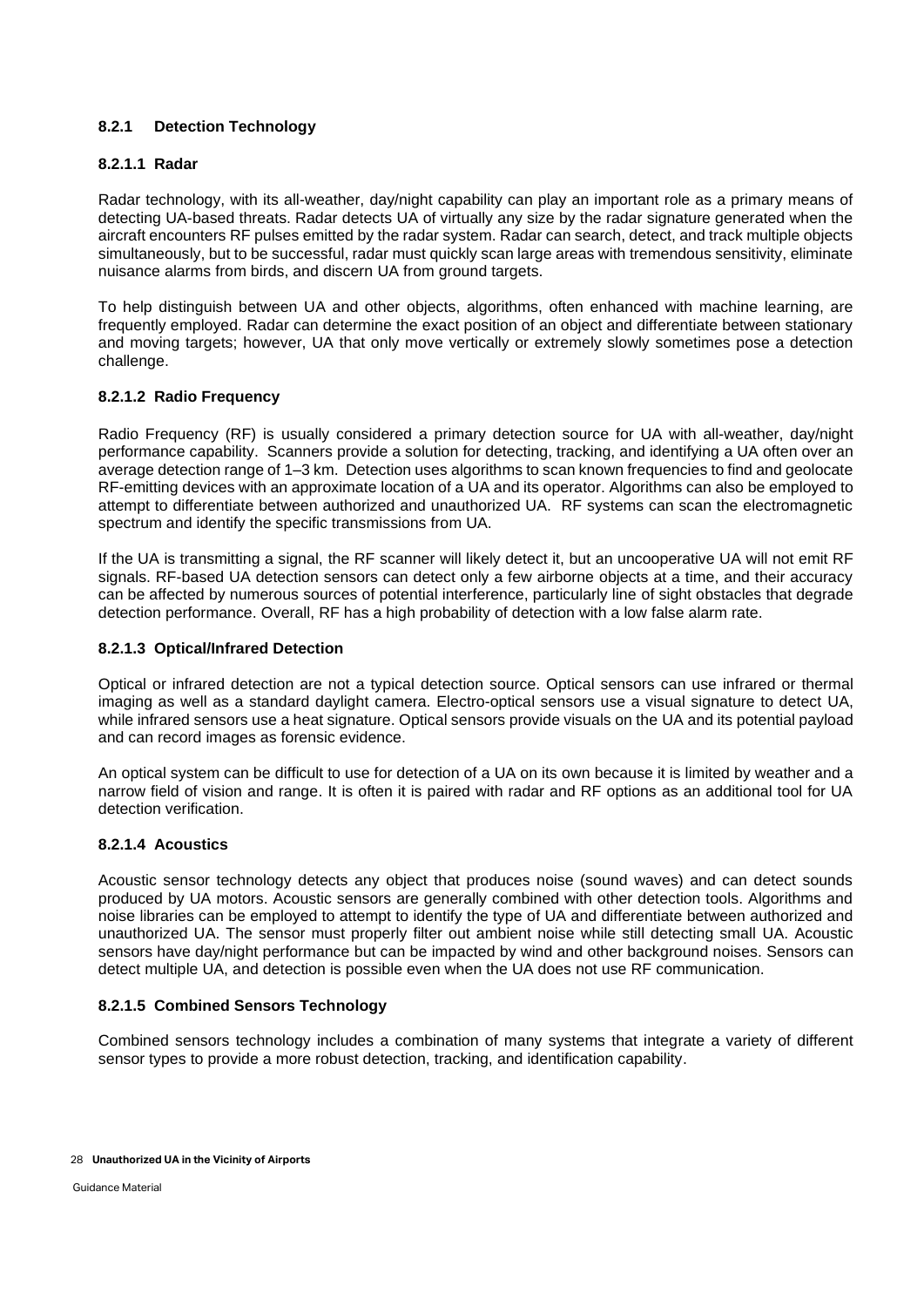#### **8.2.2 Counter-UAS Technology**

Any Counter-UAS system that transmits radio frequency (RF) energy must comply with the laws and regulations of their State. This regulatory structure typically involves a licensing process that is specific to each band of the RF Spectrum as so identified by the ITU and the State regulations. These regulations strictly control every aspect of the RF signal. This includes but is not limited to the type of modulation, channel width, power transmitted, out of band emissions, and the uses permitted in the specific band. The rules also specify the allowable interference created from transmitters and the amount of interference that receivers must be able to tolerate. Detection systems (e.g., Radar) that rely on active emitters must comply with these regulations.

Neutralization systems will also have to obtain permission to transmit from their State RF regulatory agency. This is often challenging as the regulations were not written to address RF emitters used to neutralize a UA. It is important that authorities, the local regulator, the ANSP, and airport work together to ensure that any deployed C-UAS technology does not have any potential conflict, particularly for spectrum, with regards to communication, navigation and surveillance infrastructure, aircraft equipage, and other technical systems supporting safe aviation systems. The use of any Counter-UAS technology is expected not to cause unintended safety or operational hazards to aircraft or aviation infrastructures. Therefore, the implementation of these technologies must be subject to a safety assessment and risk mitigation process to manage unintended risks.

#### **8.2.2.1 Non-kinetic Counter-UAS Measures - Interruption of the WLAN**

Interrupting the Wireless Local Area Network (WLAN) signal being used by some UA or broadcasting a set of radio-communication (RC) or computer commands to "take control" of the UA are possible. This technology needs however to be appropriately controlled to avoid instances of possible illegal sabotage or UA hijack. Moreover, careful and well-planned measures are expected to be deployed to avoid unpredictable / uncontrollable UA maneuvering following the WLAN interruption.

There are other examples of non-kinetic Counter-UAS measures. such as signal jamming, or GPS/GNSS spoofing that have a negative safety impact on manned aviation and therefore are not included.

#### **8.2.2.2 Kinetic Interdiction**

Kinetic interdiction refers to intercepting UA by physical means. Many types of kinetic options are being tested Kinetic techniques may not be a viable option for use in crowded areas due to the risk of a UA crashing or triggering the deployment of a payload. Local legal regulations need to be carefully reviewed when considering this type of Counter-UAS technology and measures. Safety impacts to other aircraft flying in the vicinity need to also be carefully evaluated. In some cases, a combination of interdiction elements to increase the likelihood of a successful interdiction.

Examples of kinetic interdiction measures include:

- Birds of Prey: Trained birds with protective gear used to attack and crash UA located in a restricted area.
- Nets: Hardened UA with attack nets capture and bring back targeted UA.
- Lasers/Microwaves: Directed energy to destroy the UA, causing it to crash to the ground.
- Live Fire: The use of conventional weapons, typically firearms, to target and shoot down UA.

#### **8.3 Considerations for risk assessment of Counter-UAS technologies**

The implementation of Counter-UAS measures will generally be within locations or airspace where there is a recognized safety and security risk to justify any infrastructure and operational costs for Counter-UAS measures. The areas of interest include the critical safety-sensitive areas around airports such as final approach, missed approach and departure corridors.

The use of Counter-UAS measures must not cause unintended safety or operational hazards to aircraft or aviation infrastructures. For example, the jamming or spoofing of GPS signals needs to be avoided as it may

#### 29 **Unauthorized UA in the Vicinity of Airports**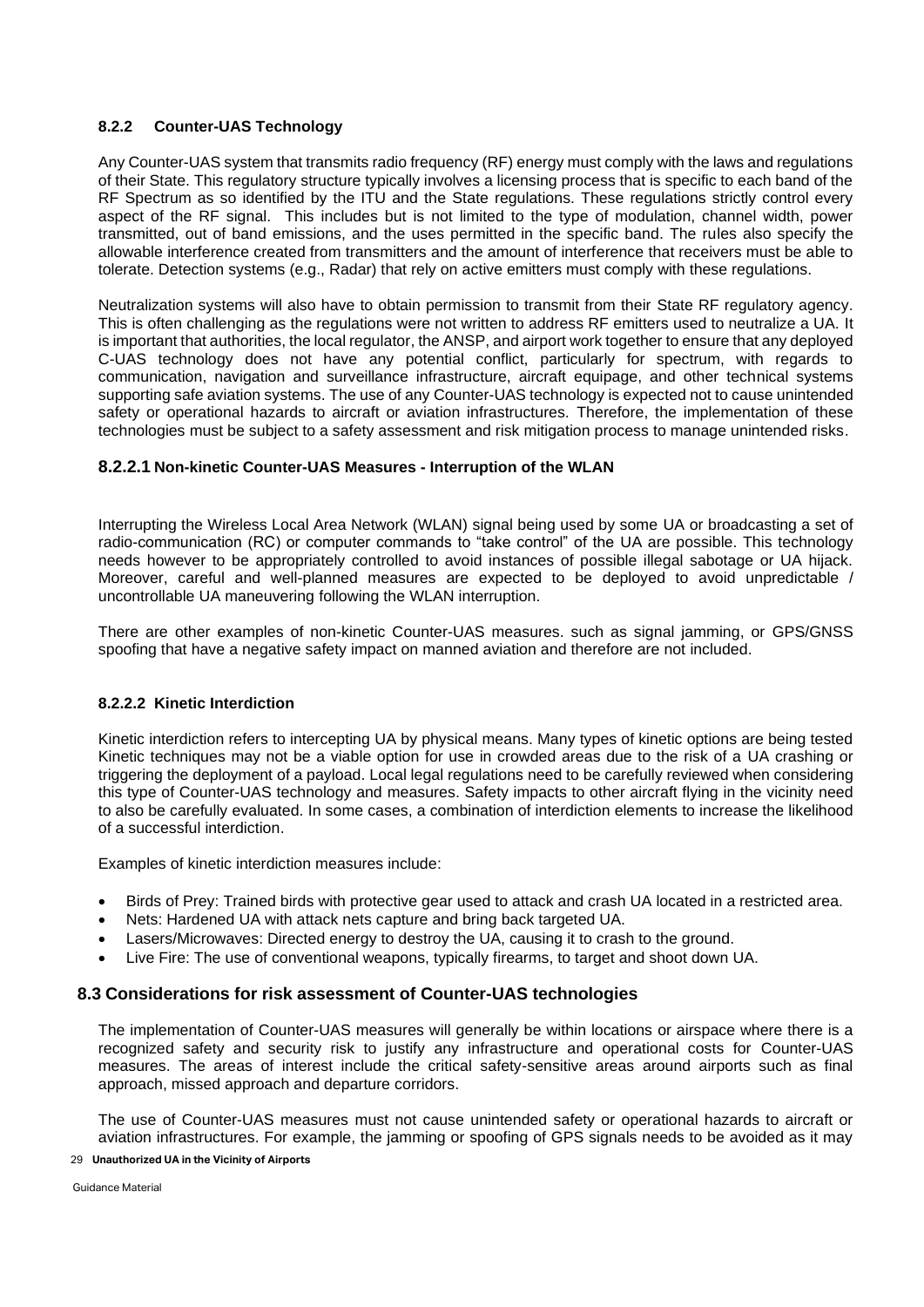harmfully impact aircraft navigation systems as well as air traffic management systems - both of which heavily rely on functional, uninterrupted GPS signals. Implementation of Counter-UAS measures must be subject to a safety assessment and risk mitigation process in order to manage unintended risks.

When deciding on the deployment of Counter-UAS measures, States, airports and aviation agencies are recommended to consider Counter-UAS measures that can:

- a) Support continuous monitoring of UA activities.
- b) Detect, identify and record UA activities in a timely manner and, where capable, geo-locate the operator of the UA.
- c) Perform effective countermeasures that can be safely and legally activated in time to prevent a UA from crossing the airport perimeter.

The use of any Counter-UAS technology must not:

- a) Create unintended safety hazards or increase unmitigated risks to other aircraft and aviation infrastructures;
- b) Hinder any local laws and regulations;
- c) Interfere with radio frequencies being used by aircraft, air traffic management (ATM) systems and other legally authorized applications; and
- d) Result in unpredictable UA maneuvering.
- e) Interfere with daily airport and airspace operations

Additional considerations for assessing the risks of any Counter-UAS technology include;

- a) Any limitations of the technology being considered;
- b) Analysis of previous reports indicating false positive or negative detection of a UA;
- c) Possible failure/modification of communication link or localization capabilities of the UA.

Prior to identifying the most suitable type of Counter-UAS technology, an evaluation of the environment of the C-UAS capabilities must be carried out, taking into consideration the following elements:

- a) The volume of airspace that the Counter-UAS is intended to protect and type of airspace users operating.
- b) Any existing airspace restrictions.
- c) The airspace requirements of the airports and applicable regulations.
- d) Existing and planned ATM safety and operational regulations and procedures
- e) Any security framework focusing on security policy, legislation and procedures to counter unlawful interference.
- f) Existing and planned Communication, Navigation and Surveillance systems.
- g) The airport type and layout design.
- h) Airport vicinity elements such as high-tension power lines, mobile phone antennas, wind farms, etc.
- i) The weather and light conditions.
- j) Local legal conditions including those related to aviation and frequency spectrum managements

#### **8.3.1 Example of Technology Benchmarking**

Airports and authorities can conduct their local risk assessment and technology comparison in consultation with airspace users, ANSPs, and other stakeholders. There are some examples of how to proceed with the risk assessment and technology comparison. One example is included in the table below which is used by the Homeland Security in the US. The table below considers several parameters including the sensor modalities where some require Direct or Visual Line of Sight (VLOS).<sup>6</sup>

30 **Unauthorized UA in the Vicinity of Airports**

 $6$  Homeland Security – Science and Technology, Counter-Unmanned Aircraft Systems, Sept. 2019.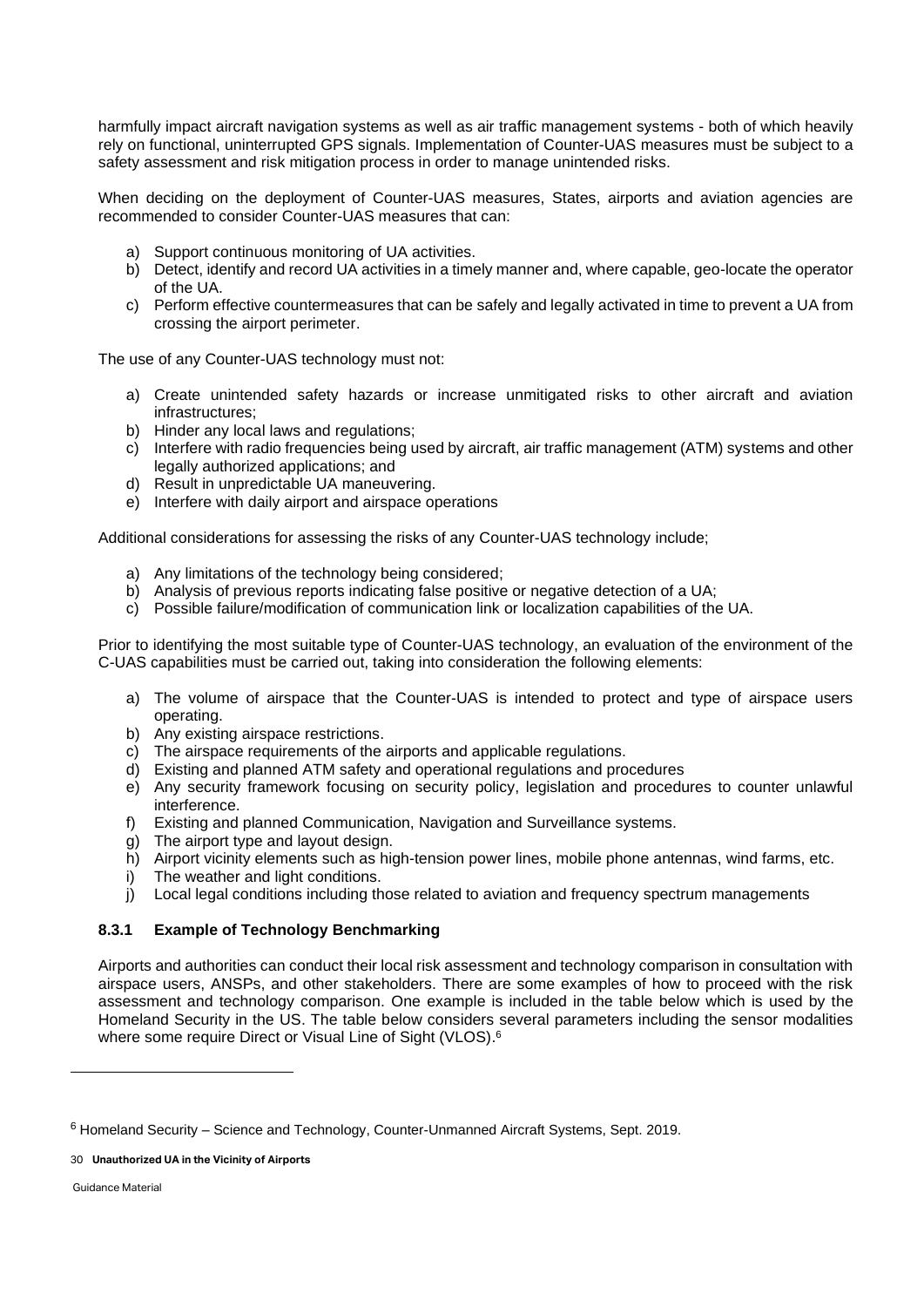| <b>Modality</b>  | <b>Active/Passive</b> | <b>UA</b> | <b>Can Detect</b><br><b>GCS</b> | UA | Locate/Track<br><b>GCS</b> | Identify/<br><b>Classify</b> | <b>Need</b><br><b>LOS</b> | <b>Affected</b><br>bv<br>Weather | <b>Nighttime</b><br><b>Operation</b> |
|------------------|-----------------------|-----------|---------------------------------|----|----------------------------|------------------------------|---------------------------|----------------------------------|--------------------------------------|
| Radar            | Active                |           | N                               |    |                            | Limited                      |                           | N                                |                                      |
| EO <sup>7</sup>  | Passive               |           | N                               |    | N                          | Limited                      |                           |                                  | N                                    |
| <b>IR</b>        | Passive               |           | N                               |    | N                          | Limited                      |                           | N                                |                                      |
| <b>RF</b>        | Passive               |           |                                 |    |                            |                              | Preferred                 | N                                |                                      |
| <b>Acoustics</b> | Passive               |           | N                               |    | Ν                          | Limited                      | Preferred                 |                                  |                                      |

### **8.4 Cooperative UA**

The future evolution of UTM will enhance the ability to identify authorized and cooperative UA, and by extension facilitate, by means of exclusion, the identification of unauthorized and uncooperative UA. In line with the ICAO UTM Framework, UTM is expected to have the ability to identify and track each unmanned aircraft in order to ensure safety and the efficient management of the airspace. Registration and remote identification (Remote ID) of UA are also expected to be part of future UTM system deployment.

Remote ID is expected to enable regulators, security and law enforcement authorities to identify UA operators flying in their jurisdictions. This is particularly important when it comes to UA operating in restricted airspace near aerodrome and other sensitive facilities.

#### **8.4.1 Geofencing**

Despite it not officially fitting into a counter UA mitigation, geofencing has mitigating qualities built into the UA itself. This technology can be regularly updated by manufacturers to include new and temporary restricted zones, evolving with risk-based data and information. Some manufacturers have gone so far as to expand the airport area restricted zones from two-dimensional circles to an enhanced safety zone, preventing UA from entering a three-dimensional bow-tie geofence to address approach and departure pathways. This can prevent unauthorized UA from flying near airplanes departing and landing at airports.

Risk-based solutions such as manufacturer-installed geofencing technology are essential advancements in mitigation and can become the industry standard, rather than the exception. Manufacturers can share the responsibility for helping to restrict access to sensitive flight locations, including airports, except for those authorized for approved UA missions. Geofencing can play a major role in ensuring that reckless use of UA do not interfere with airport operations. Reliable methods of ensuring that information on restricted zones utilized by the UA are up-to-date and routinely updated are also necessary.

 $7$  EO is Electro Optical technology which uses cameras to track and detect UA

<sup>31</sup> **Unauthorized UA in the Vicinity of Airports**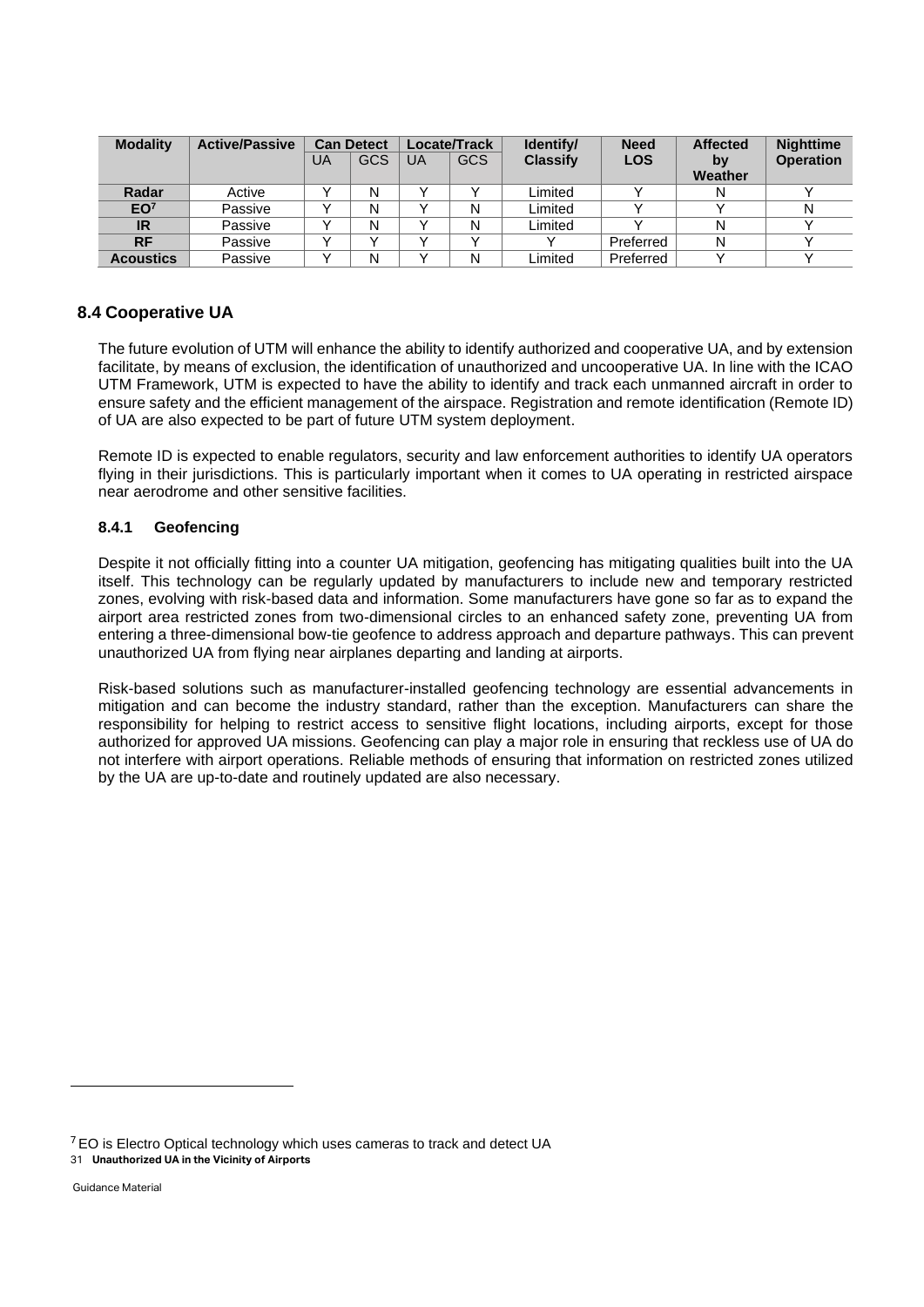# <span id="page-31-0"></span>9.Training & Awareness

#### **9.1 Training and Awareness for Individual Operators**

The concept of a user-friendly test for new UA operators can help ensure a basic understanding of flight safety and airmanship, especially regarding recreational or personal use of small UA. Some manufacturers have begun requiring new operators to pass a short "knowledge quiz" before operating a new UA. Additional resources and recommendations exist through ICAO, IATA, ACI and IFALPA.

Some States require UA operators to undergo not only a training but a licensing and qualification process. Requirements for obtaining a license or permit to operate a UA, even for personal use, are available on States websites under their published regulations. Current State regulations can be accessed on the ICAO UAS Toolkit ( [https://www.icao.int/safety/UA/UASToolkit/Pages/default.aspx\)](https://www.icao.int/safety/UA/UASToolkit/Pages/default.aspx).

#### **9.2 Awareness for Individual Actors**

The different actors involved in the detection and response phases of an unauthorized UA can have their own internal training to ensure that their staff are aware of the local regulations and requirements and the developed contingency and response plans. It is recommended that the training follow an established training programme, that would include initial training and recurrent training. The training can include both theory and practical exercises. For example, airport operators can regularly conduct tabletop exercises and drills to test procedures and ensure that their staff as well as the stakeholders they deal with are familiar with the steps that can be taken for different types of events. Such a training would be recorded and kept up to date into the individual actor's personal training file. Any agreed response procedures and framework for assessing risks can also be communicated to the operational teams of the main actors.

#### **9.3 Tabletop exercises**

In addition to training for individual actors, tabletop exercises can be conducted involving all actors. If available and established, the UREG can be tested during the tabletop exercises. A subset of the UREG may be engaged in the planning and preparation of the exercise. The airport operator may organize these tabletop exercises and involve the different actors. Such tabletop exercises may be integrated into the regular testing of the Airport Emergency Plan. A draft template for such an exercise and the scenarios that could be used for simulating events are included under Appendix 5.

#### **9.4 Public Awareness**

In order to better educate the public about the impacts of unauthorized UA operation near or at airports and to make information accessible to UA operators and remote pilots, regulators can work with airport authorities to make available such information to the public. Different channels can be used, such as dedicating a webpage for the "dos" and "Don'ts". Flyers and mobile applications can also be used. An example is the Before You Fly campaign and B4UFLY mobile application that shows recreational UA operators where they can and cannot fly with interactive maps.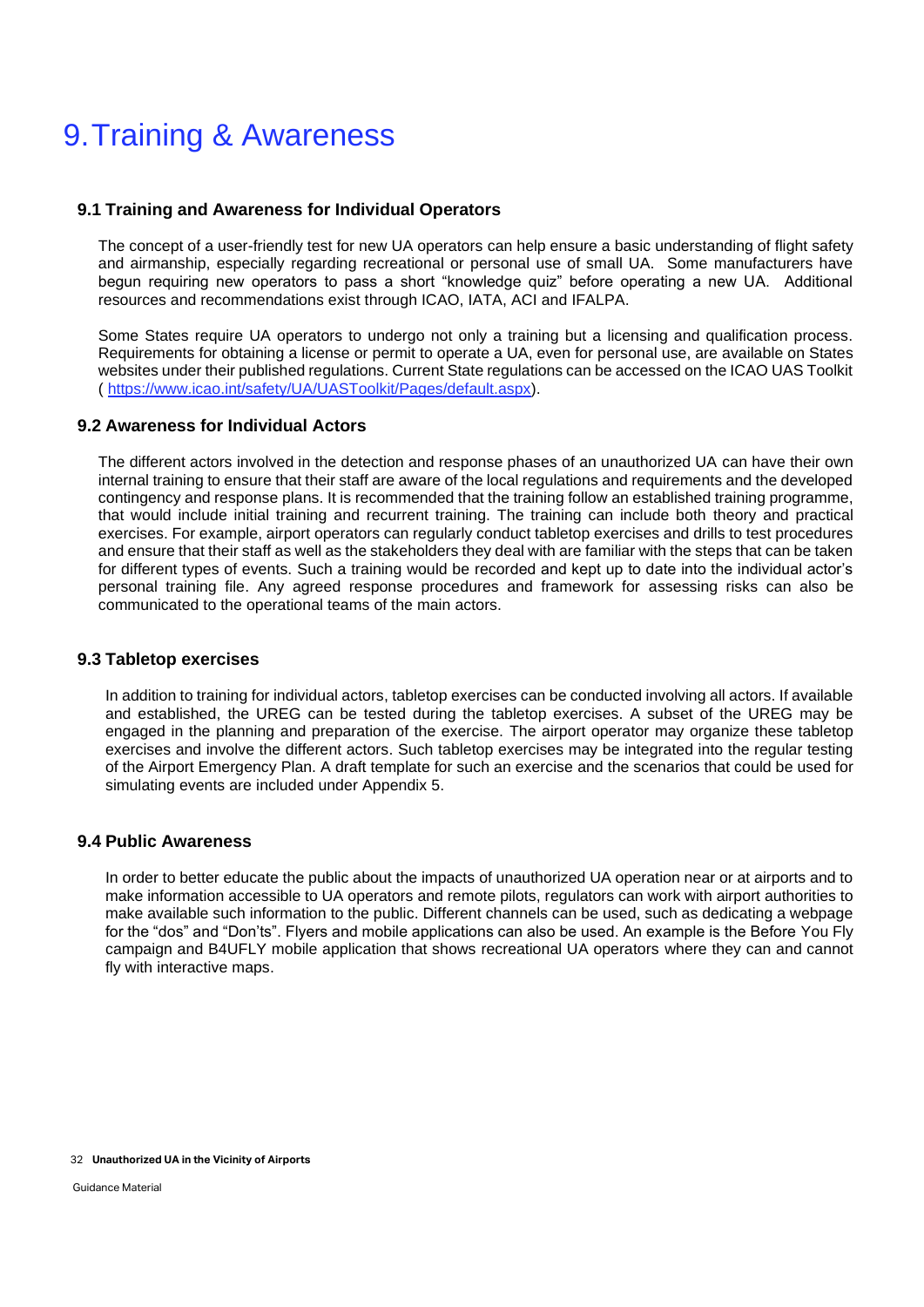# Appendix 1 - Risk Assessment Matrix

**The following tables provide a reference for how to conduct a detailed assessment of risks associated with unauthorized UA events.** Different actors involved in the detection and response of unauthorized UA may have their own internet risk assessment processes. Whenever the intent is identified as malicious, then the event can be considered high impact, irrespective of the other parameters.

Using the threshold tables under this appendix, the impact level is confirmed. In most cases an event can be characterized by a threshold for each parameter and therefore the assessment and determination of the impact level can consider the different weights of the thresholds. Using the weighted values of the different thresholds, the UERG can identify a total weight for the impact assessment. The level of exposure can be determined using parameters such as traffic volume. Combining the weight of the impact and the level of exposure the UERG can determine the level of response. The roles and responsibilities of the different stakeholders in the event on an unauthorized UA can also be determined based on the level of risk.

The risk assessment model included below can also be used to evaluate the event once it is contained and make recommendations for improvements to local procedures. When doing an assessment of historic events to better prepare for future risks and hazards, the following questions can be considered:

- ➢ What were the direct and indirect impacts/damage of a previous event related to unauthorized UA on:
	- Facility infrastructure
	- Facility operations
	- **Flight Operations**
	- Flying public
- <span id="page-32-0"></span>➢ How long did it take to return to normal operation?
- ➢ What data or information was maintained on damages or disruption? Were problem areas fixed or upgraded after the last event?

#### 33 **Unauthorized UA in the Vicinity of Airports**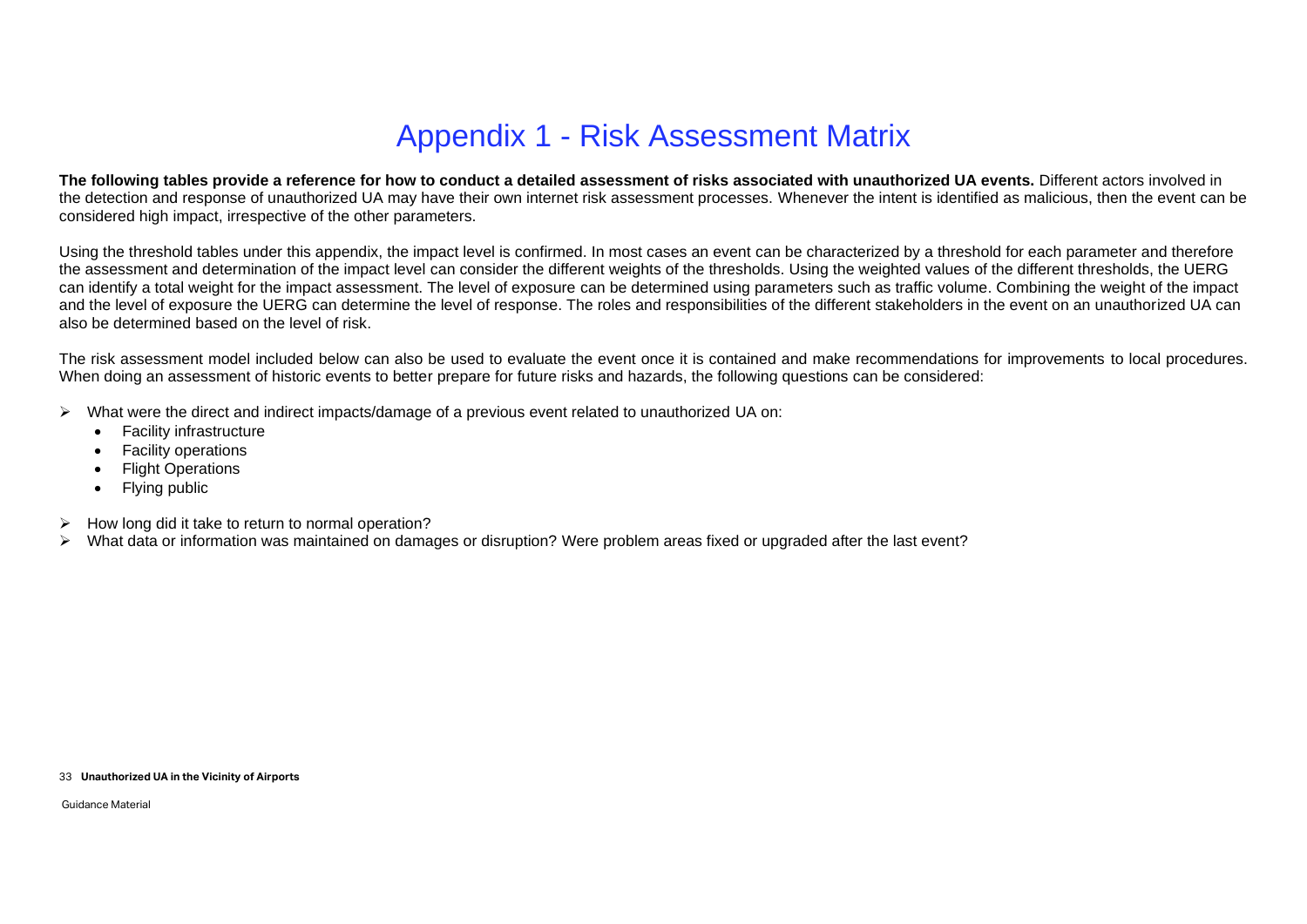#### **Step 1: Information collection about the event**

| <b>Parameter</b>                            | <b>Thresholds</b>            |                            |                                              |  |  |  |
|---------------------------------------------|------------------------------|----------------------------|----------------------------------------------|--|--|--|
|                                             | <b>Medium</b><br>Low         |                            | <b>High</b>                                  |  |  |  |
| <b>Intent of Operation</b>                  | Known / cooperative UA       | Unknown / Uncooperative UA | Malicious Intent (unknown/uncooperative UA)  |  |  |  |
| <b>UA Weight / Size</b>                     | 250 g to 25 kg               | 25 kg to 150 kg            | 150 kg and above                             |  |  |  |
| <b>Direction &amp; Trajectory of the UA</b> | Away from aerodrome/aircraft | Towards aerodrome/aircraft | Right over the aerodrome or next to aircraft |  |  |  |
| <b>Proximity to aerodrome / aircraft</b>    | More than 5 km away          | Between 1 and 5 km         | Within 1 km radius                           |  |  |  |
| <b>Altitude</b>                             | Below 400ft                  | Between 400 and 1000 ft    | Over 1000 ft                                 |  |  |  |
| <b>Number of Unique UA Sightings</b>        | <b>One</b>                   | Two                        | Several                                      |  |  |  |
| <b>UA Carrying Payload</b>                  | <b>No</b>                    | Not Sure                   | Yes                                          |  |  |  |

34 **Unauthorized UA in the Vicinity of Airports**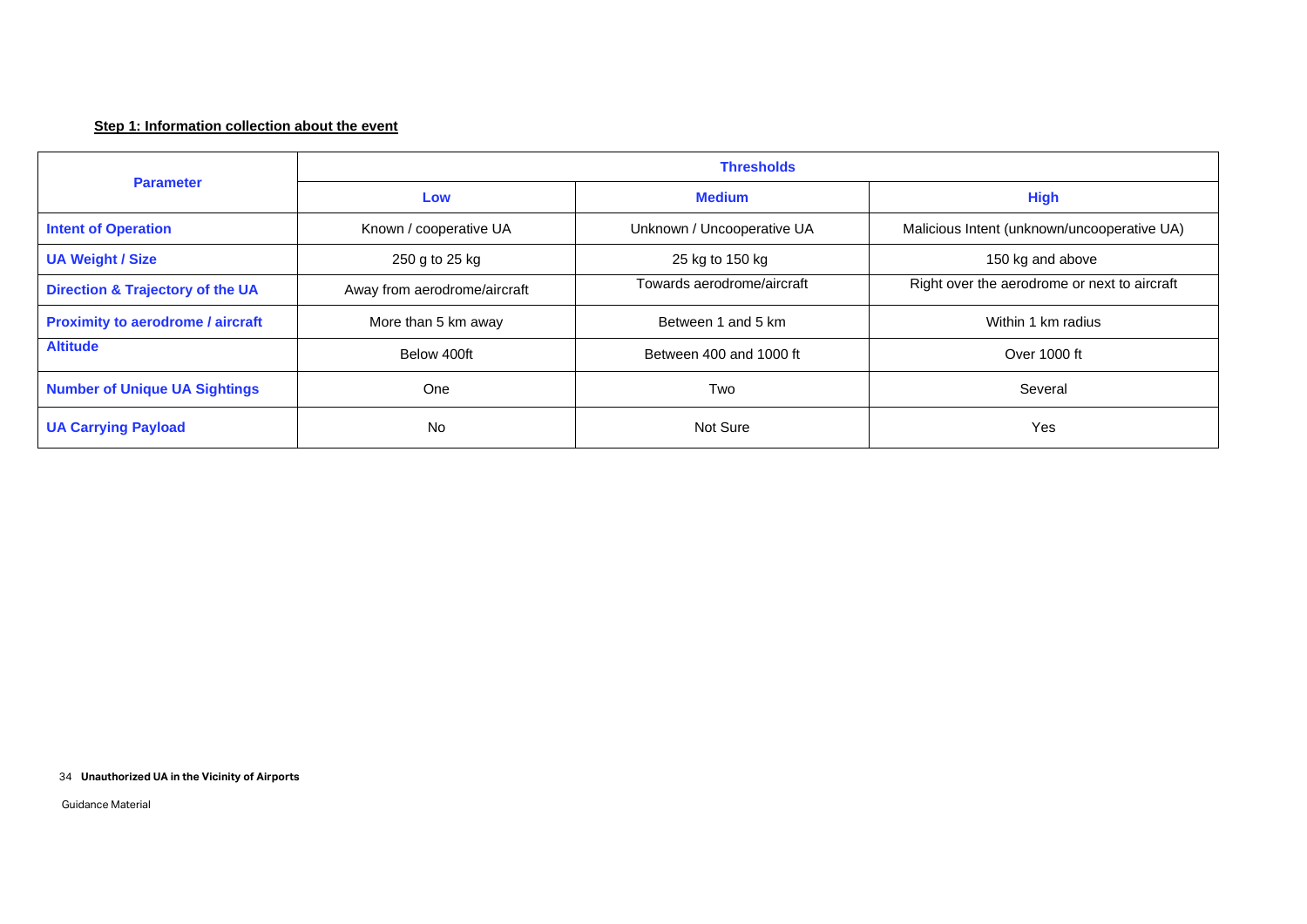#### **Step 2: Assign weights to thresholds & identifying impact levels**

A weight is given to make an assessment and determine the consequence and impact level. The following tables can be used. Using pre-identified thresholds, the impact level is determined. In most cases an event includes varying threshold levels and therefore the assessment and determination of the impact level can consider the different weights and then calculate a total weight for the impact assessment.

| <b>Parameter</b><br><b>Intent of Operation</b><br><b>UA Weight / Size</b><br><b>Trajectory of the UA</b><br><b>Proximity to aerodrome / aircraft</b><br><b>Altitude</b> | <b>Weights of Threshold</b> |                |             |  |  |
|-------------------------------------------------------------------------------------------------------------------------------------------------------------------------|-----------------------------|----------------|-------------|--|--|
|                                                                                                                                                                         | Low                         | <b>Medium</b>  | <b>High</b> |  |  |
|                                                                                                                                                                         | 1                           | $\overline{2}$ | 3           |  |  |
|                                                                                                                                                                         | 1                           | $\overline{2}$ | 3           |  |  |
|                                                                                                                                                                         | 1                           | $\overline{2}$ | 3           |  |  |
|                                                                                                                                                                         | 1                           | 2              | 3           |  |  |
|                                                                                                                                                                         | 1                           | $\overline{2}$ | 3           |  |  |
| <b>Number of Unique UA Sightings</b>                                                                                                                                    | 1                           | $\overline{2}$ | 3           |  |  |
| <b>UA Carrying Payload</b>                                                                                                                                              | 1                           | 2              | 3           |  |  |

| <b>Threshold Weight Range</b> | <b>Impact Level</b>          |
|-------------------------------|------------------------------|
| $X = < 7$                     | Low                          |
| 7 < X < 10                    | <b>Medium – Not Critical</b> |
| 10 < X < 15                   | <b>Medium - Critical</b>     |
| X > 15                        | High                         |

35 **Unauthorized UA in the Vicinity of Airports**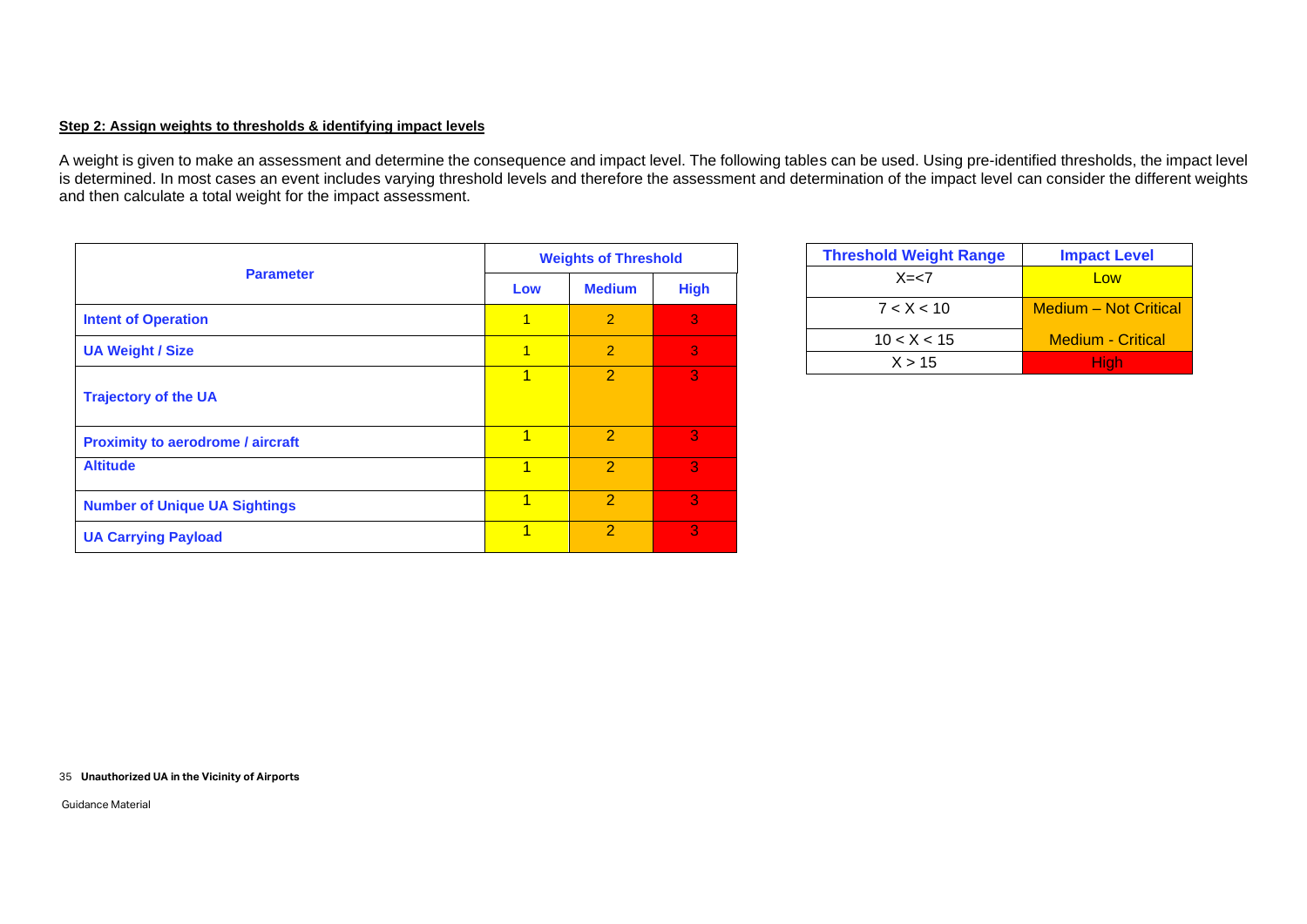# Appendix 2 - Initial Assessment Checklist

| Item                                                                                      | <b>Recorded Response</b>                |
|-------------------------------------------------------------------------------------------|-----------------------------------------|
| How Many UA were reported?                                                                |                                         |
| What is the source of the report? (pilot, staff, public, etc.)                            |                                         |
| Does the UA appear to be carrying something (payload)?                                    | $\blacksquare$ Yes<br>$\blacksquare$ No |
|                                                                                           |                                         |
| Is there an official approval/authorization for a UA to operate in that airport/airspace? | <b>T</b> Yes                            |
|                                                                                           | $\blacksquare$ No                       |
|                                                                                           | Not sure                                |
| What time was the UA sighting/detection reported (UTC)?                                   |                                         |
| Was the report of UA sighting/detection repeated?                                         | $\blacksquare$ Yes<br>$\blacksquare$ No |
|                                                                                           |                                         |
| Is an accurate position/location/trajectory of the UA provided/available?                 | $\blacksquare$ Yes                      |
|                                                                                           | $\blacksquare$ No                       |
|                                                                                           |                                         |

#### <span id="page-35-0"></span>36 **Unauthorized UA in the Vicinity of Airports**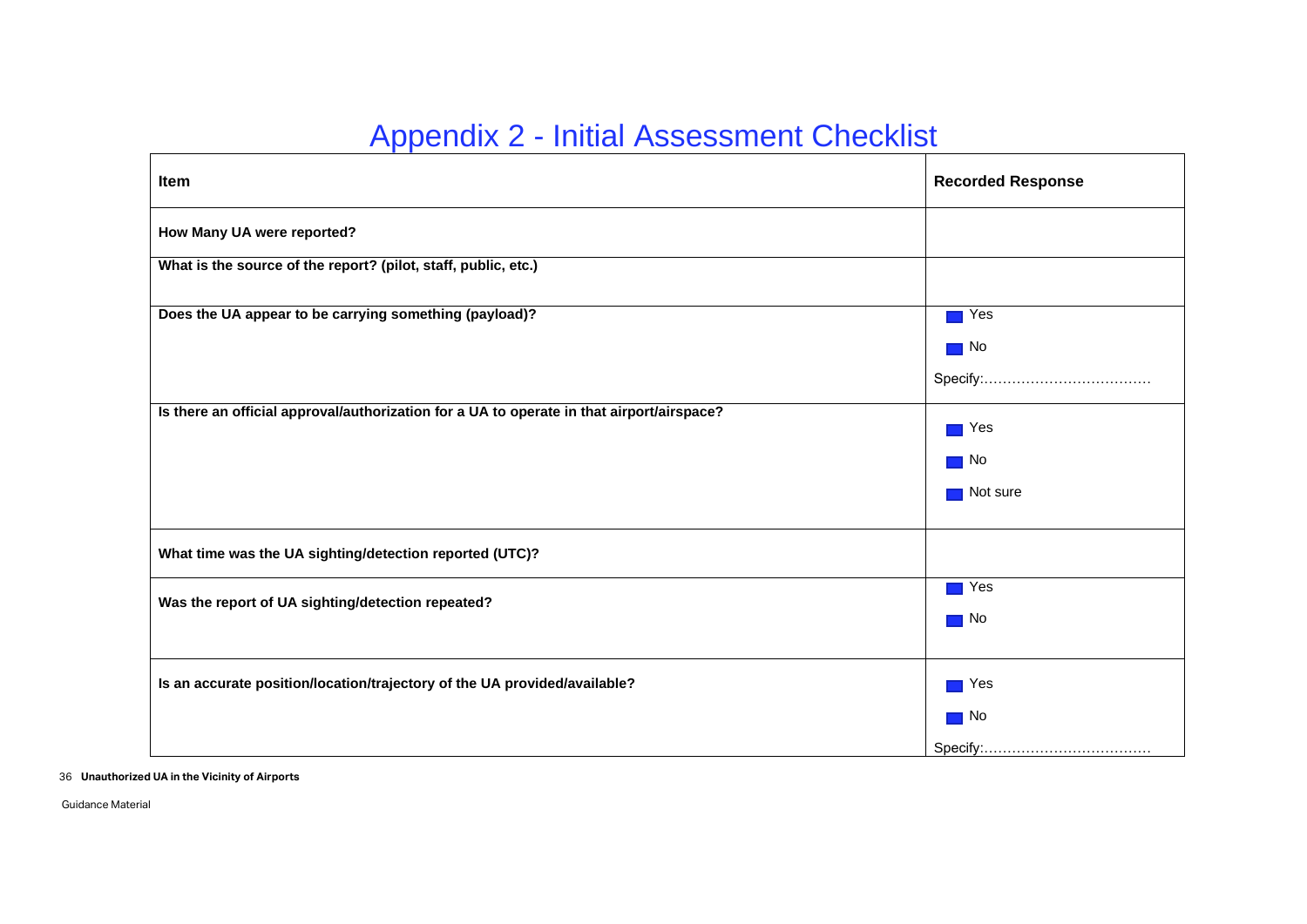| Was the UA stationary or moving?                                                 |          |
|----------------------------------------------------------------------------------|----------|
| Flight trajectory and speed                                                      |          |
| (e.g. towards/away from runway, fast/slow)                                       |          |
| Was the type of the UA and/or its operator identified?                           |          |
| Additional details of physical characteristics of UA reported                    |          |
| (size, colour, lights, markings, fixed wing/multicopper, number of rotors, etc.) |          |
| Does the UA appear to be deliberately attempting to interfere with traffic?      | l Yes    |
|                                                                                  | ∎ No     |
|                                                                                  | Not sure |
| List all the other units to which information was transferred.                   |          |
| 1<br>2                                                                           |          |
| Is there a VIP flight conducting operation at the airport or terminal?           | Yes      |
|                                                                                  | ∎ No     |
|                                                                                  | Not sure |
| What immediate measures were taken?                                              |          |
| Other measures that were taken and when?                                         |          |
| How much time has elapsed since the report was received?                         |          |
| Any other info?                                                                  |          |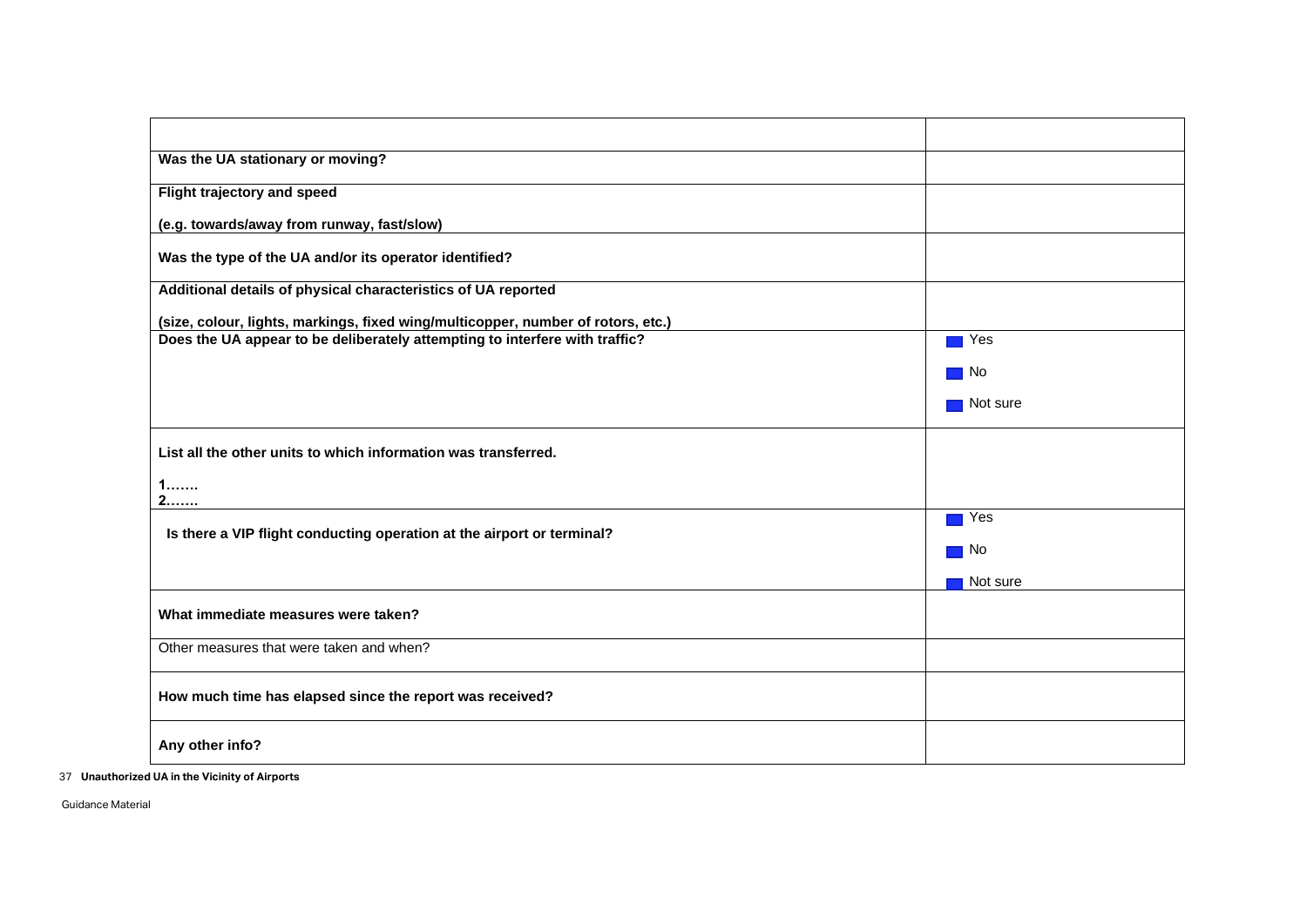# Appendix 3 - Stakeholder Matrix

# **Stakeholder Matrix for Low Impact events**

| <b>Stakeholders</b>                             | <b>Initial Assessment</b> | <b>Detection &amp; Identification</b> | Response | Recovery   | Investigation |
|-------------------------------------------------|---------------------------|---------------------------------------|----------|------------|---------------|
| Regulator                                       |                           | R                                     | R.       | <b>I/C</b> |               |
| <b>Airport Operator</b>                         | А*'                       | R                                     | А        | A          | R             |
| <b>Airport / Aviation Security</b>              |                           |                                       |          |            |               |
| <b>Air Traffic Controller</b>                   | R                         |                                       | R        | R.         |               |
| <b>ANSP</b>                                     | R                         |                                       | R        | R          |               |
| Law enforcement authorities & Security Agencies |                           |                                       |          | I/C        |               |
| UTM (where there is a nearby provider)          |                           |                                       | R/I      | R/I        |               |
| <b>Military</b>                                 |                           |                                       |          |            |               |
| <b>Pilot Operating in the Vicinity</b>          | R                         |                                       | R        | R          |               |
| <b>UA Operator and UA Remote Pilot</b>          |                           |                                       |          |            |               |
| <b>UERG (or Equivalent Emergency Cell)</b>      |                           |                                       |          |            | C.            |

<span id="page-37-0"></span>**\*Note: could also be R (responsible) in some cases**

**\*\*Note: Could be the ANSP depending on who received the report**



38 **Unauthorized UA in the Vicinity of Airports**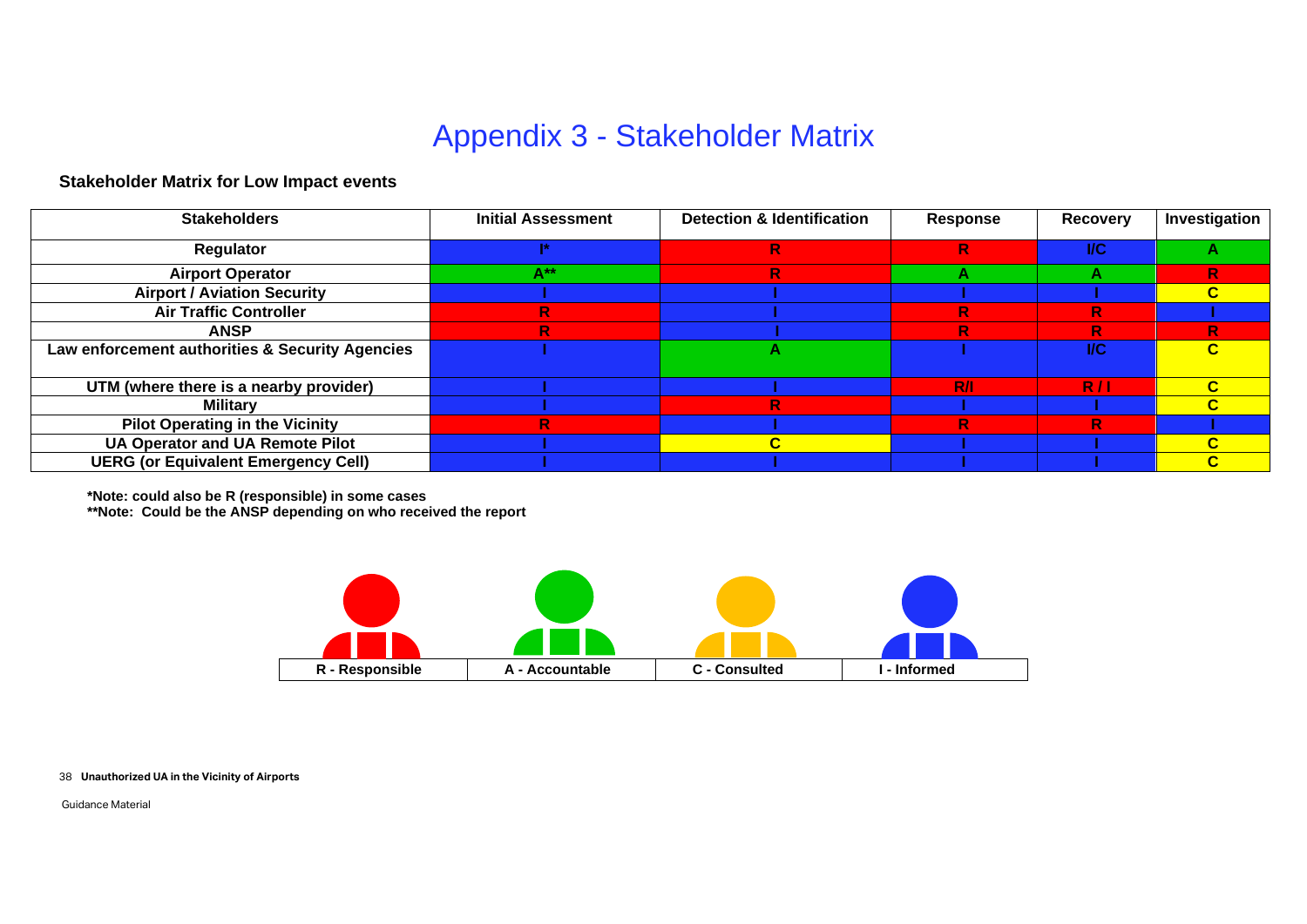# **Stakeholder Matrix for Medium & High Impact events**

| <b>Stakeholders</b>                             | <b>Initial Assessment</b> | <b>Detection &amp; Identification</b> | Response         | Recovery         | Investigation |
|-------------------------------------------------|---------------------------|---------------------------------------|------------------|------------------|---------------|
| <b>Regulator</b>                                |                           | R                                     | R                | <b>I/C</b>       |               |
| <b>Airport Operator</b>                         |                           | R                                     | R                | R                |               |
| <b>Airport / Aviation Security</b>              | $\mathsf{I/R}$            | $_{\rm I/R}$                          | $_{\rm I\! / R}$ | $_{\rm I\! / R}$ | C/R           |
| <b>Air Traffic Controller</b>                   |                           |                                       | R                | R                |               |
| <b>ANSP</b>                                     |                           |                                       | R                | R                |               |
| Law enforcement authorities & Security Agencies |                           |                                       | R                | $\overline{IC}$  |               |
|                                                 |                           |                                       |                  |                  |               |
| UTM (where there is a nearby provider)          |                           |                                       | R/I              | R/I              | $\mathbf{c}$  |
| Military                                        |                           |                                       | $_{\rm I/R}$     |                  |               |
| <b>Pilot Operating in the Vicinity</b>          |                           |                                       | R                | R                |               |
| <b>UA Operator and UA Remote Pilot</b>          |                           |                                       |                  |                  |               |
| <b>UERG (or Equivalent Emergency Cell)</b>      |                           |                                       |                  |                  |               |

**\*Note: could also be R (responsible) in some cases**

**\*\*Note: Could be the ANSP depending on who received the report**



39 **Unauthorized UA in the Vicinity of Airports**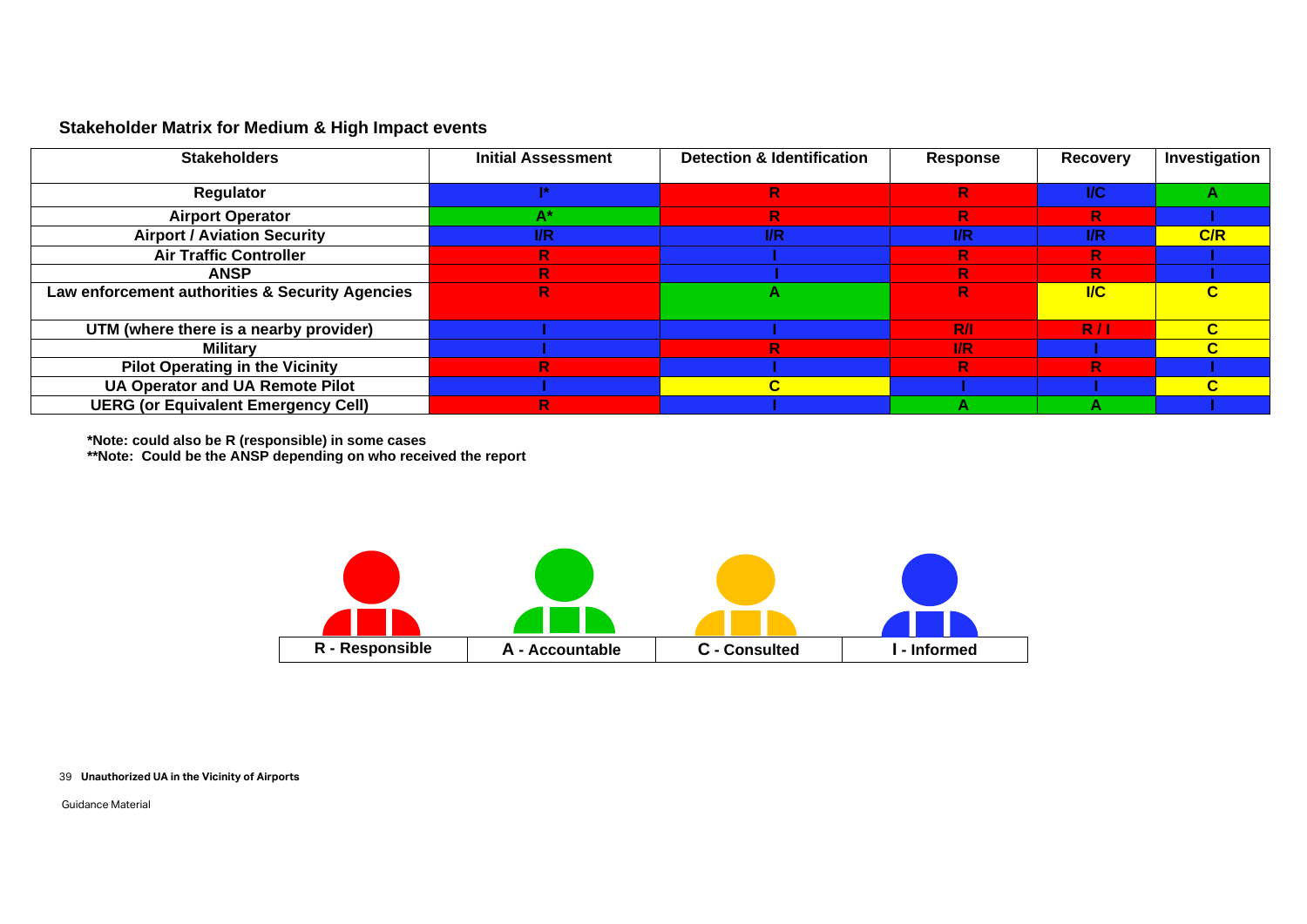## **Stakeholder Matrix Specific for Security Related Events**

| <b>Stakeholders</b>                             | <b>Initial Assessment</b> | <b>Detection &amp; Identification</b> | Response | <b>Recovery</b> | Investigation |
|-------------------------------------------------|---------------------------|---------------------------------------|----------|-----------------|---------------|
|                                                 |                           |                                       |          |                 |               |
| Regulator                                       |                           | R                                     | R        | $VC$            |               |
| <b>Airport Operator</b>                         | $A^{\ast\ast}$            |                                       |          |                 |               |
| <b>Airport / Aviation Security</b>              | R.                        | R                                     | R.       | R.              | R             |
| <b>Air Traffic Controller</b>                   |                           |                                       |          |                 |               |
| <b>ANSP</b>                                     |                           |                                       |          |                 |               |
| Law enforcement authorities & Security Agencies | R.                        | $A***$                                | $A***$   | $A***$          | $A***$        |
|                                                 |                           |                                       |          |                 |               |
| UTM (where there is a nearby provider)          |                           |                                       |          |                 | C             |
| <b>Military</b>                                 | R                         | R                                     | R        | R.              | R             |
| <b>Pilot Operating in the Vicinity</b>          |                           |                                       | R        | R               |               |
| <b>UA Operator and UA Remote Pilot</b>          |                           |                                       |          |                 |               |
| <b>UERG (or Equivalent Emergency Cell)</b>      | R                         |                                       |          | R.              |               |

**\*Note: could also be R (responsible) in some cases**

**\*\*Note: Could be the ANSP depending on who received the report**

**\*\*\*Note: Depending on the country, the accountability may rest with the regulator or aviation security**



40 **Unauthorized UA in the Vicinity of Airports**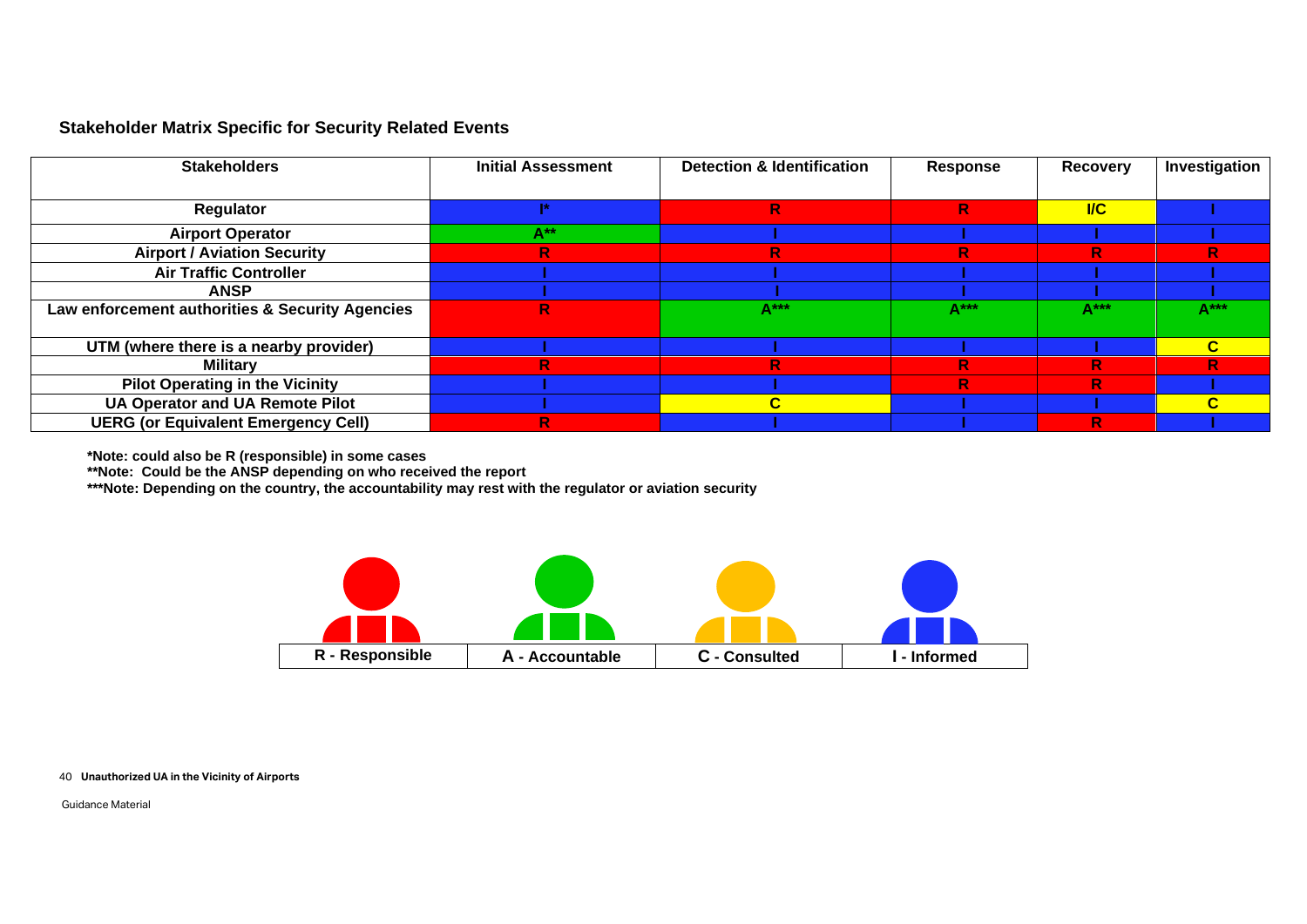# Appendix 4 - Case Studies

<span id="page-40-0"></span>Examples of events involving of unauthorized UA and simulated table-top exercises are included here for reference and to help build on lessons learned when developing local procedures.

There are resources available for worldwide events involving unauthorized UA, such as Dedrone: [https://www.dedrone.com/resources/incidents/all.](https://www.dedrone.com/resources/incidents/all)

#### **Case Study 1: UAE**

The UAE has experienced an increase in incidents of unauthorised intrusions of controlled airspace by UA which led the UAE GCAA to adopt a robust risk assessment process to determine the most appropriate actions to be taken.

| <b>Location</b>   | <b>Date</b> | <b>Local Time</b> | <b>Length of delay</b> |
|-------------------|-------------|-------------------|------------------------|
| Abu Dhabi         | 16 Dec 2015 | 1616              | 5 minutes              |
| Abu Dhabi         | 05 Dec 2015 | 1645              | 65 minutes             |
| Abu Dhabi         | 26 Nov 2015 | 1645              | 65 minutes             |
| Dubai             | 11 Jun 2016 | 1120              | 80 minutes             |
| Dubai             | 28 Sep 2016 | 0805              | 45 minutes             |
| Dubai/ Sharjah    | 29 Oct 2016 | 1945              | 80 minutes             |
| Dubai/ Sharjah    | 18 Nov 2016 | 1325              |                        |
| Abu Dhabi/ Bateen | 18 Nov 2016 | 0800              |                        |

The UAE GCAA moved from complete closure of airspace to adopting a mechanism for determining the action on the day using a tactical risk assessment process to be conducted in-situ by supervisors and other stakeholders. The GCAA reviewed the existing Safety Alert 04/2016 with the aim of providing more guidance and support for decision makers in assessing the operational risk according to each circumstance. A tactical risk assessment process was determined to be the most appropriate mechanism and is a key part of the updated material.

The GCAA determined that the elevation of the material from a Safety Alert to a Safety Decision would provide more support for decision makers and emphasise the importance of the process. The Safety Decision is designed to work as per the following order:

- a) Report of an intruder
- b) Attempt to identify
- c) Advise aircraft in the area
- d) Advise the police
- e) Gather more information
- f) Determine hazardous area
- g) Analyse the risk to aircraft
- h) Take appropriate actions
- i) Monitor the situation
- j) Scale-back any restrictions
- k) Continue traffic information
- l) Resume normality

An unauthorised UA is considered a significant incident with safety and security implications. The GCAA requires Air Traffic Service Units (ATSUs) to establish and implement a procedure to ensure:

- prompt notification to the GCAA Duty Investigator, and;
- a Reporting of Safety Incident (ROSI) is submitted within 3 hours from the time of the occurrence.

#### 41 **Unauthorized UA in the Vicinity of Airports**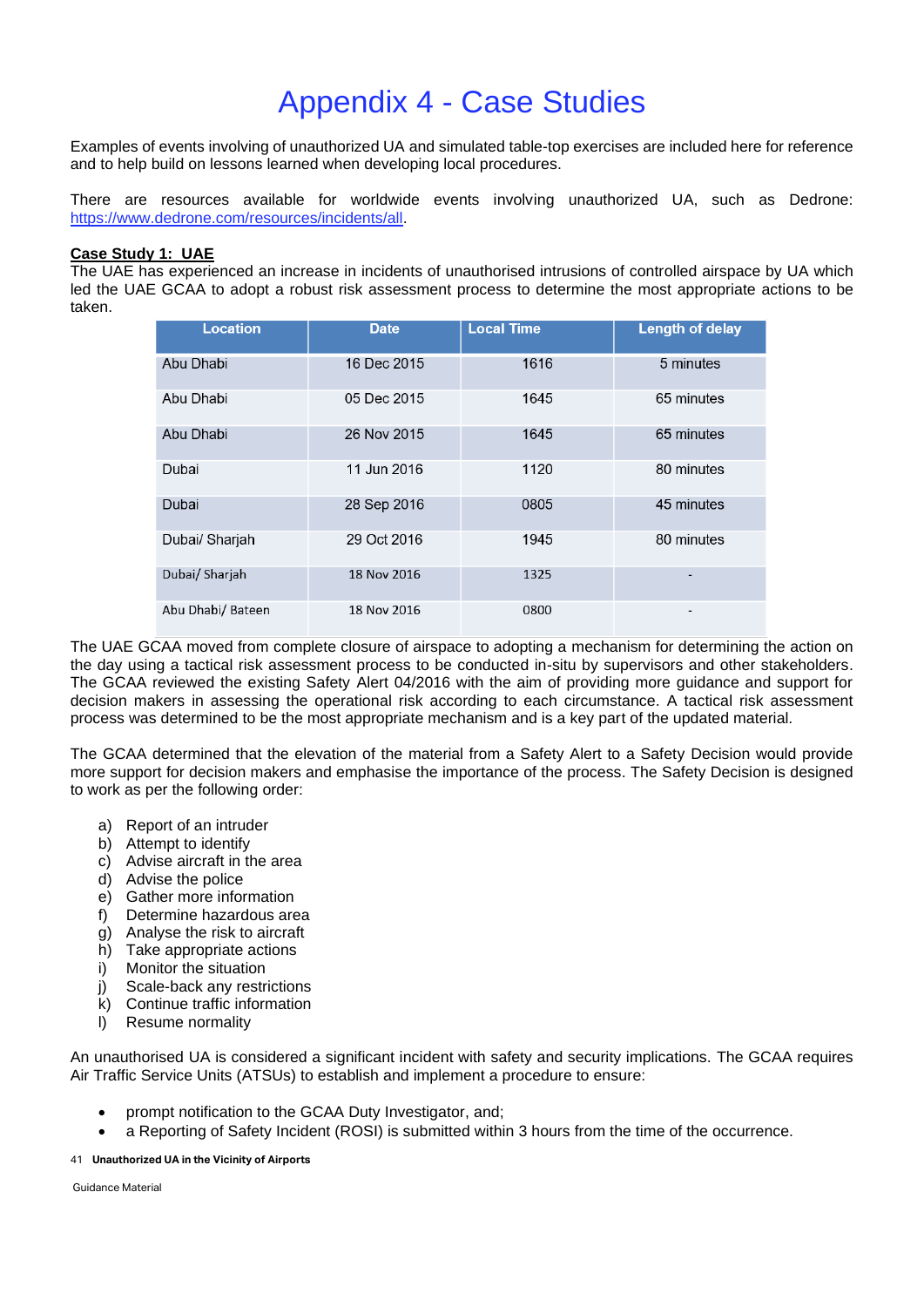#### **Case Study 2: Riga, Latvia**

On 2 May 2020, an unmanned aircraft became uncontrolled because the control system was switched off during a controlled test flight. The operator lost communications with the UA and lost track of its location. Emergency procedure was followed by UA operator to inform ANSP about missing an uncontrolled UA. This led to a restriction of IFR and night VFR flights in Riga FIR and expanded searching operation for 3 days.

Facts:

- UA operation initially was conducted in reserved airspace for UA operator activities.
- Take-off weight of fixed wing UA was 26kg and the expected duration of flight was up to 90 hours.
- Initial flight operation plan: endurance test within VLOS.

Institutions involved:

- Civil Aviation Agency;
- Air Navigation Service Provider (Latvijas gaisa satiksme (LGS));
- Latvian National Armed Forces;
- Aeronautical Search and Rescue Coordination Centre (ARCC);
- State Police:
- State boarder quard:
- State Fire and Rescue Service.

Media was involved to receive information from the company about the location of the missing UA. It caused both positive and negative consequences. During uncontrolled flight, the UA entered Class C airspace approaching the Riga International Airport runway threshold points of less than 4NM at the approximate altitude of 120m (AMSL). Missing UA was found on 15th May 2020, about 77 km away from the place off take off.



#### 42 **Unauthorized UA in the Vicinity of Airports**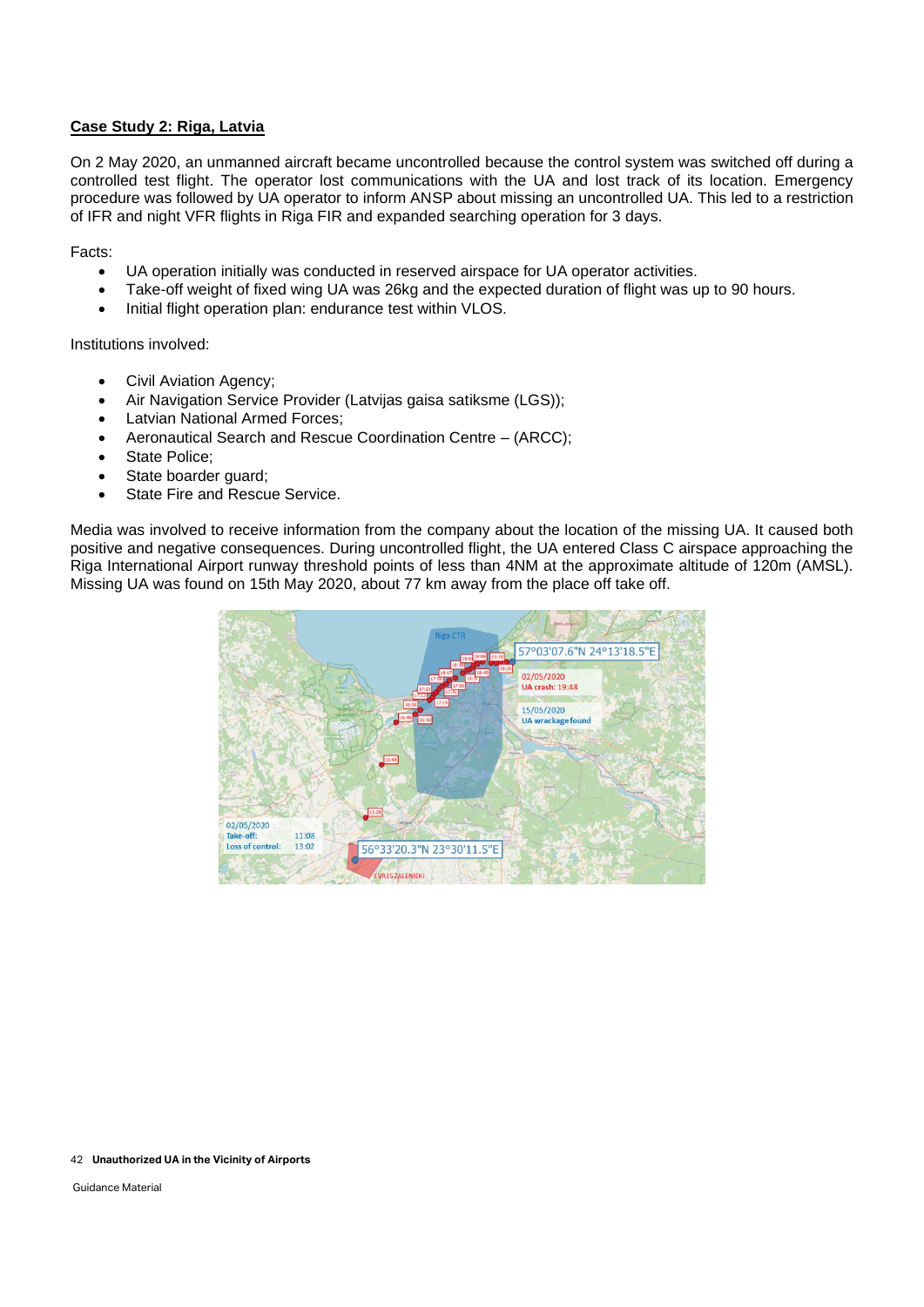### **Case Study 3: Transport Canada National Exercise (RPAS Shield II)**

On 20 Nov 2019, Transport Canada (TC) led a tabletop exercise (TTX) to engage and guide stakeholders through response actions to an unauthorized UA incursion at Vancouver International Airport (YVR). The main objectives of the exercise were to:

- 1. Test response protocols for use in an event of a UA incident at YVR.
- 2. Identify detection and interdiction capabilities.
- 3. Examine appropriate time for resumption of airport operations.

The exercise was co-hosted by TC and the Vancouver Airport Authority (VAA) and involved participants from VAA, TC, NAV CANADA, Royal Canadian Mounted Police, the Department of National Defense, and other federal and industry partners. The participating stakeholders in the exercise were divided into:

- **Players:** Respond to situation presented based on current plans, policies, and procedures.
- **Observers:** Do not participate in moderated discussion but may support players in developing responses.
- **Facilitators:** Provide situation updates and moderate discussions.
- **Evaluators:** Observe and document player discussions.

The exercise considered a hypothetical scenario during which multiple unauthorized UA are sighted in and around YVR airspace and consequently led to the disruption of operations at YVR. By injecting different variables, the players were given the opportunity to simulate their respective response actions to the unauthorized UA, with the aim to mitigate the UA threat, locate the operator, and ultimately resume YVR operations.

The scenario and injects invoked discussion and collaboration by all participants. The TTX objectives were achieved and through this exercise, TC was able:

- validate the response protocols included in the *Industry Guidance: Developing Integrated Response* Plans for RPAS Incident at an Airport;
- verify roles and responsibilities of key stakeholders;
- verify legal authorities of key stakeholders;
- discuss and practice coordination of response actions of key stakeholders;
- discuss counter-UA technology capabilities (detection and interdiction); and,
- verify protocol for resumption of airport operations.

This exercise further identified the importance of using tabletops to highlight gaps, practice protocols and refine techniques that may not be regularly used, while also allowing unauthorized UA incident management to be integrated into regular incident management systems. Overall, the Vancouver TTX was well received and provided an opportunity for key stakeholders to engage with each other offering participants an educational forum on the topic of unauthorized drones.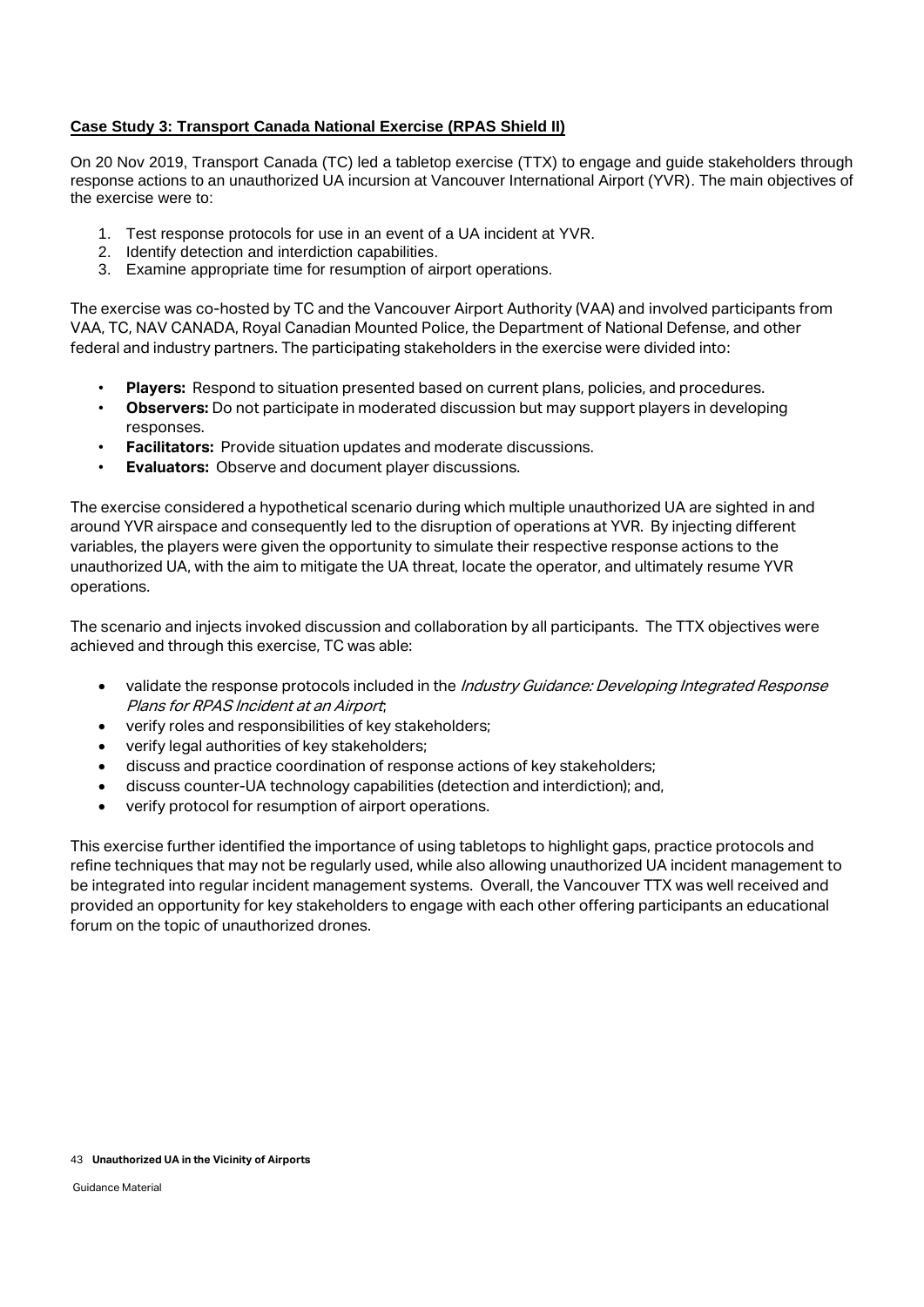# Appendix 5 – Template for Tabletop Exercises

|                | SCENARIO 1 - An unauthorized UA is sighted in vicinity of xxxxx Airport, followed by multiple incursions into controlled airspace                                                                                                                                                                                                                       |                                                                                                                                                                                                                                                                                                                                                                                                                                                                                                                                                                                                                                       |                                                                                                                         |  |
|----------------|---------------------------------------------------------------------------------------------------------------------------------------------------------------------------------------------------------------------------------------------------------------------------------------------------------------------------------------------------------|---------------------------------------------------------------------------------------------------------------------------------------------------------------------------------------------------------------------------------------------------------------------------------------------------------------------------------------------------------------------------------------------------------------------------------------------------------------------------------------------------------------------------------------------------------------------------------------------------------------------------------------|-------------------------------------------------------------------------------------------------------------------------|--|
| <b>Serial</b>  | <b>SITUATION</b>                                                                                                                                                                                                                                                                                                                                        | <b>QUESTIONS / EXPECTED ACTIONS</b>                                                                                                                                                                                                                                                                                                                                                                                                                                                                                                                                                                                                   | <b>TARGET AUDIENCE</b>                                                                                                  |  |
|                | Today is XX/XX/202x and the time is 0800 hours (EST).<br>xxxxx Airport is fully operational. The weather is fine, winds are from the north at<br>10 knots.<br>No operational difficulties are being experienced.                                                                                                                                        | What is your organisation currently dealing with?<br>What resources do you have available?                                                                                                                                                                                                                                                                                                                                                                                                                                                                                                                                            | All participants                                                                                                        |  |
|                | There is considerable media interest in Air operations due to the recent protests<br>over aircraft noise and pollution.<br>Police have been monitoring the activities of a protest group known as 'Save the<br>Planet' who have been using social media to call for protests against the airport<br>and the impact of air travel on the climate change. |                                                                                                                                                                                                                                                                                                                                                                                                                                                                                                                                                                                                                                       |                                                                                                                         |  |
| $\overline{2}$ | Approximately 08:30 UA activity is occurring in areas between 5km and 10km<br>west and south of the airport.<br>Several UA are flying in excess of 400ft                                                                                                                                                                                                | Is this information of interest to any agency?<br>How might you become aware of this information?<br>How would you monitor?<br>Who would you notify?<br>How is this recorded?<br>Does anyone have authority, responsibility or capability to proactively<br>search for an UA?<br>What detection capabilities are available? Who has the capabilities?<br>Is a threat/risk assessment being conducted at this time? Who is leading it?<br>How is the information communicated to the appropriate agencies?<br>Would this information make its way to the law enforcement?<br>What actions are being taken at this time by each agency? | <b>ANSP</b><br><b>AIRPORT</b><br>Law enforcement / airport<br>security<br>UTM provider (if<br>established)<br>Regulator |  |

#### <span id="page-43-0"></span>44 **Unauthorized UA in the Vicinity of Airports**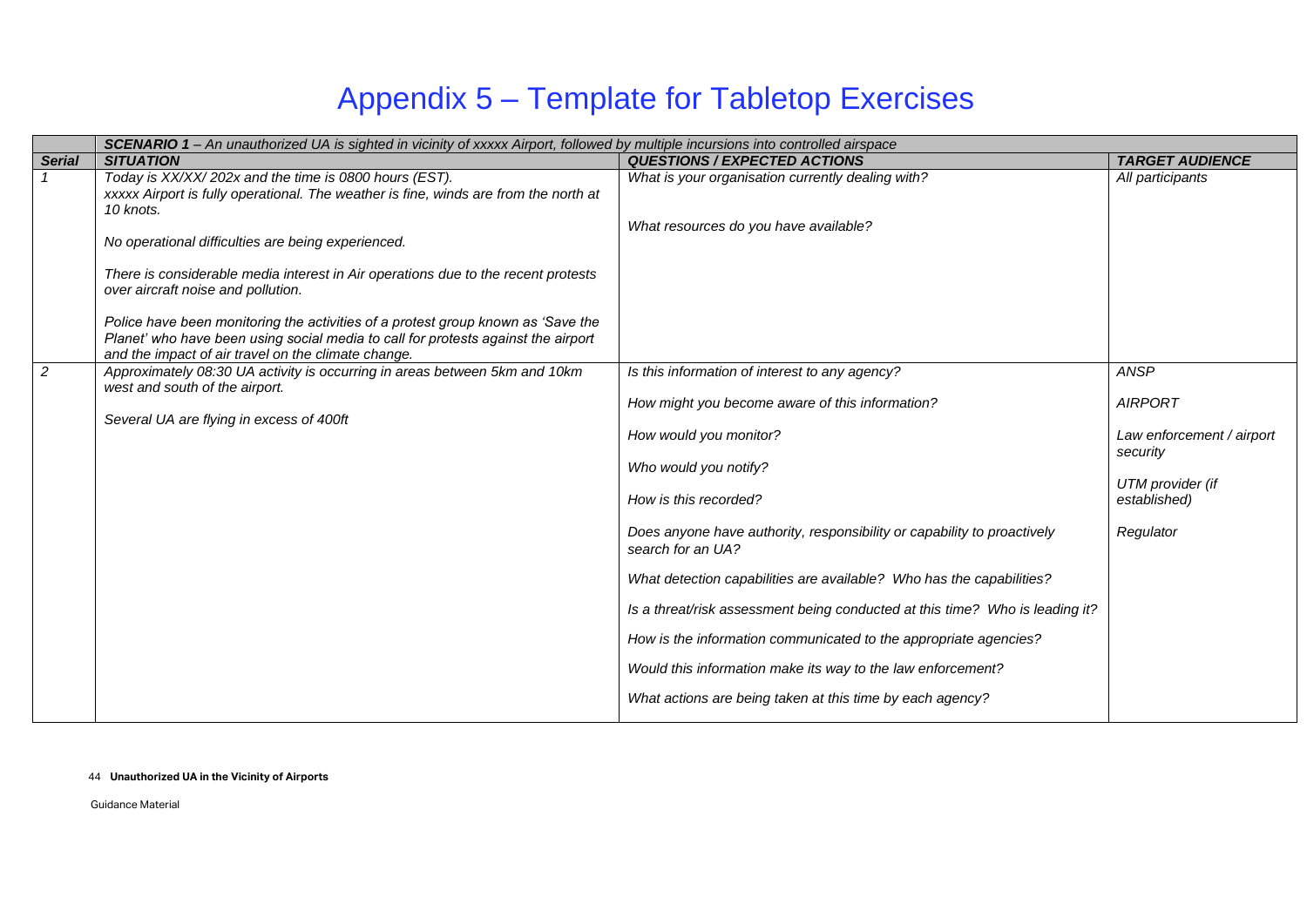|               | <b>SCENARIO 1</b> – An unauthorized UA is sighted in vicinity of xxxxx Airport, followed by multiple incursions into controlled airspace                    |                                                                                              |                                       |  |
|---------------|-------------------------------------------------------------------------------------------------------------------------------------------------------------|----------------------------------------------------------------------------------------------|---------------------------------------|--|
| <b>Serial</b> | <b>SITUATION</b>                                                                                                                                            | <b>QUESTIONS / EXPECTED ACTIONS</b>                                                          | <b>TARGET AUDIENCE</b>                |  |
| 3             | Approximately 09:00 UA activity is reported to be occurring in area 2km to 5km of<br>the airport. Most activity is occurring west and south of the airport. | Is this information of interest to any agency?                                               | ANSP                                  |  |
|               |                                                                                                                                                             | How might you become aware of this information?                                              | <b>AIRPORT</b>                        |  |
|               |                                                                                                                                                             | How would you monitor?                                                                       | Law enforcement / airport<br>security |  |
|               |                                                                                                                                                             | Who would you notify?                                                                        | UTM provider (if                      |  |
|               |                                                                                                                                                             | Is this recorded?                                                                            | established)                          |  |
|               |                                                                                                                                                             | Does anyone have authority, responsibility or capability to proactively<br>search for an UA? | Regulator                             |  |
|               |                                                                                                                                                             | What detection capabilities are available? Who has the capabilities?                         |                                       |  |
|               |                                                                                                                                                             | Is a threat/risk assessment being conducted at this time? Who is leading it?                 |                                       |  |
|               |                                                                                                                                                             | How is the information communicated to the appropriate agencies?                             |                                       |  |
|               |                                                                                                                                                             | Would this information make its way to the law enforcement?                                  |                                       |  |
|               |                                                                                                                                                             | What actions are being taken at this time by each agency?                                    |                                       |  |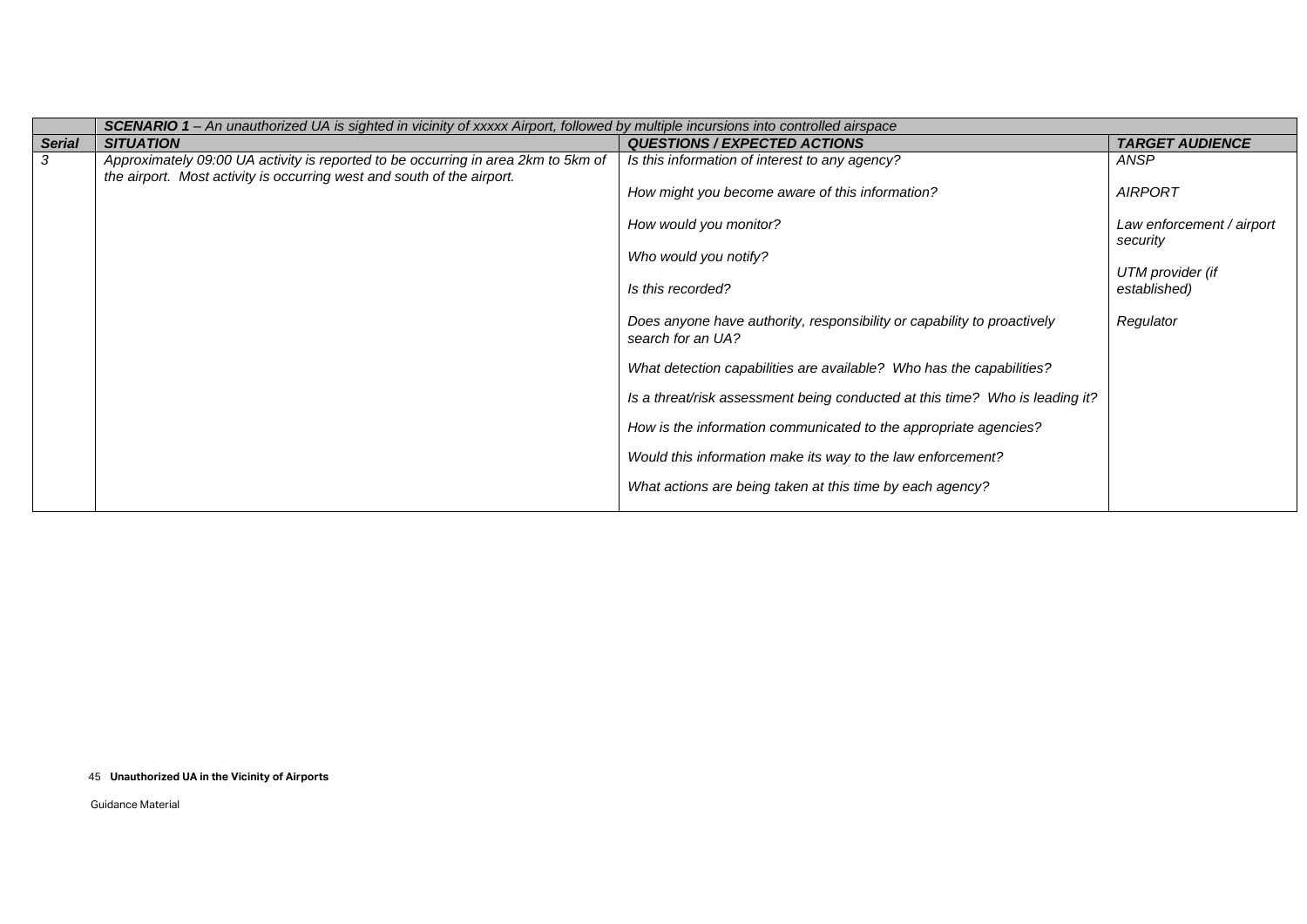| $\boldsymbol{4}$ | At 09:30 a UA appears on the western boundary of airport. It then travels north<br>and remains adjacent to the northern end of Runway X. It climbs to a height of | Is the UA assessed as a threat by any agency?                                                | <b>ANSP</b>                           |
|------------------|-------------------------------------------------------------------------------------------------------------------------------------------------------------------|----------------------------------------------------------------------------------------------|---------------------------------------|
|                  | 300 ft and hovers just outside the airport boundary.                                                                                                              | Is there a formal Threat/Risk assessment to follow?                                          | <b>AIRPORT</b>                        |
|                  | An approaching xxxxx aircraft, sights the UA and reports its location to ATC.                                                                                     | Who is notified? How are they notified?                                                      | Law enforcement / airport<br>security |
|                  | The UA hovers for a further ten minutes and the travels in a westerly direction                                                                                   | What action is taken?                                                                        | UTM provider (if                      |
|                  | disappearing from sight.                                                                                                                                          | Who is in control?                                                                           | established)                          |
|                  |                                                                                                                                                                   | Have any offences been committed?                                                            | Regulator                             |
|                  |                                                                                                                                                                   | Who is investigating?                                                                        | Airspace Users                        |
|                  |                                                                                                                                                                   | What is the impact on air operations?                                                        |                                       |
|                  |                                                                                                                                                                   | Does anyone have authority, responsibility or capability to proactively<br>search for an UA? |                                       |
|                  |                                                                                                                                                                   | What detection capabilities are available? Who has the capabilities?                         |                                       |
|                  |                                                                                                                                                                   | Is a threat/risk assessment being conducted at this time? Who is leading it?                 |                                       |
|                  |                                                                                                                                                                   | How is the information communicated to the appropriate agencies?                             |                                       |
|                  |                                                                                                                                                                   | Would this information make its way to the law enforcement?                                  |                                       |
|                  |                                                                                                                                                                   | What actions are being taken at this time by each agency?                                    |                                       |
|                  |                                                                                                                                                                   | How does this impact the threat/risk assessment? Does it need to be<br>repeated?             |                                       |
|                  |                                                                                                                                                                   | How does this impact the actions of each agency? Any further actions being<br>taken?         |                                       |
|                  |                                                                                                                                                                   | How are the key partners coordinating the response?                                          |                                       |
|                  |                                                                                                                                                                   | What effect does this have on airlines?                                                      |                                       |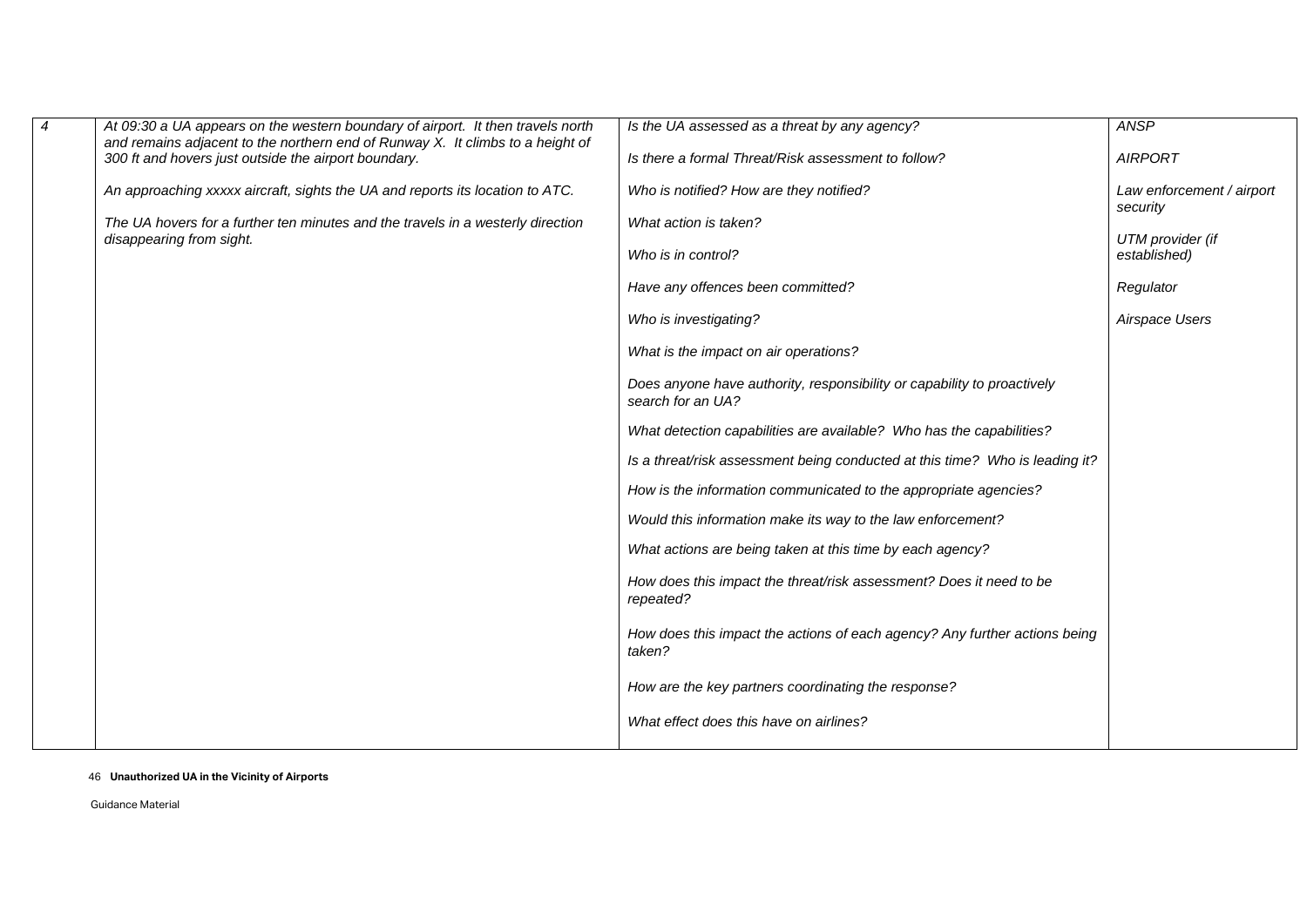|               | <b>SCENARIO 1</b> – An unauthorized UA is sighted in vicinity of xxxxx Airport, followed by multiple incursions into controlled airspace |                                                                    |                        |  |  |
|---------------|------------------------------------------------------------------------------------------------------------------------------------------|--------------------------------------------------------------------|------------------------|--|--|
| <b>Serial</b> | <b>SITUATION</b>                                                                                                                         | QUESTIONS / EXPECTED ACTIONS                                       | <b>TARGET AUDIENCE</b> |  |  |
|               |                                                                                                                                          | Are interdiction capabilities available? Who has the capabilities? |                        |  |  |
|               |                                                                                                                                          |                                                                    |                        |  |  |
|               |                                                                                                                                          | What are the technical challenges and requirements?                |                        |  |  |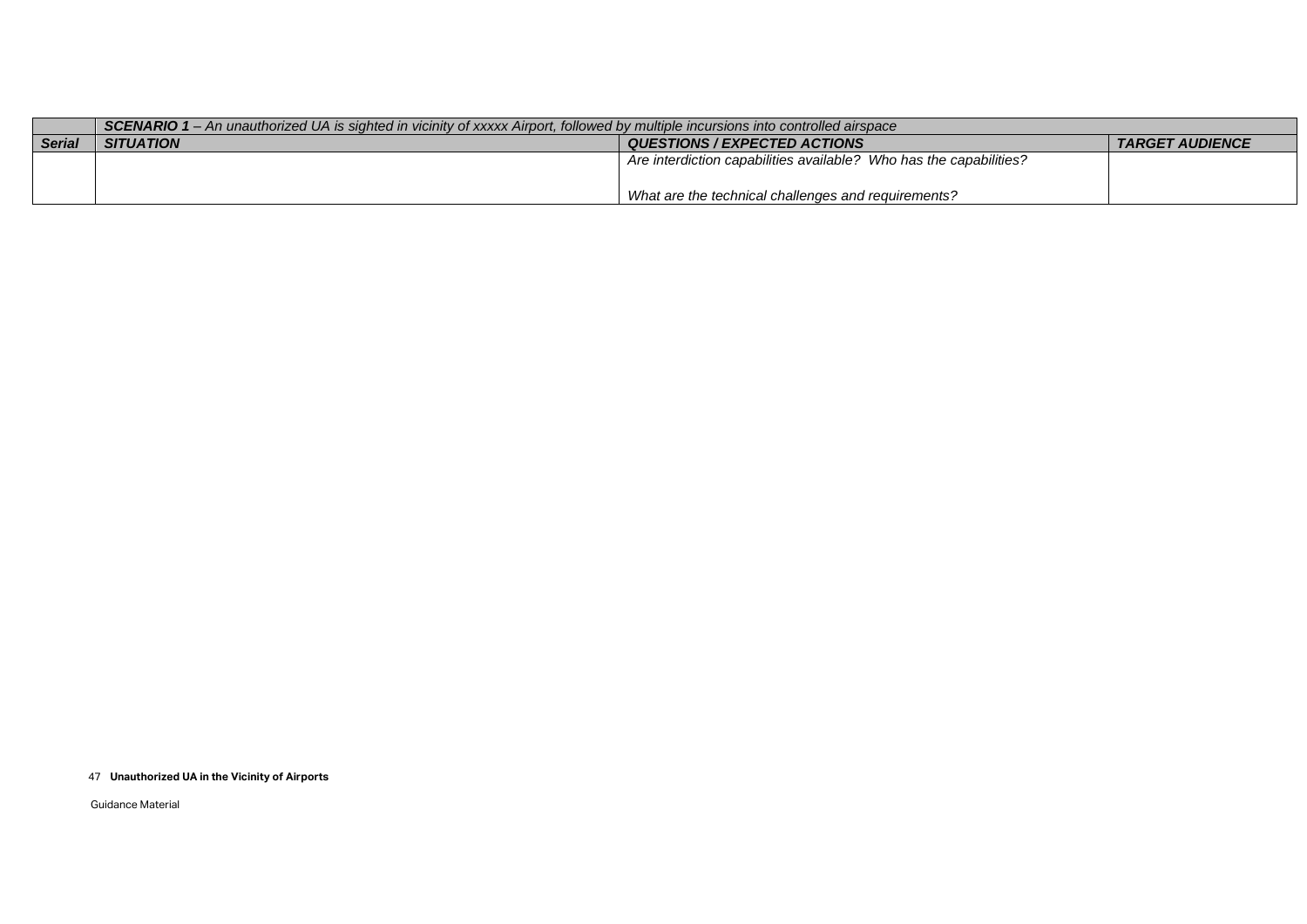| $\overline{5}$ | At 10:00 a UA is seen approaching south of Runway X from a westerly direction<br>at an undetermined height. It crosses the path of a xxxx Aircraft which is in the  | Is the UA assessed as a threat by any agency?                                                | <b>ANSP</b>                      |
|----------------|---------------------------------------------------------------------------------------------------------------------------------------------------------------------|----------------------------------------------------------------------------------------------|----------------------------------|
|                | process of landing, it is reported by the pilot as a near miss.                                                                                                     | What is the possible impact of a UA strike on a commercial aircraft?                         | <b>AIRPORT</b>                   |
|                | The UA then continues to hover at a height of 600 feet south of Runway X, for a<br>period of approximately fifteen minutes. It then travels in a westerly direction | Who is notified? How are they notified?                                                      | Law enforcement / airport        |
|                | before disappearing from sight?                                                                                                                                     | What action is taken?                                                                        | security                         |
|                |                                                                                                                                                                     | Is any action taken regarding Airport operations?                                            | UTM provider (if<br>established) |
|                |                                                                                                                                                                     | Is the incident regarded as an attack on an aircraft?                                        | Regulator                        |
|                |                                                                                                                                                                     | Does any agency have the capacity to disable the UA if incursions<br>continue?               | Airspace Users                   |
|                |                                                                                                                                                                     | What means do agencies have to detect UA incursions into controlled<br>airspace?             |                                  |
|                |                                                                                                                                                                     | Is anyone collecting evidence?                                                               |                                  |
|                |                                                                                                                                                                     | Who responds to media?                                                                       |                                  |
|                |                                                                                                                                                                     | Who is in control of this situation?                                                         |                                  |
|                |                                                                                                                                                                     | Have any offences been committed?                                                            |                                  |
|                |                                                                                                                                                                     | Who is collecting evidence?                                                                  |                                  |
|                |                                                                                                                                                                     | Who is investigating?                                                                        |                                  |
|                |                                                                                                                                                                     | How do agencies and organisations work together?                                             |                                  |
|                |                                                                                                                                                                     | Does anyone have authority, responsibility or capability to proactively<br>search for an UA? |                                  |
|                |                                                                                                                                                                     | What detection capabilities are available? Who has the capabilities?                         |                                  |
|                |                                                                                                                                                                     | Is a threat/risk assessment being conducted at this time? Who is leading it?                 |                                  |
|                |                                                                                                                                                                     | How is the information communicated to the appropriate agencies?                             |                                  |
|                | 10 Ilnouthorized IIA in the Vicinity of Airports                                                                                                                    |                                                                                              |                                  |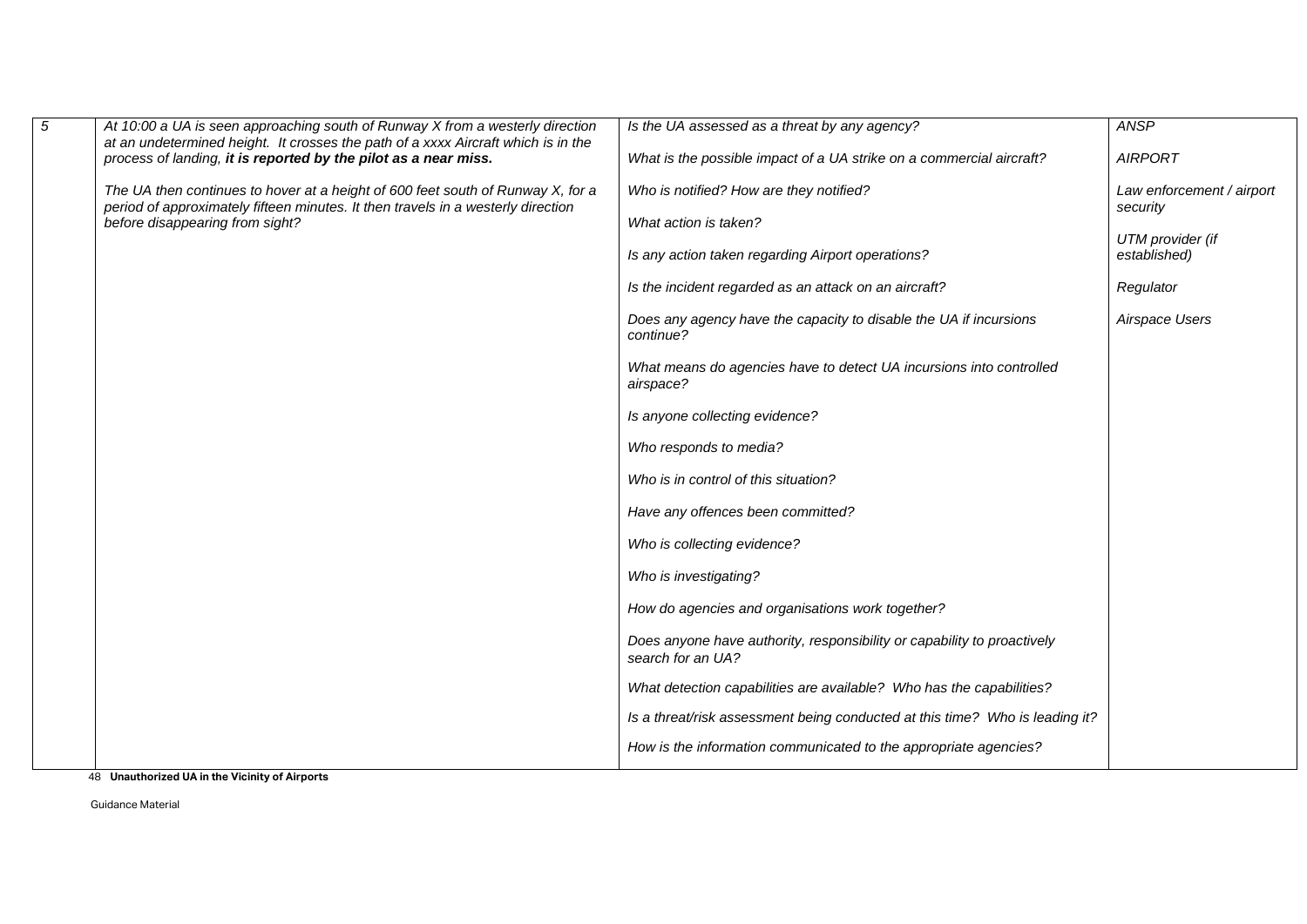|               | SCENARIO 1 - An unauthorized UA is sighted in vicinity of xxxxx Airport, followed by multiple incursions into controlled airspace                                  |                                                                                                                          |                                       |  |
|---------------|--------------------------------------------------------------------------------------------------------------------------------------------------------------------|--------------------------------------------------------------------------------------------------------------------------|---------------------------------------|--|
| <b>Serial</b> | <b>SITUATION</b>                                                                                                                                                   | <b>QUESTIONS / EXPECTED ACTIONS</b>                                                                                      | <b>TARGET AUDIENCE</b>                |  |
|               |                                                                                                                                                                    | Would this information make its way to the law enforcement?<br>What actions are being taken at this time by each agency? |                                       |  |
|               |                                                                                                                                                                    | How does this impact the threat/risk assessment? Does it need to be<br>repeated?                                         |                                       |  |
|               |                                                                                                                                                                    | How does this impact the actions of each agency? Any further actions being<br>taken?                                     |                                       |  |
|               |                                                                                                                                                                    | How are the key partners coordinating the response?                                                                      |                                       |  |
|               |                                                                                                                                                                    | What effect does this have on airlines?                                                                                  |                                       |  |
|               |                                                                                                                                                                    | Are interdiction capabilities available? Who has the capabilities?                                                       |                                       |  |
|               |                                                                                                                                                                    | What are the technical challenges and requirements?                                                                      |                                       |  |
| 6             | At 10:30 information is received by Police that a person has been seen operating<br>a UA from a vessel located in waters immediately north of the airport          | Who responds to this report?                                                                                             | Law enforcement                       |  |
|               | (suspect vessel is unable to be located?)                                                                                                                          | What is the estimated response time?                                                                                     |                                       |  |
| 8             | At 1100 a UA travelling from the east crosses the airport boundary and flies<br>above Runway A for a period of fifteen minutes. It then travels east, disappearing | What is the impact on Air operations?                                                                                    | <b>ANSP</b>                           |  |
|               | from sight.                                                                                                                                                        | How do agencies and organisations work together?                                                                         | <b>AIRPORT</b>                        |  |
|               | Vision of the UA flying above the runway is broadcast by the media, who are<br>reporting that the airport is closed?                                               | What technology is deployed?                                                                                             | Law enforcement / airport<br>security |  |
|               |                                                                                                                                                                    | What Plans and procedures are activated?                                                                                 |                                       |  |
|               |                                                                                                                                                                    | Are there existing procedures to follow?                                                                                 | UTM provider (if<br>established)      |  |
|               |                                                                                                                                                                    | Who is dealing with the media?                                                                                           | Regulator                             |  |
|               |                                                                                                                                                                    |                                                                                                                          | Airspace Users                        |  |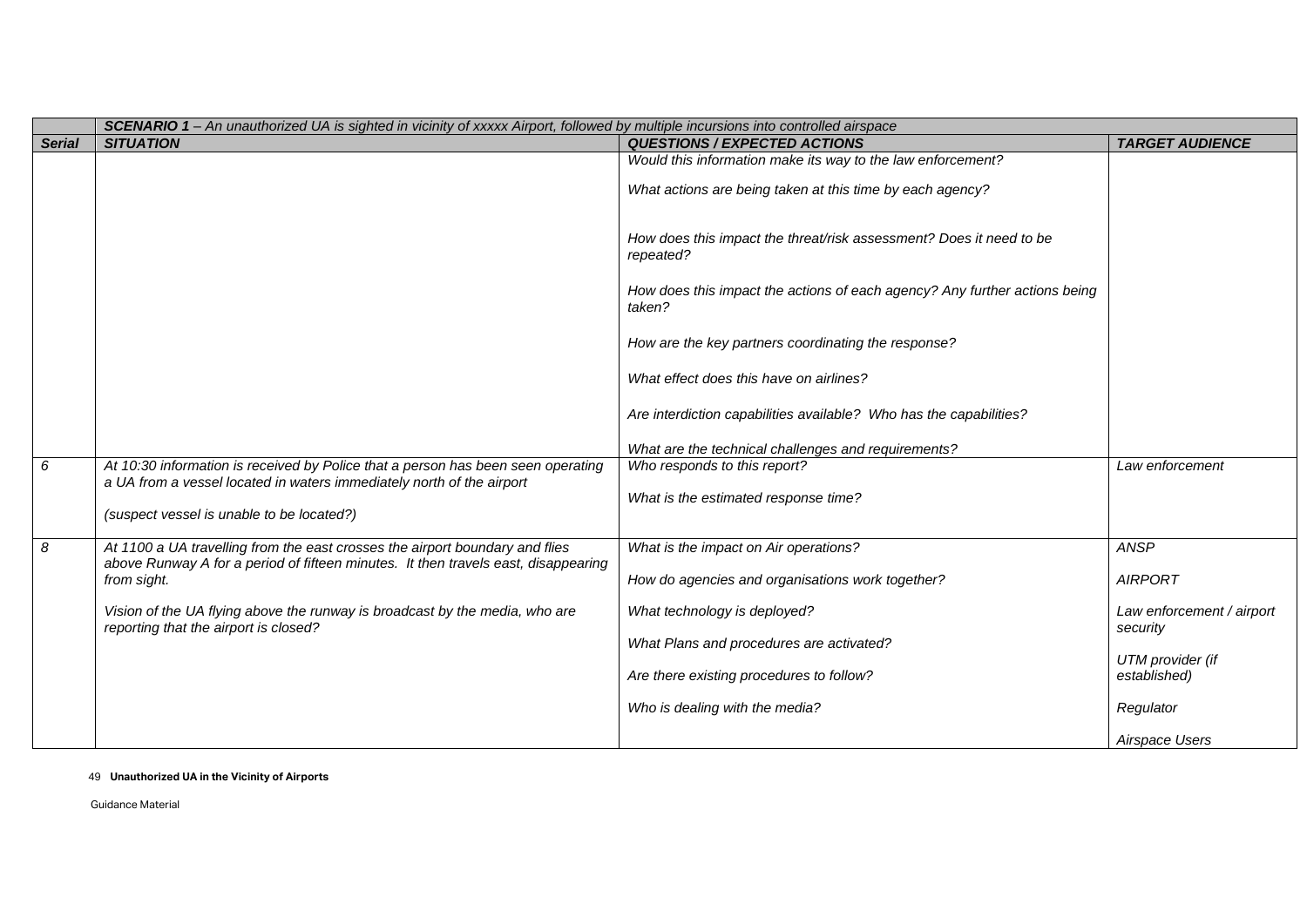|               | SCENARIO 1 - An unauthorized UA is sighted in vicinity of xxxxx Airport, followed by multiple incursions into controlled airspace                               |                                                                                              |                        |  |
|---------------|-----------------------------------------------------------------------------------------------------------------------------------------------------------------|----------------------------------------------------------------------------------------------|------------------------|--|
| <b>Serial</b> | <b>SITUATION</b>                                                                                                                                                | <b>QUESTIONS / EXPECTED ACTIONS</b>                                                          | <b>TARGET AUDIENCE</b> |  |
|               | Numerous calls are received by police from members of the public regarding<br>persons operating UA in the vicinity of the Airport?                              | Who responds to this information?                                                            | Law enforcement        |  |
|               |                                                                                                                                                                 | Is there a way to identify legitimate and approved UA use as opposed to the<br>offending UA? | ANSP                   |  |
| 10            | At 11:20 calls are received by police which report a person has been seen<br>operating a UA from a white van parked at various locations outside of the airport | Who responds to this?                                                                        | <b>Law Enforcement</b> |  |
|               | precinct.                                                                                                                                                       | Is this information shared?                                                                  |                        |  |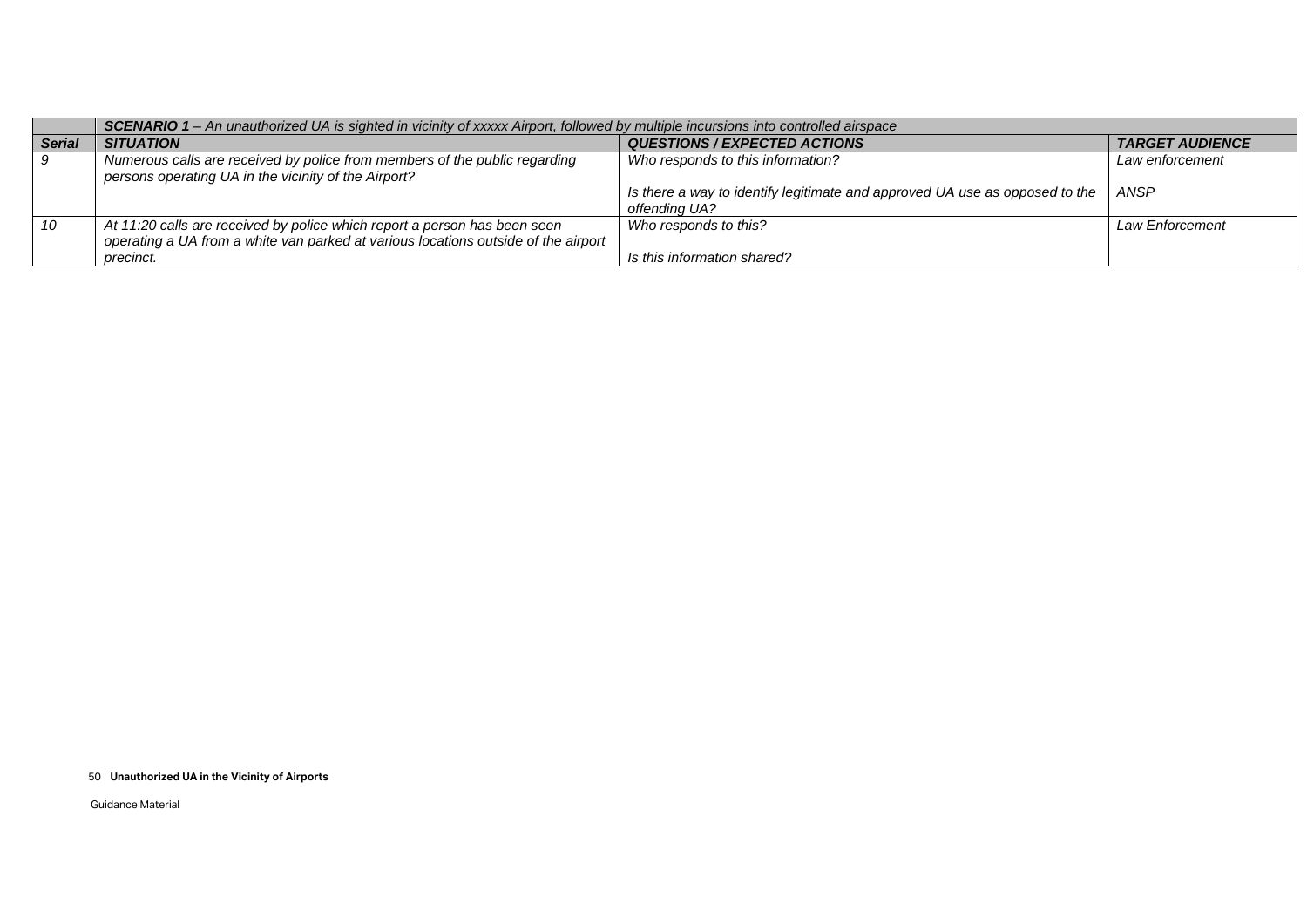| $\overline{11}$ | At 1200 a UA appears on the western boundary of the airport flying at 300ft. It<br>flies above Runway X and appears to be deliberately interfering with Airport                                                                                      | Who is in charge of responding to this incident?                                             | <b>AIRPORT</b>         |
|-----------------|------------------------------------------------------------------------------------------------------------------------------------------------------------------------------------------------------------------------------------------------------|----------------------------------------------------------------------------------------------|------------------------|
|                 | Operations. It flies for about fifteen minutes at various heights along the length of<br>the runway. It then disappears west.                                                                                                                        | What is the impact on Air operations?                                                        | <b>Law Enforcement</b> |
|                 |                                                                                                                                                                                                                                                      | Do evacuations occur?                                                                        |                        |
|                 | At 1245 a UA appears from the Eastern boundary, flies at low level into the airport<br>and lands on the Joint User Hydrant Installation (fuel farm). It remains in situ.<br>Witnesses report that the UA appeared to have a package hanging from its | Is the EOC/UERG in a safe location?                                                          |                        |
|                 | undercarriage.                                                                                                                                                                                                                                       | Who is in charge of making the area safe?                                                    |                        |
|                 | Emergency Services (ARFF) respond. The UA is located on the roof of a fuel<br>storage tank. It is noted to be carrying a package which appears to be an IED.                                                                                         | Who has carriage of investigations?                                                          |                        |
|                 |                                                                                                                                                                                                                                                      | Is this regarded as a terrorist incident?                                                    |                        |
|                 |                                                                                                                                                                                                                                                      | Would an application for Military assistance by made?                                        |                        |
|                 |                                                                                                                                                                                                                                                      | Does anyone have authority, responsibility or capability to proactively<br>search for an UA? |                        |
|                 |                                                                                                                                                                                                                                                      | What detection capabilities are available? Who has the capabilities?                         |                        |
|                 |                                                                                                                                                                                                                                                      | Is a threat/risk assessment being conducted at this time? Who is leading it?                 |                        |
|                 |                                                                                                                                                                                                                                                      | How is the information communicated to the appropriate agencies?                             |                        |
|                 |                                                                                                                                                                                                                                                      | Would this information make its way to the law enforcement?                                  |                        |
|                 |                                                                                                                                                                                                                                                      | What actions are being taken at this time by each agency?                                    |                        |
|                 |                                                                                                                                                                                                                                                      | How does this impact the threat/risk assessment? Does it need to be<br>repeated?             |                        |
|                 |                                                                                                                                                                                                                                                      | How does this impact the actions of each agency? Any further actions being<br>taken?         |                        |
|                 |                                                                                                                                                                                                                                                      | How are the key partners coordinating the response?                                          |                        |
|                 |                                                                                                                                                                                                                                                      | What effect does this have on airlines?                                                      |                        |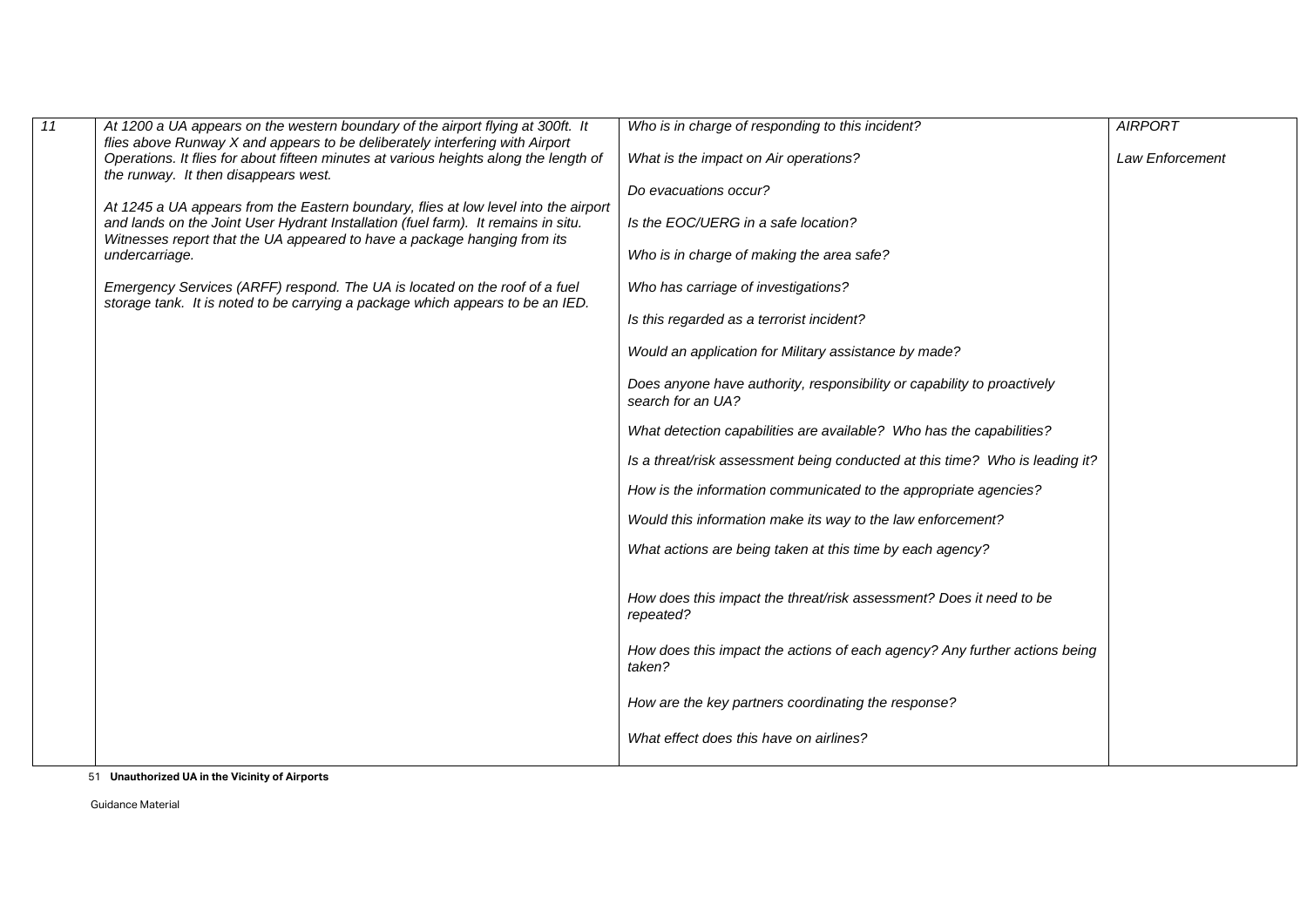|               | SCENARIO 1 - An unauthorized UA is sighted in vicinity of xxxxx Airport, followed by multiple incursions into controlled airspace |                                                                                                                |                        |  |  |
|---------------|-----------------------------------------------------------------------------------------------------------------------------------|----------------------------------------------------------------------------------------------------------------|------------------------|--|--|
| <b>Serial</b> | <b>SITUATION</b>                                                                                                                  | <b>QUESTIONS / EXPECTED ACTIONS</b>                                                                            | <b>TARGET AUDIENCE</b> |  |  |
|               |                                                                                                                                   | Are interdiction capabilities available? Who has the capabilities?                                             |                        |  |  |
|               |                                                                                                                                   | What are the technical challenges and requirements?                                                            |                        |  |  |
|               |                                                                                                                                   | Are airport operations suspended at this? Is airspace closure being<br>considered? Who has authority to do so? |                        |  |  |
|               |                                                                                                                                   | Is assistance from additional agencies being requested at this time? How<br>would this be done?                |                        |  |  |
| 12            | At 1300 Information is received from the public that a UA was observed taking off<br>and landing near the xxxx address.           | Who responds to this information?                                                                              | <b>Law Enforcement</b> |  |  |
|               | Police attend and find a white van parked in an area to north of the service centre<br>near the lagoon. No person is located.     | What action is taken?                                                                                          |                        |  |  |
| 13            | At 1330 the occupant of the vehicle, returns from the service centre, he admits                                                   | Has an offence been committed?                                                                                 | Law Enforcement        |  |  |
|               | being a recreational UA user and flying a UA at low level around the area. He<br>denies flying in the vicinity of the airport?    | Who prosecutes this offence?                                                                                   |                        |  |  |
|               |                                                                                                                                   | What action is taken?                                                                                          |                        |  |  |
|               |                                                                                                                                   | Is this person taken into custody?                                                                             |                        |  |  |
|               |                                                                                                                                   | Were his vehicle and premises searched?                                                                        |                        |  |  |
|               |                                                                                                                                   | Is this information shared                                                                                     |                        |  |  |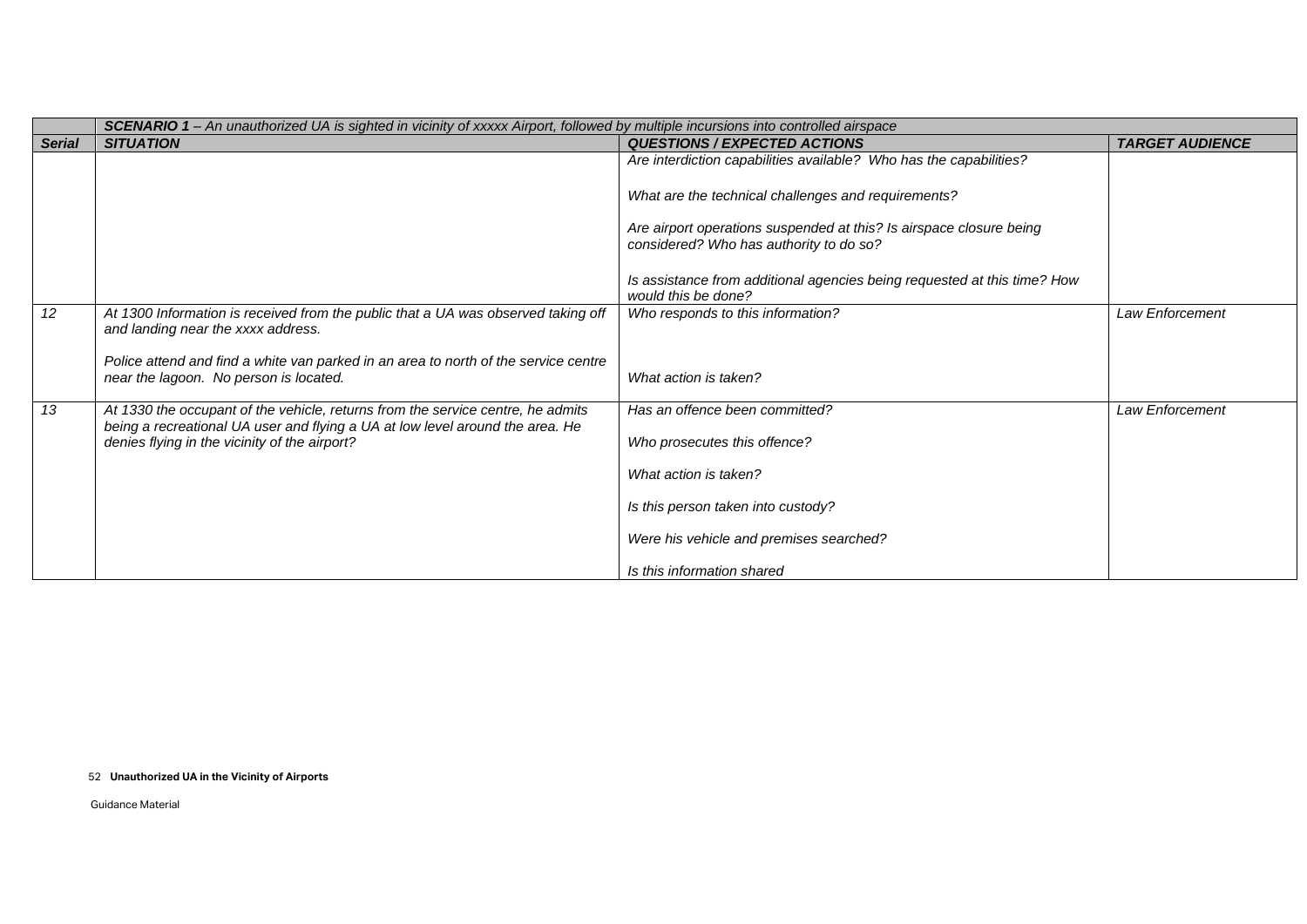|               | SCENARIO 1 - An unauthorized UA is sighted in vicinity of xxxxx Airport, followed by multiple incursions into controlled airspace                                                                 |                                                                                           |                        |
|---------------|---------------------------------------------------------------------------------------------------------------------------------------------------------------------------------------------------|-------------------------------------------------------------------------------------------|------------------------|
| <b>Serial</b> | <b>SITUATION</b>                                                                                                                                                                                  | <b>QUESTIONS / EXPECTED ACTIONS</b>                                                       | <b>TARGET AUDIENCE</b> |
| 14            | It is now 17:30 the UA and IED have now been rendered safe and removed from<br>the Joint User Hydrant Installation (fuel farm).<br>There has been no further UA activity since the last incident. | What is the impact on Air operations?                                                     | ANSP                   |
|               |                                                                                                                                                                                                   | How are Air operations restored?                                                          | <b>AIRPORT</b>         |
|               |                                                                                                                                                                                                   | What information is considered?                                                           | <b>Law Enforcement</b> |
|               |                                                                                                                                                                                                   | Who makes the decision?                                                                   |                        |
|               |                                                                                                                                                                                                   | What has been the impact to Airlines?                                                     |                        |
|               |                                                                                                                                                                                                   | Who is dealing with media?                                                                |                        |
|               |                                                                                                                                                                                                   | Is this now regarded as an act of Terrorism?                                              |                        |
| 16            | It is now 08.00 on (following day)                                                                                                                                                                | What is the status of Air operations?                                                     | All agencies           |
|               | Update status on Person Of Interest (POI). No charges laid for airport incident.<br>However, no further UA flights since arrest.                                                                  | What has been learned from yesterday?                                                     |                        |
|               |                                                                                                                                                                                                   | What resources are now on hand to deal with further UA activity?                          |                        |
|               | No other POI's or suspects have been identified by Police.                                                                                                                                        | What is the implication of sustained closure?                                             |                        |
|               |                                                                                                                                                                                                   | How is the information shared with key partners that the threat has been<br>neutralized?  |                        |
|               |                                                                                                                                                                                                   | Is the threat/risk assessment repeated at this time?                                      |                        |
|               |                                                                                                                                                                                                   | At what point will airport operations resume and how is that decision made?               |                        |
|               |                                                                                                                                                                                                   | If airspace was closed, at what point is airspace reopened? How is that<br>decision made? |                        |
| 19            | Would the situation have been different if a threat to airport had been received in<br>the days preceding this incident?                                                                          |                                                                                           |                        |
| 20            | Would the situation have been different if a high-level dignitary was due to land on<br>the day?                                                                                                  |                                                                                           |                        |
| 21            | Would the situation be different if occurring in the hours of darkness?                                                                                                                           |                                                                                           |                        |